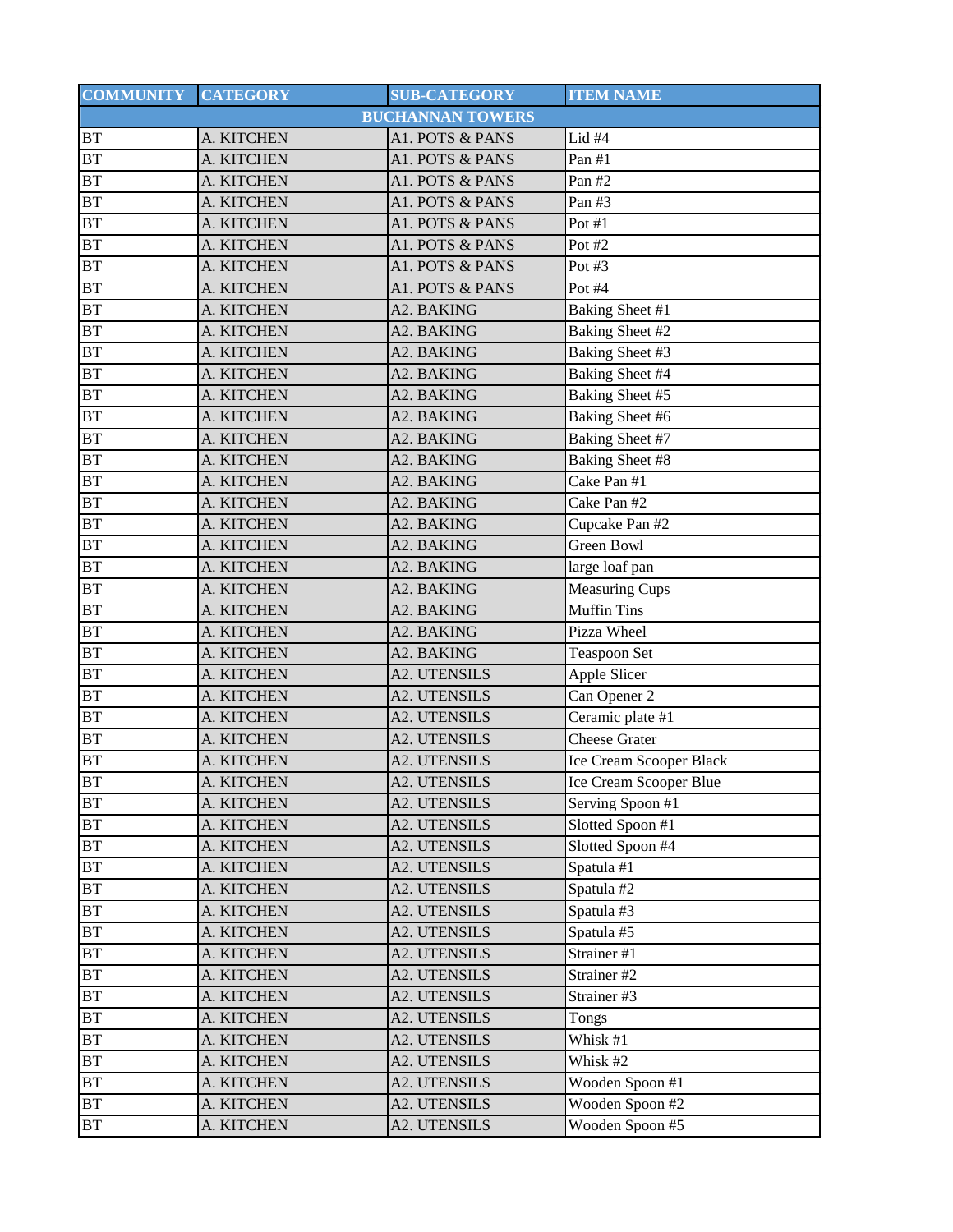| BT        | A. KITCHEN              | <b>A2. UTENSILS</b>    | Wooden Spoon #6                 |
|-----------|-------------------------|------------------------|---------------------------------|
| <b>BT</b> | A. KITCHEN              | <b>A2. UTENSILS</b>    | Wooden Spoon #7                 |
| BT        | A. KITCHEN              | A2. UTENSILS           | Wooden Spoon #8                 |
| BT        | A. KITCHEN              | <b>A2. UTENSILS</b>    | Wooden Spoon #9                 |
| BT        | <b>B. ENTERTAINMENT</b> | <b>B2. BOARD GAMES</b> | Apples to Apples Party box      |
| <b>BT</b> | <b>B. ENTERTAINMENT</b> | <b>B2. BOARD GAMES</b> | Apples to Apples Party box #2   |
| <b>BT</b> | <b>B. ENTERTAINMENT</b> | <b>B2. BOARD GAMES</b> | Bananagrams                     |
| BT        | <b>B. ENTERTAINMENT</b> | <b>B2. BOARD GAMES</b> | <b>Battle of the Sexes</b>      |
| BT        | <b>B. ENTERTAINMENT</b> | <b>B2. BOARD GAMES</b> | Battle of the Sexes: The Battle |
| <b>BT</b> | <b>B. ENTERTAINMENT</b> | <b>B2. BOARD GAMES</b> | Battleship                      |
| BT        | <b>B. ENTERTAINMENT</b> | <b>B2. BOARD GAMES</b> | Candy Land                      |
| BT        | <b>B. ENTERTAINMENT</b> | <b>B2. BOARD GAMES</b> | Catan extension                 |
| BT        | <b>B. ENTERTAINMENT</b> | <b>B2. BOARD GAMES</b> | Checkers                        |
| BT        | <b>B. ENTERTAINMENT</b> | <b>B2. BOARD GAMES</b> | Clue                            |
| BT        | <b>B. ENTERTAINMENT</b> | <b>B2. BOARD GAMES</b> | Codenames                       |
| <b>BT</b> | <b>B. ENTERTAINMENT</b> | <b>B2. BOARD GAMES</b> | Collidescope                    |
| BT        | <b>B. ENTERTAINMENT</b> | <b>B2. BOARD GAMES</b> | Country Manor puzzle 1000pc     |
| BT        | <b>B. ENTERTAINMENT</b> | <b>B2. BOARD GAMES</b> | Cranium                         |
| BT        | <b>B. ENTERTAINMENT</b> | <b>B2. BOARD GAMES</b> | Cranium Ziggity                 |
| <b>BT</b> | <b>B. ENTERTAINMENT</b> | <b>B2. BOARD GAMES</b> | Cribbage                        |
| BT        | <b>B. ENTERTAINMENT</b> | <b>B2. BOARD GAMES</b> | Dice TIme! (10 die)             |
| BT        | <b>B. ENTERTAINMENT</b> | <b>B2. BOARD GAMES</b> | <b>Exploding Kittens</b>        |
| <b>BT</b> | <b>B. ENTERTAINMENT</b> | <b>B2. BOARD GAMES</b> | Kids Cardz: Go FIsh, War, Crazy |
| BT        | <b>B. ENTERTAINMENT</b> | <b>B2. BOARD GAMES</b> | <b>LIFE</b>                     |
| BT        | <b>B. ENTERTAINMENT</b> | <b>B2. BOARD GAMES</b> | Mad Gab                         |
| <b>BT</b> | <b>B. ENTERTAINMENT</b> | <b>B2. BOARD GAMES</b> | Maritime puzzle 1000pc          |
| <b>BT</b> | <b>B. ENTERTAINMENT</b> | <b>B2. BOARD GAMES</b> | Monopoly Electric Banking       |
| BT        | <b>B. ENTERTAINMENT</b> | <b>B2. BOARD GAMES</b> | Othello                         |
| BT        | <b>B. ENTERTAINMENT</b> | <b>B2. BOARD GAMES</b> | Outburst                        |
| BT        | <b>B. ENTERTAINMENT</b> | <b>B2. BOARD GAMES</b> | Pick-Up-Sticks                  |
| <b>BT</b> | <b>B. ENTERTAINMENT</b> | <b>B2. BOARD GAMES</b> | Pictionary                      |
| <b>BT</b> | <b>B. ENTERTAINMENT</b> | <b>B2. BOARD GAMES</b> | Pker Chips                      |
| BT        | <b>B. ENTERTAINMENT</b> | <b>B2. BOARD GAMES</b> | Playing Cards #1                |
| BT        | <b>B. ENTERTAINMENT</b> | <b>B2. BOARD GAMES</b> | Playing Cards #2                |
| BT        | <b>B. ENTERTAINMENT</b> | <b>B2. BOARD GAMES</b> | Playing Cards #3                |
| BT        | <b>B. ENTERTAINMENT</b> | <b>B2. BOARD GAMES</b> | Playing Cards #4                |
| BT        | <b>B. ENTERTAINMENT</b> | <b>B2. BOARD GAMES</b> | Playing Cards #5                |
| BT        | <b>B. ENTERTAINMENT</b> | <b>B2. BOARD GAMES</b> | Playing Cards #6                |
| BT        | <b>B. ENTERTAINMENT</b> | <b>B2. BOARD GAMES</b> | Puppy and Kitty puzzle 500pc    |
| <b>BT</b> | <b>B. ENTERTAINMENT</b> | <b>B2. BOARD GAMES</b> | Puppy Love puzzle 1000pc        |
| BT        | <b>B. ENTERTAINMENT</b> | <b>B2. BOARD GAMES</b> | Quelf                           |
| BT        | <b>B. ENTERTAINMENT</b> | <b>B2. BOARD GAMES</b> | <b>Rotten Apples</b>            |
| BT        | <b>B. ENTERTAINMENT</b> | <b>B2. BOARD GAMES</b> | Rummicube                       |
| BT        | <b>B. ENTERTAINMENT</b> | <b>B2. BOARD GAMES</b> | Scattergories                   |
| <b>BT</b> | <b>B. ENTERTAINMENT</b> | <b>B2. BOARD GAMES</b> | Scene It? Sequel pack           |
| BT        | <b>B. ENTERTAINMENT</b> | <b>B2. BOARD GAMES</b> | Scene It? Sequel pack           |
| BT        | <b>B. ENTERTAINMENT</b> | <b>B2. BOARD GAMES</b> | Simon Swipe                     |
| BT        | <b>B. ENTERTAINMENT</b> | <b>B2. BOARD GAMES</b> | Skip-Bo                         |
| BT        | <b>B. ENTERTAINMENT</b> | <b>B2. BOARD GAMES</b> | SORRY!                          |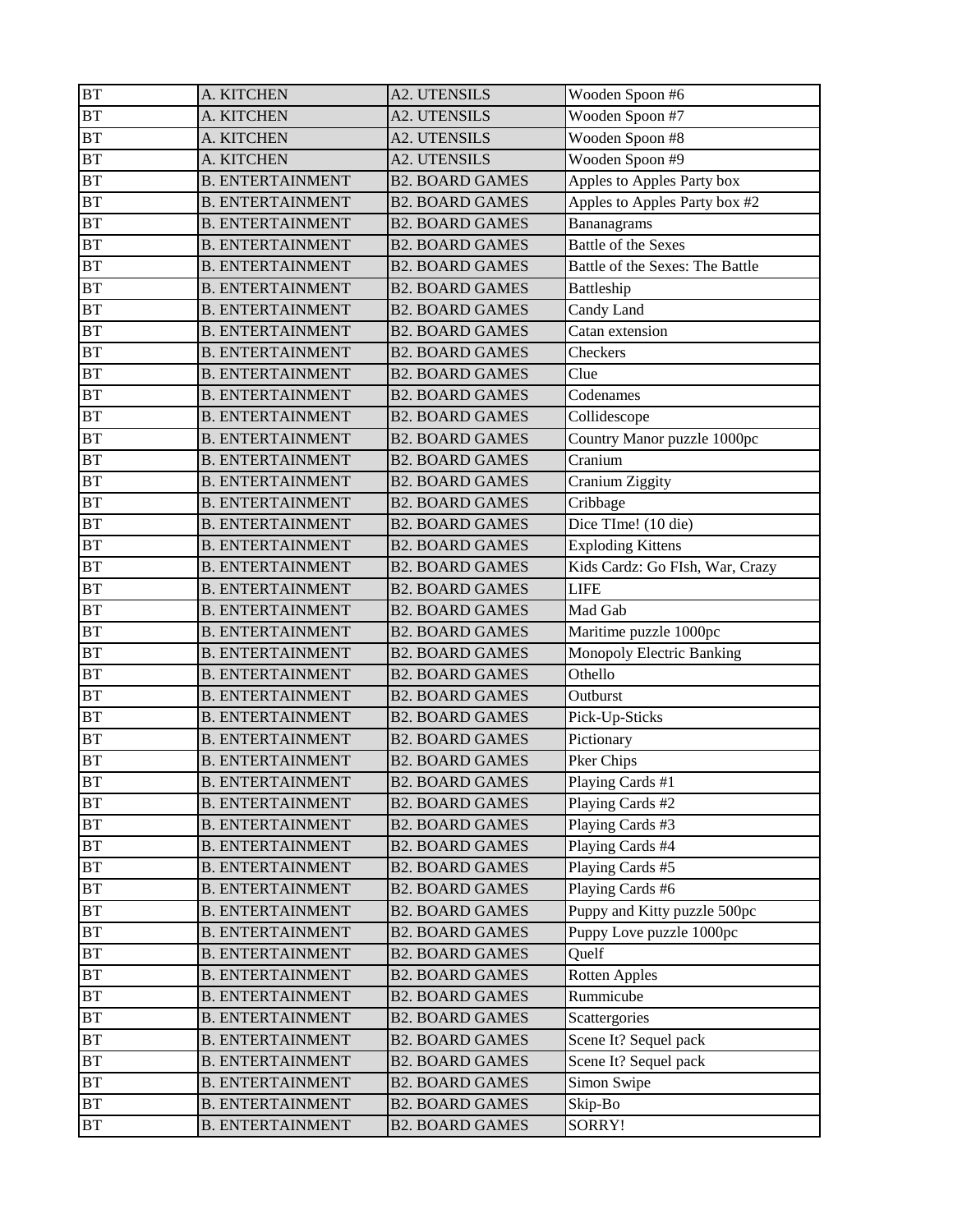| BT        | <b>B. ENTERTAINMENT</b> | <b>B2. BOARD GAMES</b> | Sudoku                               |
|-----------|-------------------------|------------------------|--------------------------------------|
| <b>BT</b> | <b>B. ENTERTAINMENT</b> | <b>B2. BOARD GAMES</b> | <b>Tabletop Billiards</b>            |
| BT        | <b>B. ENTERTAINMENT</b> | <b>B2. BOARD GAMES</b> | Taboo                                |
| BT        | <b>B. ENTERTAINMENT</b> | <b>B2. BOARD GAMES</b> | Texas Hold 'Em Poker Cards           |
| BT        | <b>B. ENTERTAINMENT</b> | <b>B2. BOARD GAMES</b> | The 90's Game & The 80's Game        |
| BT        | <b>B. ENTERTAINMENT</b> | <b>B2. BOARD GAMES</b> | The Settlers of Catan                |
| BT        | <b>B. ENTERTAINMENT</b> | <b>B2. BOARD GAMES</b> | Trouble                              |
| BT        | <b>B. ENTERTAINMENT</b> | <b>B2. BOARD GAMES</b> | Twisters                             |
| BT        | <b>B. ENTERTAINMENT</b> | <b>B2. BOARD GAMES</b> | <b>UNO</b>                           |
| BT        | <b>B. ENTERTAINMENT</b> | <b>B2. BOARD GAMES</b> | Would You Rather?                    |
| BT        | <b>B. ENTERTAINMENT</b> | <b>B2. BOARD GAMES</b> | Yahtzee                              |
| BT        | <b>B. ENTERTAINMENT</b> | <b>B2. ELECTRONICS</b> | Aux cord (black and green)           |
| <b>BT</b> | <b>B. ENTERTAINMENT</b> | <b>B2. ELECTRONICS</b> | <b>BT Main Lounge Remote</b>         |
| <b>BT</b> | <b>B. ENTERTAINMENT</b> | <b>B2. ELECTRONICS</b> | <b>BT</b> Microphone                 |
| BT        | <b>B. ENTERTAINMENT</b> | <b>B2. ELECTRONICS</b> | CD Player                            |
| BT        | <b>B. ENTERTAINMENT</b> | <b>B2. ELECTRONICS</b> | Displayport Adapter                  |
| BT        | <b>B. ENTERTAINMENT</b> | <b>B2. ELECTRONICS</b> | HDMI Cord #1                         |
| BT        | <b>B. ENTERTAINMENT</b> | <b>B2. ELECTRONICS</b> | HDMI Cord #2                         |
| BT        | <b>B. ENTERTAINMENT</b> | <b>B2. ELECTRONICS</b> | Insignia sound box remote            |
| BT        | <b>B. ENTERTAINMENT</b> | <b>B2. ELECTRONICS</b> | Misc. LG Remote                      |
| <b>BT</b> | <b>B. ENTERTAINMENT</b> | <b>B2. ELECTRONICS</b> | Power Adapter                        |
| BT        | <b>B. ENTERTAINMENT</b> | <b>B2. ELECTRONICS</b> | <b>RCA TV Remote</b>                 |
| BT        | <b>B. ENTERTAINMENT</b> | <b>B2. ELECTRONICS</b> | Sony TV Remote                       |
| BT        | <b>B. ENTERTAINMENT</b> | <b>B2. ELECTRONICS</b> | Sound Remote BT 3rd Floor            |
| BT        | <b>B. ENTERTAINMENT</b> | <b>B2. ELECTRONICS</b> | Walkie Talkie                        |
| <b>BT</b> | <b>B. ENTERTAINMENT</b> | <b>B2. ELECTRONICS</b> | Wireless Keyboard                    |
| BT        | <b>B. ENTERTAINMENT</b> | <b>B2. ELECTRONICS</b> | <b>Wireless Mouse</b>                |
| BT        | <b>B. ENTERTAINMENT</b> | <b>B2. SPORTS</b>      | Ball Pump - Foot stomp style         |
| BT        | <b>B. ENTERTAINMENT</b> | <b>B2. SPORTS</b>      | Ball/Tire Pump - Brown, Nba Series   |
| BT        | <b>B. ENTERTAINMENT</b> | <b>B2. SPORTS</b>      | <b>Ball/Tire Pump Red</b>            |
| <b>BT</b> | <b>B. ENTERTAINMENT</b> | <b>B2. SPORTS</b>      | Baseball #1                          |
| <b>BT</b> | <b>B. ENTERTAINMENT</b> | <b>B2. SPORTS</b>      | Baseball #2                          |
| <b>BT</b> | <b>B. ENTERTAINMENT</b> | <b>B2. SPORTS</b>      | Baseball #3                          |
| <b>BT</b> | <b>B. ENTERTAINMENT</b> | <b>B2. SPORTS</b>      | <b>Baseball Bat</b>                  |
| BT        | <b>B. ENTERTAINMENT</b> | <b>B2. SPORTS</b>      | Baseball Mitt - Mag Leaguer Brand    |
| BT        | <b>B. ENTERTAINMENT</b> | <b>B2. SPORTS</b>      | <b>Basketball</b>                    |
| BT        | <b>B. ENTERTAINMENT</b> | <b>B2. SPORTS</b>      | <b>Bike Pump</b>                     |
| BT        | <b>B. ENTERTAINMENT</b> | <b>B2. SPORTS</b>      | <b>Bocce Ball Set</b>                |
| <b>BT</b> | <b>B. ENTERTAINMENT</b> | <b>B2. SPORTS</b>      | Football - Wilson NFL Brand          |
| BT        | <b>B. ENTERTAINMENT</b> | <b>B2. SPORTS</b>      | Four Square Ball - Purple, Baden     |
| BT        | <b>B. ENTERTAINMENT</b> | <b>B2. SPORTS</b>      | Four Square Ball - Red/Stars, Regent |
| BT        | <b>B. ENTERTAINMENT</b> | <b>B2. SPORTS</b>      | Frisbee #1                           |
| <b>BT</b> | <b>B. ENTERTAINMENT</b> | <b>B2. SPORTS</b>      | Frisbee #2                           |
| BT        | <b>B. ENTERTAINMENT</b> | <b>B2. SPORTS</b>      | Frisbee #3                           |
| BT        | <b>B. ENTERTAINMENT</b> | <b>B2. SPORTS</b>      | Frisbee #4                           |
| BT        | <b>B. ENTERTAINMENT</b> | <b>B2. SPORTS</b>      | Frisbee #6                           |
| BT        | <b>B. ENTERTAINMENT</b> | <b>B2. SPORTS</b>      | Horseshoe set                        |
| BT        | <b>B. ENTERTAINMENT</b> | <b>B2. SPORTS</b>      | Red Soccer Ball                      |
| BT        | <b>B. ENTERTAINMENT</b> | <b>B2. SPORTS</b>      | Tennis Ball #1                       |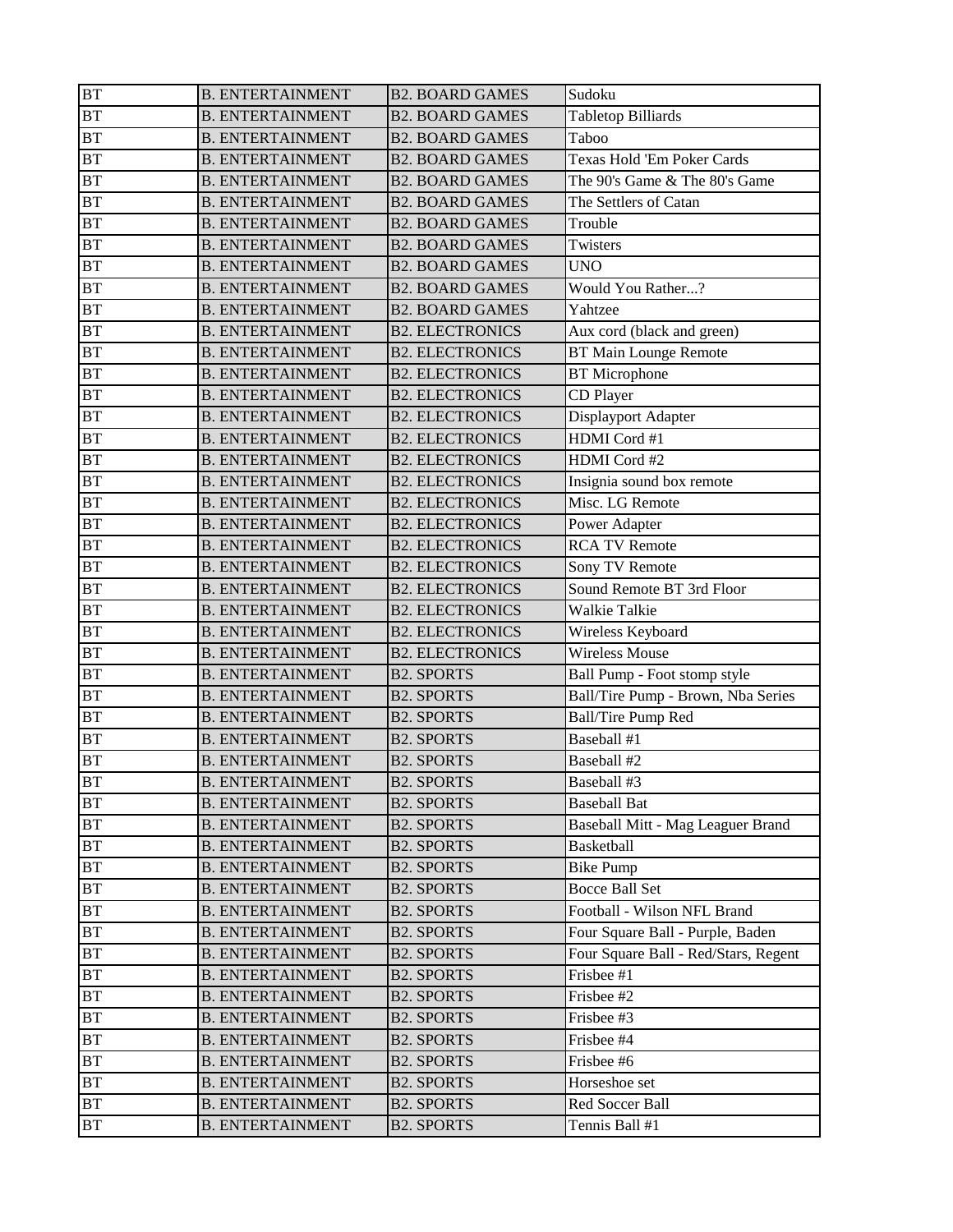| BT        | <b>B. ENTERTAINMENT</b> | <b>B2. SPORTS</b>      | Tennis Ball #2                    |
|-----------|-------------------------|------------------------|-----------------------------------|
| <b>BT</b> | <b>B. ENTERTAINMENT</b> | <b>B2. SPORTS</b>      | Tennis Ball #3                    |
| <b>BT</b> | <b>B. ENTERTAINMENT</b> | <b>B2. SPORTS</b>      | Tennis Ball #4                    |
| BT        | <b>B. ENTERTAINMENT</b> | <b>B2. SPORTS</b>      | Tennis Ball #5                    |
| BT        | <b>B. ENTERTAINMENT</b> | <b>B2. SPORTS</b>      | Tennis Balls - Set of 3 (6a-6c)   |
| <b>BT</b> | <b>B. ENTERTAINMENT</b> | <b>B2. SPORTS</b>      | Tennis Balls - Set of 3 (8a-8c)   |
| <b>BT</b> | <b>B. ENTERTAINMENT</b> | <b>B2. SPORTS</b>      | Tennis Balls- Set of Four (7a-7d) |
| BT        | <b>B. ENTERTAINMENT</b> | <b>B2. SPORTS</b>      | Tennis Racket - Wilson Federer    |
| <b>BT</b> | <b>B. ENTERTAINMENT</b> | <b>B2. SPORTS</b>      | Volleyball - Blue/White           |
| BT        | <b>B. ENTERTAINMENT</b> | <b>B2. SPORTS</b>      | Volleyball/Badminton Set - Blue   |
| BT        | <b>B. ENTERTAINMENT</b> | <b>B2. SPORTS</b>      | Wilson Tennis Racket 1            |
| BT        | <b>B. ENTERTAINMENT</b> | <b>B2. SPORTS</b>      | Wilson Tennis Racket 2            |
| <b>BT</b> | <b>B. ENTERTAINMENT</b> | <b>B2. TABLE GAMES</b> | Ball #1                           |
| BT        | <b>B. ENTERTAINMENT</b> | <b>B2. TABLE GAMES</b> | Ball #2                           |
| BT        | <b>B. ENTERTAINMENT</b> | <b>B2. TABLE GAMES</b> | Ball #3                           |
| <b>BT</b> | <b>B. ENTERTAINMENT</b> | <b>B2. TABLE GAMES</b> | Ball #4                           |
| BT        | <b>B. ENTERTAINMENT</b> | <b>B2. TABLE GAMES</b> | Ball #5                           |
| BT        | <b>B. ENTERTAINMENT</b> | <b>B2. TABLE GAMES</b> | Ball #6                           |
| BT        | <b>B. ENTERTAINMENT</b> | <b>B2. TABLE GAMES</b> | Foosballs (3)                     |
| BT        | <b>B. ENTERTAINMENT</b> | <b>B2. TABLE GAMES</b> | Ping Pong Balls-24 extras         |
| BT        | <b>B. ENTERTAINMENT</b> | <b>B2. TABLE GAMES</b> | Ping pong paddle #1               |
| BT        | <b>B. ENTERTAINMENT</b> | <b>B2. TABLE GAMES</b> | Ping Pong Paddle #12              |
| <b>BT</b> | <b>B. ENTERTAINMENT</b> | <b>B2. TABLE GAMES</b> | Ping pong paddle #2               |
| BT        | <b>B. ENTERTAINMENT</b> | <b>B2. TABLE GAMES</b> | Ping pong paddle #3               |
| BT        | <b>B. ENTERTAINMENT</b> | <b>B2. TABLE GAMES</b> | Ping pong paddle #8               |
| BT        | <b>B. ENTERTAINMENT</b> | <b>B2. TABLE GAMES</b> | Ping Pong Paddle #9               |
| BT        | <b>B. ENTERTAINMENT</b> | <b>B2. TABLE GAMES</b> | Ping Pong PADDLE: Fall            |
| BT        | <b>B. ENTERTAINMENT</b> | <b>B2. TABLE GAMES</b> | Ping Pong PADDLE: Summer          |
| <b>BT</b> | <b>B. ENTERTAINMENT</b> | <b>B2. TABLE GAMES</b> | Pool Balls - Empire box set       |
| BT        | <b>B. ENTERTAINMENT</b> | <b>B2. TABLE GAMES</b> | Pool Balls Franklin box set       |
| BT        | <b>B. ENTERTAINMENT</b> | <b>B2. TABLE GAMES</b> | Pool cue #1                       |
| BT        | <b>B. ENTERTAINMENT</b> | <b>B2. TABLE GAMES</b> | Pool Cue #10                      |
| <b>BT</b> | <b>B. ENTERTAINMENT</b> | <b>B2. TABLE GAMES</b> | Pool Cue #11                      |
| <b>BT</b> | <b>B. ENTERTAINMENT</b> | <b>B2. TABLE GAMES</b> | Pool Cue #2                       |
| <b>BT</b> | <b>B. ENTERTAINMENT</b> | <b>B2. TABLE GAMES</b> | Pool Cue #3                       |
| <b>BT</b> | <b>B. ENTERTAINMENT</b> | <b>B2. TABLE GAMES</b> | Pool Cue #5                       |
| <b>BT</b> | <b>B. ENTERTAINMENT</b> | <b>B2. TABLE GAMES</b> | Pool Cue #6                       |
| <b>BT</b> | <b>B. ENTERTAINMENT</b> | <b>B2. TABLE GAMES</b> | Pool Cue #7                       |
| <b>BT</b> | <b>B. ENTERTAINMENT</b> | <b>B2. TABLE GAMES</b> | Pool Cue #8                       |
| <b>BT</b> | <b>B. ENTERTAINMENT</b> | <b>B2. TABLE GAMES</b> | Pool Cue #9                       |
| BT        | <b>B. ENTERTAINMENT</b> | <b>B2. TABLE GAMES</b> | Pool cue 18 Oz                    |
| <b>BT</b> | <b>B. ENTERTAINMENT</b> | <b>B2. TABLE GAMES</b> | Pool cue 19 Oz                    |
| <b>BT</b> | <b>B. ENTERTAINMENT</b> | <b>B2. TABLE GAMES</b> | Pool cue 20 Oz                    |
| BT        | <b>B. ENTERTAINMENT</b> | <b>B2. TABLE GAMES</b> | Pool cue 27 Oz                    |
| <b>BT</b> | <b>B. ENTERTAINMENT</b> | <b>B2. VIDEO GAMES</b> | Wii Mini                          |
| <b>BT</b> | <b>B. ENTERTAINMENT</b> | <b>B2. VIDEO GAMES</b> | Red Numchuck #1                   |
| BT        | <b>B. ENTERTAINMENT</b> | <b>B2. VIDEO GAMES</b> | Red Numchuck #2                   |
| <b>BT</b> | <b>B. ENTERTAINMENT</b> | <b>B2. VIDEO GAMES</b> | Red Numchuck #3                   |
| BT        | <b>B. ENTERTAINMENT</b> | <b>B2. VIDEO GAMES</b> | Wii Remote 3 (Red Translucent)    |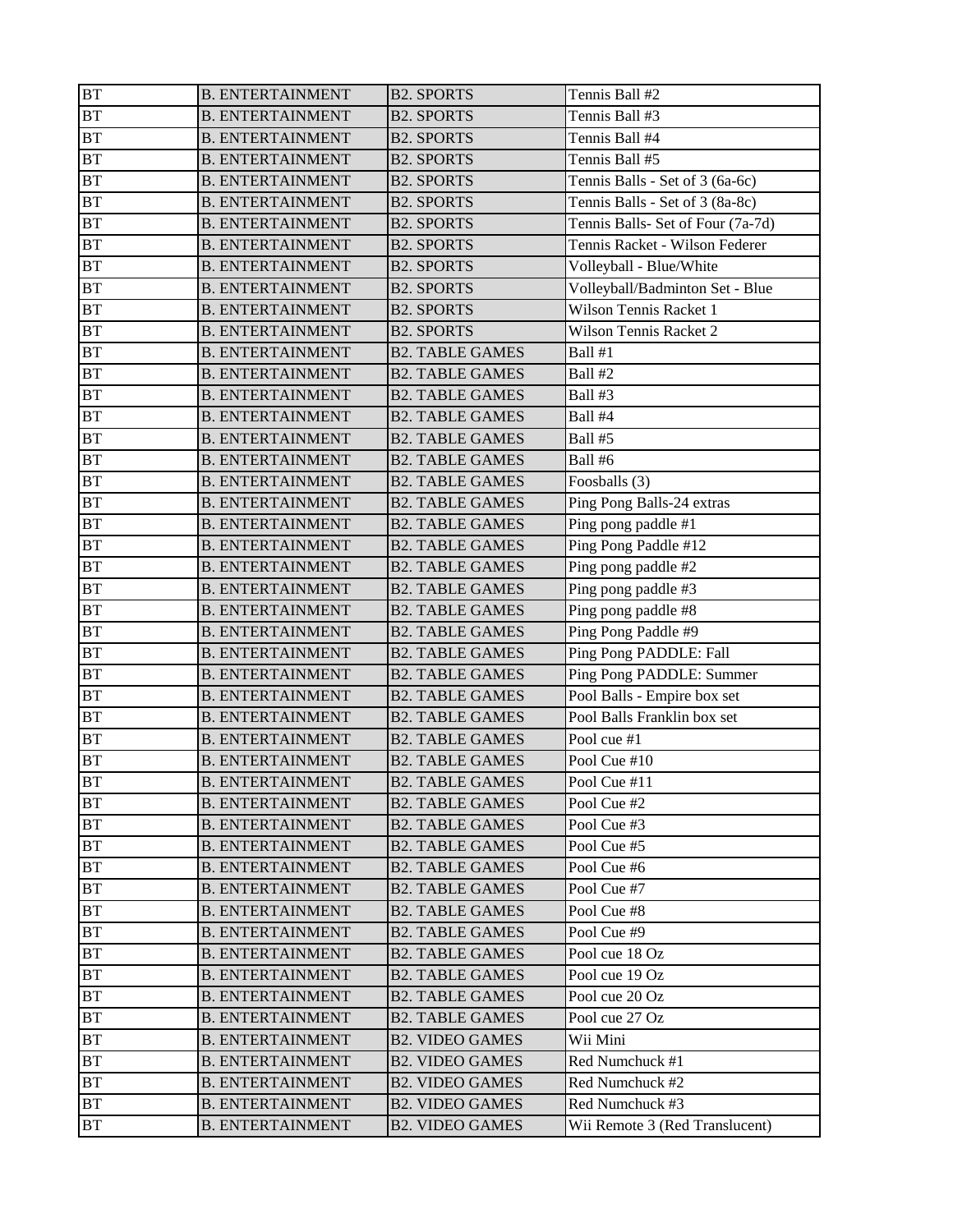| <b>BT</b>          | <b>B. ENTERTAINMENT</b> | <b>B2. VIDEO GAMES</b> | Wii Remote 5 (Green Translucent) |
|--------------------|-------------------------|------------------------|----------------------------------|
| BT                 | <b>B. ENTERTAINMENT</b> | <b>B2. VIDEO GAMES</b> | Wii Remote Plus (RED)            |
| <b>BT</b>          | <b>B. ENTERTAINMENT</b> | <b>B2. VIDEO GAMES</b> | Wii Remote Plus 1 (GREEN)        |
| <b>BT</b>          | <b>B. ENTERTAINMENT</b> | <b>B2. VIDEO GAMES</b> | Wii Remote Plus 2 (PINK)         |
| <b>BT</b>          | <b>B. ENTERTAINMENT</b> | <b>B2. VIDEO GAMES</b> | Just Dance 3 Wii                 |
| BT                 | <b>B. ENTERTAINMENT</b> | <b>B2. VIDEO GAMES</b> | Mario Kart Wii                   |
| <b>BT</b>          | <b>B. ENTERTAINMENT</b> | <b>B2. VIDEO GAMES</b> | Super Mario Galaxy Wii           |
| <b>BT</b>          | C. CLEANING             | C1. BROOMS             | Broom and dustpan-- black        |
| <b>BT</b>          | D. EQUIPMENT            | D2. HAND CART          | Moving Cart #6                   |
| <b>BT</b>          | D. EQUIPMENT            | D2. HAND CART          | Red Hand Cart                    |
| <b>BT</b>          | D. EQUIPMENT            | D <sub>2</sub> . TOOLS | 10 piece screwhead set #1        |
| BT                 | D. EQUIPMENT            | D <sub>2</sub> . TOOLS | First Aid Kit                    |
| <b>BT</b>          | D. EQUIPMENT            | D2. TOOLS              | Flathead Screwdriver #2          |
| <b>BT</b>          | D. EQUIPMENT            | D <sub>2</sub> . TOOLS | Phillips Screwdriver #2          |
| <b>BT</b>          | D. EQUIPMENT            | D2. TOOLS              | Pliers #1                        |
| <b>BT</b>          | D. EQUIPMENT            | D <sub>2</sub> . TOOLS | Ratchet                          |
| <b>BT</b>          | D. EQUIPMENT            | D <sub>2</sub> . TOOLS | Sew Kit                          |
| <b>BT</b>          | D. EQUIPMENT            | D <sub>2</sub> . TOOLS | Speed Ball Tool                  |
| <b>BT</b>          | D. EQUIPMENT            | D2. TOOLS              | Tape Measure                     |
| <b>BT</b>          | D. EQUIPMENT            | D <sub>2</sub> . TOOLS | Torx Screwdriver #1              |
|                    |                         | <b>BIRNAM WOOD</b>     |                                  |
| <b>BW</b>          | <b>C. CLEANING</b>      | C1. BROOMS             | broom                            |
| <b>BW</b>          | C. CLEANING             | C1. BROOMS             | Broom and Dust Pan 1             |
| <b>BW</b>          | C. CLEANING             | <b>C1. VACUUMS</b>     | Vacuum 1                         |
| <b>BW</b>          | <b>C. CLEANING</b>      | <b>C1. VACUUMS</b>     | Vacuum 2                         |
| <b>BW</b>          | <b>C. CLEANING</b>      | <b>C1. VACUUMS</b>     | Vacuum 3                         |
| <b>BW</b>          | C. CLEANING             | <b>C1. VACUUMS</b>     | Vacuum 4                         |
| <b>BW</b>          | C. CLEANING             | <b>C1. VACUUMS</b>     | Vacuum 5                         |
| <b>BW</b>          | <b>C. CLEANING</b>      | <b>C1. VACUUMS</b>     | Vacuum 6                         |
| <b>BW</b>          | D. EQUIPMENT            | D2. HEATERS            | Heater #12                       |
| <b>BW</b>          | D. EQUIPMENT            | D <sub>2</sub> . IRONS | Iron                             |
|                    |                         | <b>EDENS-HIGGINSON</b> |                                  |
| E-Higgy            | A. KITCHEN              | A1. POTS & PANS        | Frying Pan (red small) #2        |
| E-Higgy            | A. KITCHEN              | A1. POTS & PANS        | Griddle Pan (Black)              |
| E-Higgy            | A. KITCHEN              | A1. POTS & PANS        | Sauce Pan (Red) #1               |
| E-Higgy            | A. KITCHEN              | A1. POTS & PANS        | Sauce Pan w/ lid (Small) #1      |
| E-Higgy            | A. KITCHEN              | A1. POTS & PANS        | Sauce Pan w/ lid (Small) #2      |
| E-Higgy            | A. KITCHEN              | A1. POTS & PANS        | Sauce Pan w/ lid (Small) #3      |
| E-Higgy            | A. KITCHEN              | A1. POTS & PANS        | Sauce Pot (20cm Red with Silver  |
| E-Higgy            | A. KITCHEN              | A1. POTS & PANS        | Sauce Pot (28cm Red with Silver  |
| E-Higgy            | A. KITCHEN              | A1. POTS & PANS        | Sauce Pot(24cm Red with Silver   |
| E-Higgy            | A. KITCHEN              | A1. POTS & PANS        | Sauce/Frying Pan (Red) #3        |
| E-Higgy            | A. KITCHEN              | A1. POTS & PANS        | Wok (Deep)(Black)                |
| E-Higgy            | A. KITCHEN              | A2. BAKING             | Blue Bowl #1                     |
| E-Higgy            | A. KITCHEN              | A2. BAKING             | Blue Bowl #2                     |
| E-Higgy            | A. KITCHEN              | A2. BAKING             | Cake Pan 9' x 13'                |
|                    | A. KITCHEN              | A2. BAKING             | Casserole Dish #1 (13x9)         |
|                    |                         |                        |                                  |
| E-Higgy<br>E-Higgy | A. KITCHEN              | A2. BAKING             | Cookie Sheet #3 $(17x11)$        |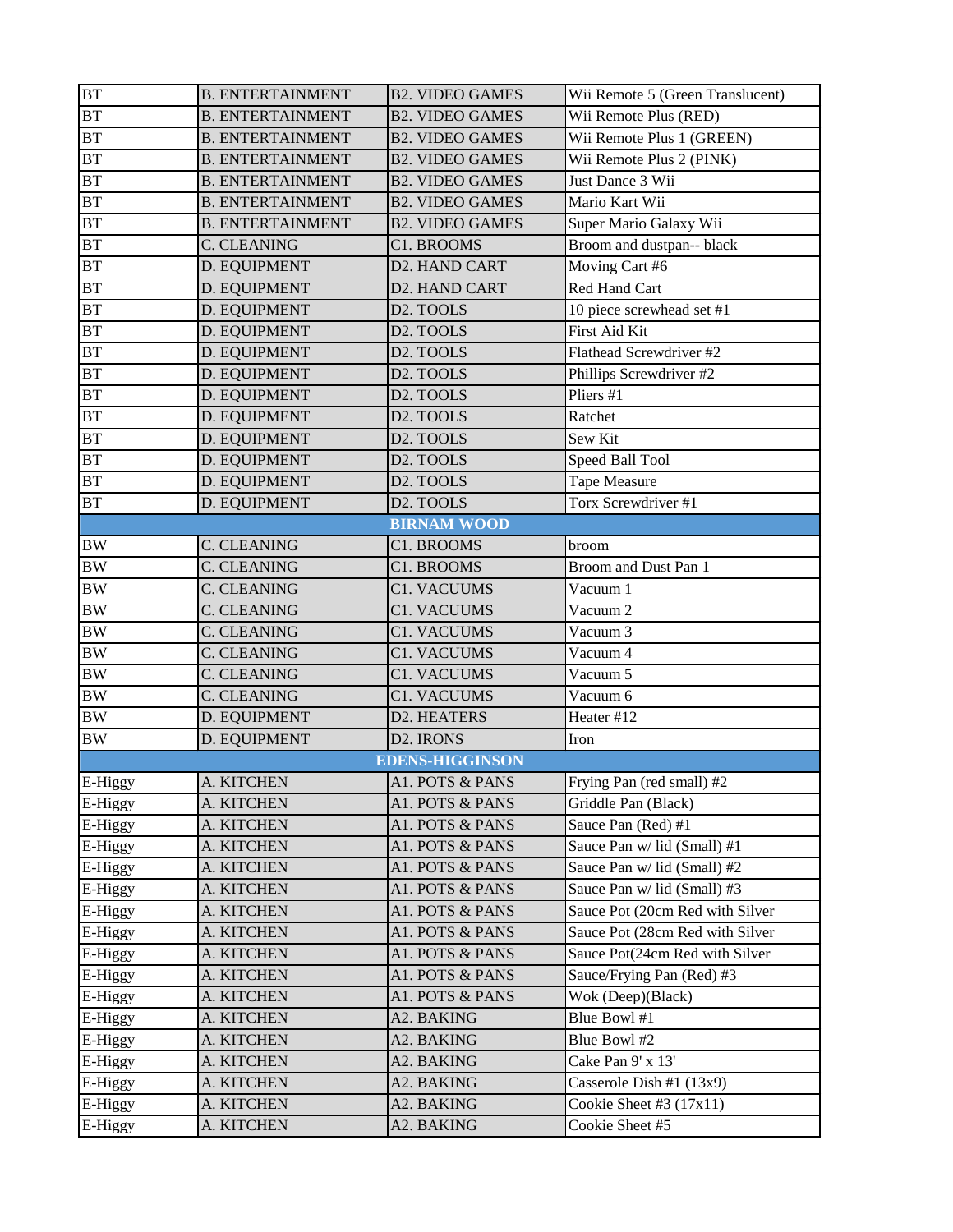| E-Higgy | A. KITCHEN | A2. BAKING          | Cookie Sheet #6                     |
|---------|------------|---------------------|-------------------------------------|
| E-Higgy | A. KITCHEN | A2. BAKING          | Cookie Sheet #7                     |
| E-Higgy | A. KITCHEN | A2. BAKING          | Cookie Sheet #8                     |
| E-Higgy | A. KITCHEN | A2. BAKING          | Electric Hand Mixer (New)           |
| E-Higgy | A. KITCHEN | A2. BAKING          | Glass Bowl #1 (1 Liter)             |
| E-Higgy | A. KITCHEN | A2. BAKING          | Glass Bowl #2 (2 cups)              |
| E-Higgy | A. KITCHEN | A2. BAKING          | Green Plate #1                      |
| E-Higgy | A. KITCHEN | A2. BAKING          | Green Plate #2                      |
| E-Higgy | A. KITCHEN | A2. BAKING          | Liquid Measuring Cup 1              |
| E-Higgy | A. KITCHEN | A2. BAKING          | Liquid Measuring Cup 2              |
| E-Higgy | A. KITCHEN | A2. BAKING          | Liquid Measuring Cup 3              |
| E-Higgy | A. KITCHEN | A2. BAKING          | Loaf Pan (Glass)                    |
| E-Higgy | A. KITCHEN | A2. BAKING          | Loaf Pan (Metal)                    |
| E-Higgy | A. KITCHEN | A2. BAKING          | Measuring Cup #1                    |
| E-Higgy | A. KITCHEN | A2. BAKING          | Measuring Cup #2                    |
| E-Higgy | A. KITCHEN | A2. BAKING          | Measuring Cup #3                    |
| E-Higgy | A. KITCHEN | A2. BAKING          | Measuring Cups/Spoon Set (Black) #1 |
| E-Higgy | A. KITCHEN | A2. BAKING          | Measuring Spoon Set (White) #1      |
| E-Higgy | A. KITCHEN | A2. BAKING          | Mixing Bowl (Red) #1                |
| E-Higgy | A. KITCHEN | A2. BAKING          | Mixing Bowl (Red) #2                |
| E-Higgy | A. KITCHEN | A2. BAKING          | Mixing Bowl (Red) #3                |
| E-Higgy | A. KITCHEN | A2. BAKING          | Mixing Bowl (Red) #4                |
| E-Higgy | A. KITCHEN | A2. BAKING          | Mixing Bowl (White) #1              |
| E-Higgy | A. KITCHEN | A2. BAKING          | Mixing Bowl (White) #2              |
| E-Higgy | A. KITCHEN | A2. BAKING          | Mixing Bowl (White) #3              |
| E-Higgy | A. KITCHEN | A2. BAKING          | Mixing Bowl (White) #4              |
| E-Higgy | A. KITCHEN | A2. BAKING          | Muffin Pan for $6(2x3)$             |
| E-Higgy | A. KITCHEN | A2. BAKING          | Muffin Tin for 12 (3x4)             |
| E-Higgy | A. KITCHEN | A2. BAKING          | Oven Mitt #1                        |
| E-Higgy | A. KITCHEN | A2. BAKING          | Pizza Pan (28cm Red with Silver     |
| E-Higgy | A. KITCHEN | A2. BAKING          | Springform Pan                      |
| E-Higgy | A. KITCHEN | <b>A2. UTENSILS</b> | <b>Butter Knife</b>                 |
| E-Higgy | A. KITCHEN | A2. UTENSILS        | Butterknife #2                      |
| E-Higgy | A. KITCHEN | A2. UTENSILS        | <b>Cheese Grater</b>                |
| E-Higgy | A. KITCHEN | <b>A2. UTENSILS</b> | Colander (Metal) #1                 |
| E-Higgy | A. KITCHEN | <b>A2. UTENSILS</b> | Colander (Red)                      |
| E-Higgy | A. KITCHEN | A2. UTENSILS        | Cutting Board #1                    |
| E-Higgy | A. KITCHEN | A2. UTENSILS        | Cutting Board #2                    |
| E-Higgy | A. KITCHEN | A2. UTENSILS        | Cutting Board #3                    |
| E-Higgy | A. KITCHEN | A2. UTENSILS        | Cutting Board #4                    |
| E-Higgy | A. KITCHEN | A2. UTENSILS        | Cutting Board #5                    |
| E-Higgy | A. KITCHEN | <b>A2. UTENSILS</b> | Fork                                |
| E-Higgy | A. KITCHEN | A2. UTENSILS        | Knife (Large)                       |
| E-Higgy | A. KITCHEN | A2. UTENSILS        | Knife (Medium)                      |
| E-Higgy | A. KITCHEN | A2. UTENSILS        | Knife (Small)                       |
| E-Higgy | A. KITCHEN | A2. UTENSILS        | Ladle #1                            |
| E-Higgy | A. KITCHEN | A2. UTENSILS        | Ladle #2                            |
| E-Higgy | A. KITCHEN | A2. UTENSILS        | Ladle #3                            |
| E-Higgy | A. KITCHEN | <b>A2. UTENSILS</b> | Metal Tongs #1                      |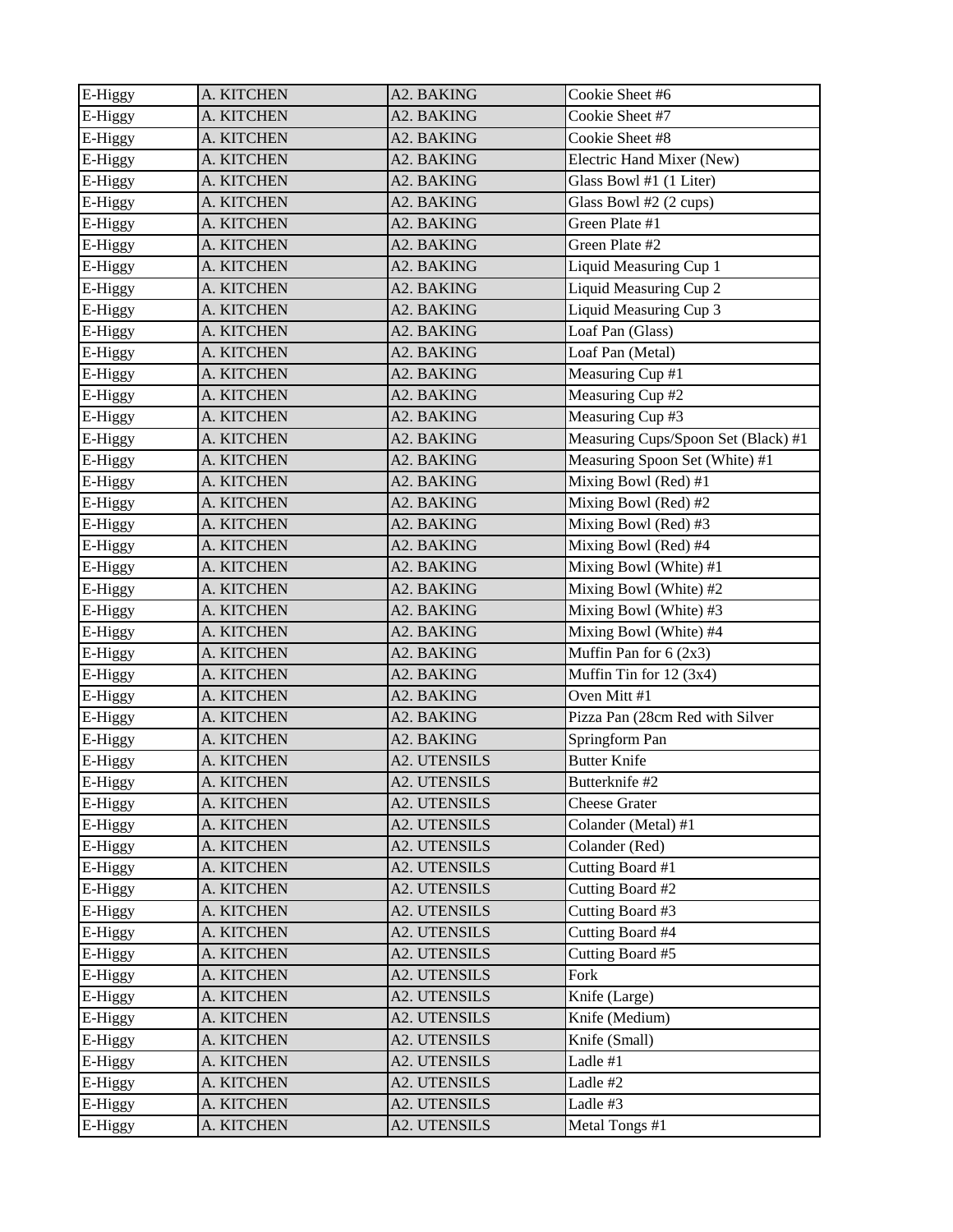| E-Higgy | A. KITCHEN              | <b>A2. UTENSILS</b>    | Metal Tongs #2                       |
|---------|-------------------------|------------------------|--------------------------------------|
| E-Higgy | A. KITCHEN              | <b>A2. UTENSILS</b>    | Peeler                               |
| E-Higgy | A. KITCHEN              | A2. UTENSILS           | Pizza Cutter                         |
| E-Higgy | A. KITCHEN              | A2. UTENSILS           | Pot Holder (square) #1               |
| E-Higgy | A. KITCHEN              | A2. UTENSILS           | Pot Holder (square) #2               |
| E-Higgy | A. KITCHEN              | A2. UTENSILS           | Scrub Brush #1                       |
| E-Higgy | A. KITCHEN              | <b>A2. UTENSILS</b>    | Scrub Brush #2                       |
| E-Higgy | A. KITCHEN              | <b>A2. UTENSILS</b>    | Serving Spoon #3 (Black Nylon)       |
| E-Higgy | A. KITCHEN              | A2. UTENSILS           | Serving Spoon (Black) #1             |
| E-Higgy | A. KITCHEN              | A2. UTENSILS           | Serving Spoon (black) #2             |
| E-Higgy | A. KITCHEN              | A2. UTENSILS           | Slotted Spoon #1 (black)             |
| E-Higgy | A. KITCHEN              | A2. UTENSILS           | Slotted Spoon #2 (black)             |
| E-Higgy | A. KITCHEN              | <b>A2. UTENSILS</b>    | Slotted Spoon (Metal)                |
| E-Higgy | A. KITCHEN              | A2. UTENSILS           | Slotted Spoon (White)                |
| E-Higgy | A. KITCHEN              | A2. UTENSILS           | Spaghetti Spoon #1                   |
| E-Higgy | A. KITCHEN              | A2. UTENSILS           | Spaghetti Spoon #2                   |
| E-Higgy | A. KITCHEN              | A2. UTENSILS           | Spaghetti Spoon #3                   |
| E-Higgy | A. KITCHEN              | <b>A2. UTENSILS</b>    | Spare Whisk Attachments for Electric |
| E-Higgy | A. KITCHEN              | A2. UTENSILS           | Spatula #2 (Rubber)                  |
| E-Higgy | A. KITCHEN              | A2. UTENSILS           | Spatula #4 (Rubber)                  |
| E-Higgy | A. KITCHEN              | <b>A2. UTENSILS</b>    | Spatula #5 (Rubber)                  |
| E-Higgy | A. KITCHEN              | A2. UTENSILS           | Spatula Black Nylon #1               |
| E-Higgy | A. KITCHEN              | A2. UTENSILS           | Spatula Red Slotted                  |
| E-Higgy | A. KITCHEN              | A2. UTENSILS           | Spoon (Soup) Black Nylon #1          |
| E-Higgy | A. KITCHEN              | A2. UTENSILS           | <b>Steamer Basket</b>                |
| E-Higgy | A. KITCHEN              | A2. UTENSILS           | Stirring Spoon (White) #1            |
| E-Higgy | A. KITCHEN              | A2. UTENSILS           | Stirring Spoon (White) #2            |
| E-Higgy | A. KITCHEN              | <b>A2. UTENSILS</b>    | Stirring Spoon (White) #3            |
| E-Higgy | A. KITCHEN              | A2. UTENSILS           | Toaster                              |
| E-Higgy | A. KITCHEN              | <b>A2. UTENSILS</b>    | Whisk #1 (Large)                     |
| E-Higgy | A. KITCHEN              | <b>A2. UTENSILS</b>    | Whisk #2 (Small)                     |
| E-Higgy | A. KITCHEN              | A2. UTENSILS           | Wooden Spoon #1                      |
| E-Higgy | A. KITCHEN              | A2. UTENSILS           | Wooden Spoon #2                      |
| E-Higgy | A. KITCHEN              | A2. UTENSILS           | Wooden Spoon #3                      |
| E-Higgy | A. KITCHEN              | A2. UTENSILS           | Wooden Spoon #4                      |
| E-Higgy | <b>B. ENTERTAINMENT</b> | <b>B2. BOARD GAMES</b> | Apples To Apples                     |
| E-Higgy | <b>B. ENTERTAINMENT</b> | <b>B2. BOARD GAMES</b> | Argue                                |
| E-Higgy | <b>B. ENTERTAINMENT</b> | <b>B2. BOARD GAMES</b> | Balderdash                           |
| E-Higgy | <b>B. ENTERTAINMENT</b> | <b>B2. BOARD GAMES</b> | <b>Battle Of The Sexes</b>           |
| E-Higgy | <b>B. ENTERTAINMENT</b> | <b>B2. BOARD GAMES</b> | <b>Cards Against Humanity</b>        |
| E-Higgy | <b>B. ENTERTAINMENT</b> | <b>B2. BOARD GAMES</b> | Catch Phrase (electronic)            |
| E-Higgy | <b>B. ENTERTAINMENT</b> | <b>B2. BOARD GAMES</b> | <b>Charades: Disney Edition</b>      |
| E-Higgy | <b>B. ENTERTAINMENT</b> | <b>B2. BOARD GAMES</b> | Chess/Checkers Set                   |
| E-Higgy | <b>B. ENTERTAINMENT</b> | <b>B2. BOARD GAMES</b> | Clue Board Game                      |
| E-Higgy | <b>B. ENTERTAINMENT</b> | <b>B2. BOARD GAMES</b> | Cranium                              |
| E-Higgy | <b>B. ENTERTAINMENT</b> | <b>B2. BOARD GAMES</b> | Cribbage Board                       |
| E-Higgy | <b>B. ENTERTAINMENT</b> | <b>B2. BOARD GAMES</b> | Cribbage Set                         |
| E-Higgy | <b>B. ENTERTAINMENT</b> | <b>B2. BOARD GAMES</b> | Dominoes                             |
| E-Higgy | <b>B. ENTERTAINMENT</b> | <b>B2. BOARD GAMES</b> | Guesstures                           |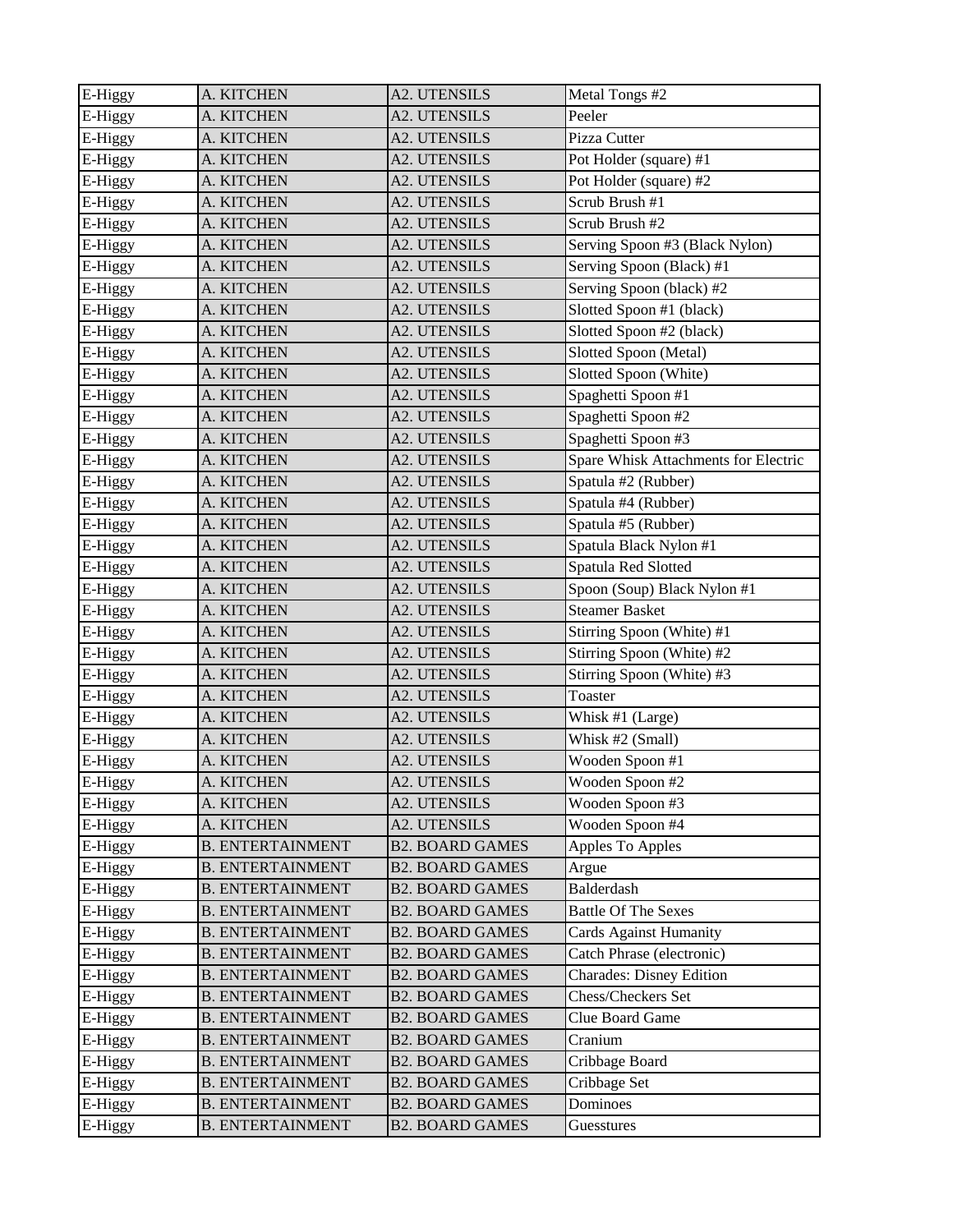| E-Higgy | <b>B. ENTERTAINMENT</b> | <b>B2. BOARD GAMES</b> | LEGOS (Blue Box)               |
|---------|-------------------------|------------------------|--------------------------------|
| E-Higgy | <b>B. ENTERTAINMENT</b> | <b>B2. BOARD GAMES</b> | LEGOS (Pink Box)               |
| E-Higgy | <b>B. ENTERTAINMENT</b> | <b>B2. BOARD GAMES</b> | LEGOS (Yellow Box)             |
| E-Higgy | <b>B. ENTERTAINMENT</b> | <b>B2. BOARD GAMES</b> | Life                           |
| E-Higgy | <b>B. ENTERTAINMENT</b> | <b>B2. BOARD GAMES</b> | Magnetic Dart Board            |
| E-Higgy | <b>B. ENTERTAINMENT</b> | <b>B2. BOARD GAMES</b> | Mahjong Set                    |
| E-Higgy | <b>B. ENTERTAINMENT</b> | <b>B2. BOARD GAMES</b> | Outburst                       |
| E-Higgy | <b>B. ENTERTAINMENT</b> | <b>B2. BOARD GAMES</b> | Password                       |
| E-Higgy | <b>B. ENTERTAINMENT</b> | <b>B2. BOARD GAMES</b> | Phase 10 #1                    |
| E-Higgy | <b>B. ENTERTAINMENT</b> | <b>B2. BOARD GAMES</b> | Phase 10 #2                    |
| E-Higgy | <b>B. ENTERTAINMENT</b> | <b>B2. BOARD GAMES</b> | Playing Cards #1               |
| E-Higgy | <b>B. ENTERTAINMENT</b> | <b>B2. BOARD GAMES</b> | Playing Cards #2               |
| E-Higgy | <b>B. ENTERTAINMENT</b> | <b>B2. BOARD GAMES</b> | Playing Cards #3               |
| E-Higgy | <b>B. ENTERTAINMENT</b> | <b>B2. BOARD GAMES</b> | Playing Cards #4               |
| E-Higgy | <b>B. ENTERTAINMENT</b> | <b>B2. BOARD GAMES</b> | Puzzle - Candy Canes           |
| E-Higgy | <b>B. ENTERTAINMENT</b> | <b>B2. BOARD GAMES</b> | Puzzle - Liberty               |
| E-Higgy | <b>B. ENTERTAINMENT</b> | <b>B2. BOARD GAMES</b> | Puzzle - Mt. Fuji              |
| E-Higgy | <b>B. ENTERTAINMENT</b> | <b>B2. BOARD GAMES</b> | Puzzle - Tulips                |
| E-Higgy | <b>B. ENTERTAINMENT</b> | <b>B2. BOARD GAMES</b> | Puzzle-Pink                    |
| E-Higgy | <b>B. ENTERTAINMENT</b> | <b>B2. BOARD GAMES</b> | Puzzle-Sailboat                |
| E-Higgy | <b>B. ENTERTAINMENT</b> | <b>B2. BOARD GAMES</b> | Puzzle -Village                |
| E-Higgy | <b>B. ENTERTAINMENT</b> | <b>B2. BOARD GAMES</b> | Puzzle-Winnie The Pooh         |
| E-Higgy | <b>B. ENTERTAINMENT</b> | <b>B2. BOARD GAMES</b> | Puzzle-Can You See What I See? |
| E-Higgy | <b>B. ENTERTAINMENT</b> | <b>B2. BOARD GAMES</b> | Risk                           |
| E-Higgy | <b>B. ENTERTAINMENT</b> | <b>B2. BOARD GAMES</b> | Scattergories                  |
| E-Higgy | <b>B. ENTERTAINMENT</b> | <b>B2. BOARD GAMES</b> | Scene It? Movie Edition        |
| E-Higgy | <b>B. ENTERTAINMENT</b> | <b>B2. BOARD GAMES</b> | Scrabble                       |
| E-Higgy | <b>B. ENTERTAINMENT</b> | <b>B2. BOARD GAMES</b> | Settlers of Catan              |
| E-Higgy | <b>B. ENTERTAINMENT</b> | <b>B2. BOARD GAMES</b> | Skipbo                         |
| E-Higgy | <b>B. ENTERTAINMENT</b> | <b>B2. BOARD GAMES</b> | <b>Trivial Pursuit</b>         |
| E-Higgy | <b>B. ENTERTAINMENT</b> | <b>B2. BOARD GAMES</b> | You Gotta Be Kidding!          |
| E-Higgy | <b>B. ENTERTAINMENT</b> | <b>B2. ELECTRONICS</b> | HDMI Cord #2                   |
| E-Higgy | <b>B. ENTERTAINMENT</b> | <b>B2. SPORTS</b>      | Badminton/Volleyball Set       |
| E-Higgy | <b>B. ENTERTAINMENT</b> | <b>B2. SPORTS</b>      | Ball Pump (foot)               |
| E-Higgy | <b>B. ENTERTAINMENT</b> | <b>B2. SPORTS</b>      | Baseball #1                    |
| E-Higgy | <b>B. ENTERTAINMENT</b> | <b>B2. SPORTS</b>      | Baseball #2                    |
| E-Higgy | <b>B. ENTERTAINMENT</b> | <b>B2. SPORTS</b>      | <b>Baseball Bases (Orange)</b> |
| E-Higgy | <b>B. ENTERTAINMENT</b> | <b>B2. SPORTS</b>      | <b>Baseball Bases (White)</b>  |
| E-Higgy | <b>B. ENTERTAINMENT</b> | <b>B2. SPORTS</b>      | Baseball Bat #1 (Metal)        |
| E-Higgy | <b>B. ENTERTAINMENT</b> | <b>B2. SPORTS</b>      | Baseball Bat #2 (Wood)         |
| E-Higgy | <b>B. ENTERTAINMENT</b> | <b>B2. SPORTS</b>      | Baseball Bat #3 (Plastic)      |
| E-Higgy | <b>B. ENTERTAINMENT</b> | <b>B2. SPORTS</b>      | Baseball Mitt #1               |
| E-Higgy | <b>B. ENTERTAINMENT</b> | <b>B2. SPORTS</b>      | Baseball Mitt #3               |
| E-Higgy | <b>B. ENTERTAINMENT</b> | <b>B2. SPORTS</b>      | Baseball Mitt #4               |
| E-Higgy | <b>B. ENTERTAINMENT</b> | <b>B2. SPORTS</b>      | Basketball #1                  |
| E-Higgy | <b>B. ENTERTAINMENT</b> | <b>B2. SPORTS</b>      | Basketball #2                  |
| E-Higgy | <b>B. ENTERTAINMENT</b> | <b>B2. SPORTS</b>      | Bike Pump #1                   |
| E-Higgy | <b>B. ENTERTAINMENT</b> | <b>B2. SPORTS</b>      | Bike Pump #2                   |
| E-Higgy | <b>B. ENTERTAINMENT</b> | <b>B2. SPORTS</b>      | <b>Bocce Ball Set</b>          |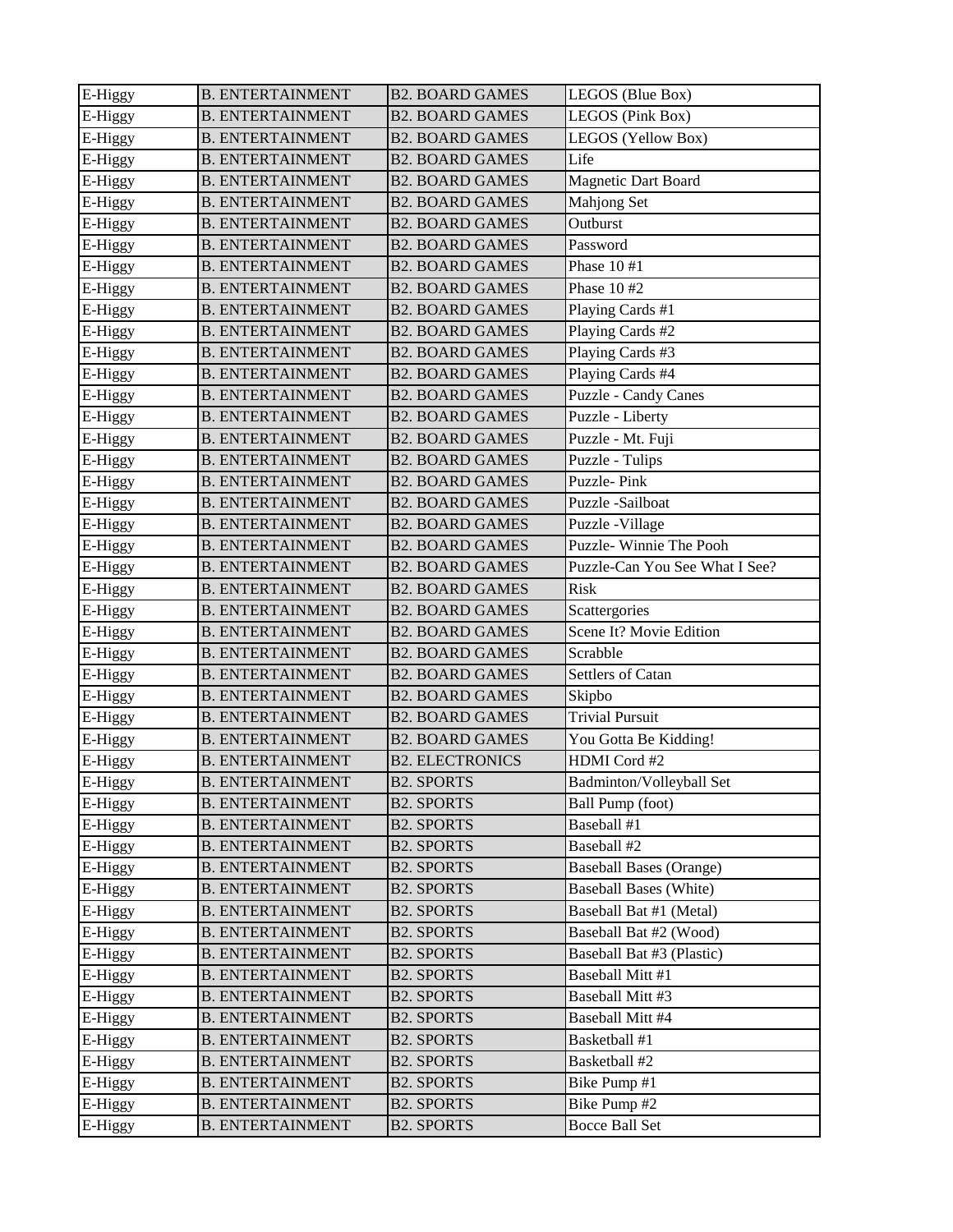| E-Higgy | <b>B. ENTERTAINMENT</b> | <b>B2. SPORTS</b>      | Face Mask (Catcher)                  |
|---------|-------------------------|------------------------|--------------------------------------|
| E-Higgy | <b>B. ENTERTAINMENT</b> | <b>B2. SPORTS</b>      | Foam Soccer Ball #1                  |
| E-Higgy | <b>B. ENTERTAINMENT</b> | <b>B2. SPORTS</b>      | Football #1                          |
| E-Higgy | <b>B. ENTERTAINMENT</b> | <b>B2. SPORTS</b>      | Frisbee #1                           |
| E-Higgy | <b>B. ENTERTAINMENT</b> | <b>B2. SPORTS</b>      | Frisbee #2                           |
| E-Higgy | <b>B. ENTERTAINMENT</b> | <b>B2. SPORTS</b>      | Frisbee #3                           |
| E-Higgy | <b>B. ENTERTAINMENT</b> | <b>B2. SPORTS</b>      | Kite #1 (green)                      |
| E-Higgy | <b>B. ENTERTAINMENT</b> | <b>B2. SPORTS</b>      | Kite #2 (red)                        |
| E-Higgy | <b>B. ENTERTAINMENT</b> | <b>B2. SPORTS</b>      | Softball #1                          |
| E-Higgy | <b>B. ENTERTAINMENT</b> | <b>B2. SPORTS</b>      | Softball #2                          |
| E-Higgy | <b>B. ENTERTAINMENT</b> | <b>B2. SPORTS</b>      | Spike Ball                           |
| E-Higgy | <b>B. ENTERTAINMENT</b> | <b>B2. SPORTS</b>      | Splat Ball                           |
| E-Higgy | <b>B. ENTERTAINMENT</b> | <b>B2. SPORTS</b>      | Volleyball                           |
| E-Higgy | <b>B. ENTERTAINMENT</b> | <b>B2. TABLE GAMES</b> | Foosballs (16)                       |
| E-Higgy | <b>B. ENTERTAINMENT</b> | <b>B2. TABLE GAMES</b> | Ping Pong Ball #1                    |
| E-Higgy | <b>B. ENTERTAINMENT</b> | <b>B2. TABLE GAMES</b> | Ping Pong Ball #10                   |
| E-Higgy | <b>B. ENTERTAINMENT</b> | <b>B2. TABLE GAMES</b> | Ping Pong Ball #11                   |
| E-Higgy | <b>B. ENTERTAINMENT</b> | <b>B2. TABLE GAMES</b> | Ping Pong Ball #12                   |
| E-Higgy | <b>B. ENTERTAINMENT</b> | <b>B2. TABLE GAMES</b> | Ping Pong Ball #13                   |
| E-Higgy | <b>B. ENTERTAINMENT</b> | <b>B2. TABLE GAMES</b> | Ping Pong Ball #2                    |
| E-Higgy | <b>B. ENTERTAINMENT</b> | <b>B2. TABLE GAMES</b> | Ping Pong Ball #3                    |
| E-Higgy | <b>B. ENTERTAINMENT</b> | <b>B2. TABLE GAMES</b> | Ping Pong Ball #4                    |
| E-Higgy | <b>B. ENTERTAINMENT</b> | <b>B2. TABLE GAMES</b> | Ping Pong Ball #5                    |
| E-Higgy | <b>B. ENTERTAINMENT</b> | <b>B2. TABLE GAMES</b> | Ping Pong Ball #6                    |
| E-Higgy | <b>B. ENTERTAINMENT</b> | <b>B2. TABLE GAMES</b> | Ping Pong Ball #7                    |
| E-Higgy | <b>B. ENTERTAINMENT</b> | <b>B2. TABLE GAMES</b> | Ping Pong Ball #8                    |
| E-Higgy | <b>B. ENTERTAINMENT</b> | <b>B2. TABLE GAMES</b> | Ping Pong Ball #9                    |
| E-Higgy | <b>B. ENTERTAINMENT</b> | <b>B2. TABLE GAMES</b> | Ping Pong Net #1                     |
| E-Higgy | <b>B. ENTERTAINMENT</b> | <b>B2. TABLE GAMES</b> | Ping Pong Net #2                     |
| E-Higgy | <b>B. ENTERTAINMENT</b> | <b>B2. TABLE GAMES</b> | Ping Pong Paddle #13                 |
| E-Higgy | <b>B. ENTERTAINMENT</b> | <b>B2. TABLE GAMES</b> | Ping Pong Paddle #2                  |
| E-Higgy | <b>B. ENTERTAINMENT</b> | <b>B2. TABLE GAMES</b> | Ping Pong Paddle #3                  |
| E-Higgy | <b>B. ENTERTAINMENT</b> | <b>B2. TABLE GAMES</b> | Ping Pong Paddle #4                  |
| E-Higgy | <b>B. ENTERTAINMENT</b> | <b>B2. TABLE GAMES</b> | Ping Pong Paddle #5 (Brady's Paddle) |
| E-Higgy | <b>B. ENTERTAINMENT</b> | <b>B2. TABLE GAMES</b> | Ping Pong Paddle #7                  |
| E-Higgy | <b>B. ENTERTAINMENT</b> | <b>B2. TABLE GAMES</b> | Pool Ball Set #1                     |
| E-Higgy | <b>B. ENTERTAINMENT</b> | <b>B2. TABLE GAMES</b> | Pool Ball Set #3                     |
| E-Higgy | <b>B. ENTERTAINMENT</b> | <b>B2. TABLE GAMES</b> | Pool Ball Set #4                     |
| E-Higgy | <b>B. ENTERTAINMENT</b> | <b>B2. TABLE GAMES</b> | Pool Ball Set-Random Extras          |
| E-Higgy | <b>B. ENTERTAINMENT</b> | <b>B2. TABLE GAMES</b> | Pool Cue #2                          |
| E-Higgy | <b>B. ENTERTAINMENT</b> | <b>B2. TABLE GAMES</b> | Pool Cue #8                          |
| E-Higgy | <b>B. ENTERTAINMENT</b> | <b>B2. TABLE GAMES</b> | Pool cue box #4                      |
| E-Higgy | <b>B. ENTERTAINMENT</b> | <b>B2. TABLE GAMES</b> | Pool Cue Bridge                      |
| E-Higgy | <b>B. ENTERTAINMENT</b> | <b>B2. TABLE GAMES</b> | Pool Triangle #1                     |
| E-Higgy | <b>B. ENTERTAINMENT</b> | <b>B2. VIDEO GAMES</b> | Wii U Console (Black)                |
| E-Higgy | <b>B. ENTERTAINMENT</b> | <b>B2. VIDEO GAMES</b> | Nunchuck #1                          |
| E-Higgy | <b>B. ENTERTAINMENT</b> | <b>B2. VIDEO GAMES</b> | Nunchuck #2                          |
| E-Higgy | <b>B. ENTERTAINMENT</b> | <b>B2. VIDEO GAMES</b> | Remote #1                            |
| E-Higgy | <b>B. ENTERTAINMENT</b> | <b>B2. VIDEO GAMES</b> | Remote #2                            |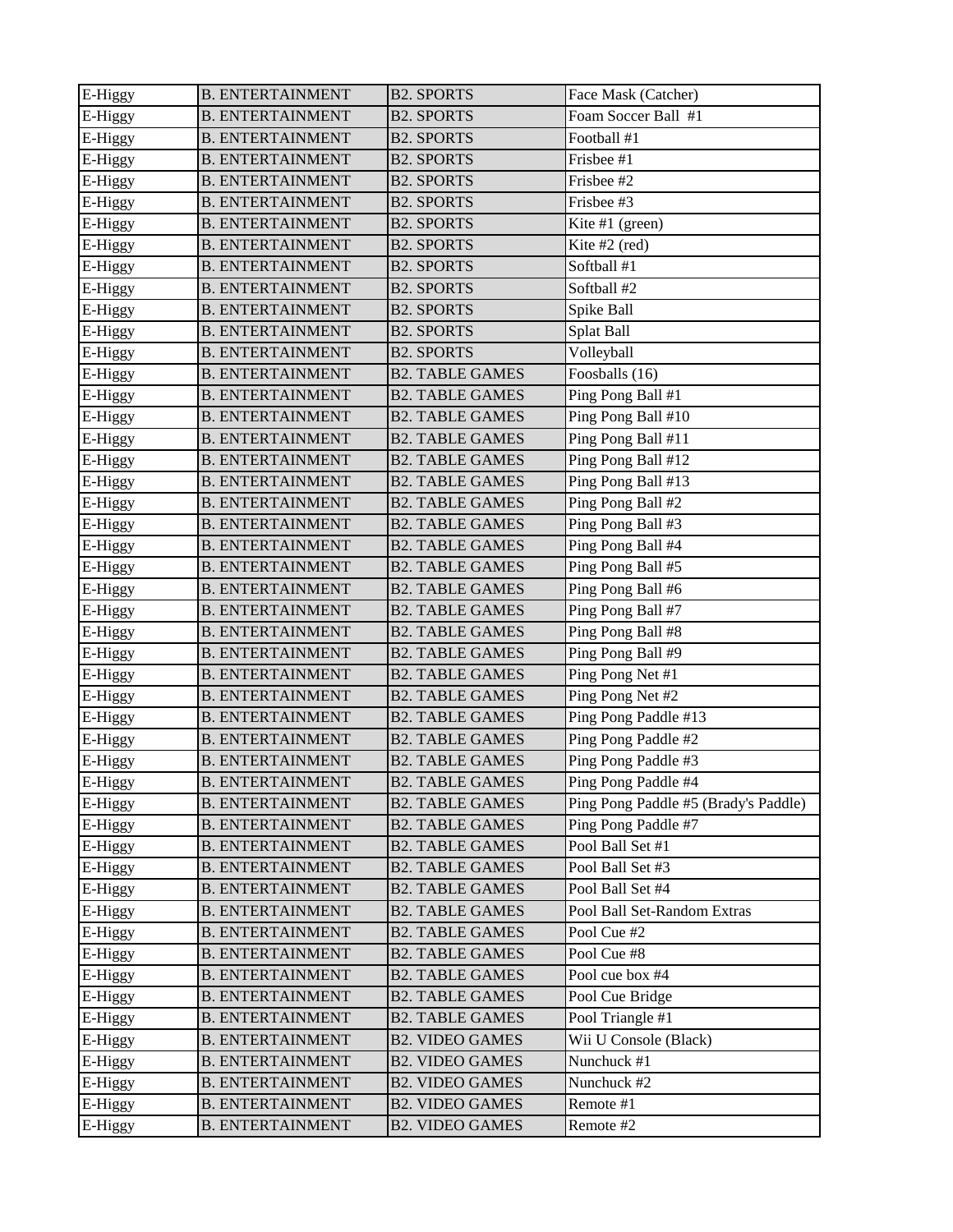| E-Higgy | <b>B. ENTERTAINMENT</b> | <b>B2. VIDEO GAMES</b> | Remote #3                |
|---------|-------------------------|------------------------|--------------------------|
| E-Higgy | <b>B. ENTERTAINMENT</b> | <b>B2. VIDEO GAMES</b> | Remote #4                |
| E-Higgy | <b>B. ENTERTAINMENT</b> | <b>B2. VIDEO GAMES</b> | Rockband Equipment       |
| E-Higgy | <b>B. ENTERTAINMENT</b> | <b>B2. VIDEO GAMES</b> | Steering Wheel #1        |
| E-Higgy | <b>B. ENTERTAINMENT</b> | <b>B2. VIDEO GAMES</b> | Steering Wheel #2        |
| E-Higgy | <b>B. ENTERTAINMENT</b> | <b>B2. VIDEO GAMES</b> | Wii U GamePad            |
| E-Higgy | <b>B. ENTERTAINMENT</b> | <b>B2. VIDEO GAMES</b> | Just Dance 2014          |
| E-Higgy | <b>B. ENTERTAINMENT</b> | <b>B2. VIDEO GAMES</b> | Mario & Sonic Winter     |
| E-Higgy | <b>B. ENTERTAINMENT</b> | <b>B2. VIDEO GAMES</b> | Mario Kart               |
| E-Higgy | <b>B. ENTERTAINMENT</b> | <b>B2. VIDEO GAMES</b> | Mario Party 8            |
| E-Higgy | <b>B. ENTERTAINMENT</b> | <b>B2. VIDEO GAMES</b> | Mariokart 8              |
| E-Higgy | <b>B. ENTERTAINMENT</b> | <b>B2. VIDEO GAMES</b> | Nintendo Land            |
| E-Higgy | <b>B. ENTERTAINMENT</b> | <b>B2. VIDEO GAMES</b> | Rock Band 2              |
| E-Higgy | <b>B. ENTERTAINMENT</b> | <b>B2. VIDEO GAMES</b> | Super Mario Bros.        |
| E-Higgy | <b>B. ENTERTAINMENT</b> | <b>B2. VIDEO GAMES</b> | Super Mario Galaxy 2     |
| E-Higgy | <b>B. ENTERTAINMENT</b> | <b>B2. VIDEO GAMES</b> | <b>Super Smash Bros</b>  |
| E-Higgy | <b>B. ENTERTAINMENT</b> | <b>B2. VIDEO GAMES</b> | Super Smash Bros (Wii U) |
| E-Higgy | <b>B. ENTERTAINMENT</b> | <b>B2. VIDEO GAMES</b> | The Beatles Rockband     |
| E-Higgy | <b>B. ENTERTAINMENT</b> | <b>B2. VIDEO GAMES</b> | Tiger Woods PGA Tour 10  |
| E-Higgy | <b>B. ENTERTAINMENT</b> | <b>B2. VIDEO GAMES</b> | Wii Sports               |
| E-Higgy | <b>B. ENTERTAINMENT</b> | <b>B2. VIDEO GAMES</b> | Wii Sports Resort        |
| E-Higgy | <b>C. CLEANING</b>      | C1. BROOMS             | Hand broom 2             |
| E-Higgy | <b>C. CLEANING</b>      | C1. BROOMS             | Broom #1                 |
| E-Higgy | C. CLEANING             | C1. BROOMS             | Broom #2                 |
| E-Higgy | <b>C. CLEANING</b>      | C1. BROOMS             | Broom #3                 |
| E-Higgy | C. CLEANING             | C1. BROOMS             | Broom #4                 |
| E-Higgy | C. CLEANING             | C1. BROOMS             | Broom #5                 |
| E-Higgy | C. CLEANING             | C1. BROOMS             | Dust Pan #1              |
| E-Higgy | C. CLEANING             | C1. BROOMS             | Dust Pan #2              |
| E-Higgy | C. CLEANING             | C1. BROOMS             | Dust Pan #3              |
| E-Higgy | <b>C. CLEANING</b>      | C1. BROOMS             | Dust Pan #4              |
| E-Higgy | C. CLEANING             | C1. BROOMS             | Dust Pan #5              |
| E-Higgy | <b>C. CLEANING</b>      | C1. BROOMS             | Duster #1                |
| E-Higgy | C. CLEANING             | C1. BROOMS             | Duster #2                |
| E-Higgy | C. CLEANING             | C1. BROOMS             | Hand broom 1             |
| E-Higgy | C. CLEANING             | C1. VACUUMS            | Vacuum #1 (Storm)        |
| E-Higgy | <b>C. CLEANING</b>      | <b>C1. VACUUMS</b>     | Vacuum #10 (Hulk)        |
| E-Higgy | C. CLEANING             | C1. VACUUMS            | Vacuum #2 (Iron Man)     |
| E-Higgy | <b>C. CLEANING</b>      | C1. VACUUMS            | Vacuum #4 (Mystique)     |
| E-Higgy | <b>C. CLEANING</b>      | <b>C1. VACUUMS</b>     | Vacuum #5 (Beast)        |
| E-Higgy | D. EQUIPMENT            | D2. HAND CART          | Moving Cart UR 20        |
| E-Higgy | D. EQUIPMENT            | D2. TOOLS              | Bed Wrench #3            |
| E-Higgy | D. EQUIPMENT            | D2. TOOLS              | Flathead #1              |
| E-Higgy | D. EQUIPMENT            | D2. TOOLS              | Husky Tool Set           |
| E-Higgy | D. EQUIPMENT            | D2. TOOLS              | Iron #2                  |
| E-Higgy | D. EQUIPMENT            | D <sub>2</sub> . TOOLS | Umbrella #1              |
| E-Higgy | D. EQUIPMENT            | D3. HEALTH             | Crutches #1              |
| E-Higgy | D. EQUIPMENT            | D3. HEALTH             | Crutches #2              |
|         |                         | <b>FAIRHAVEN</b>       |                          |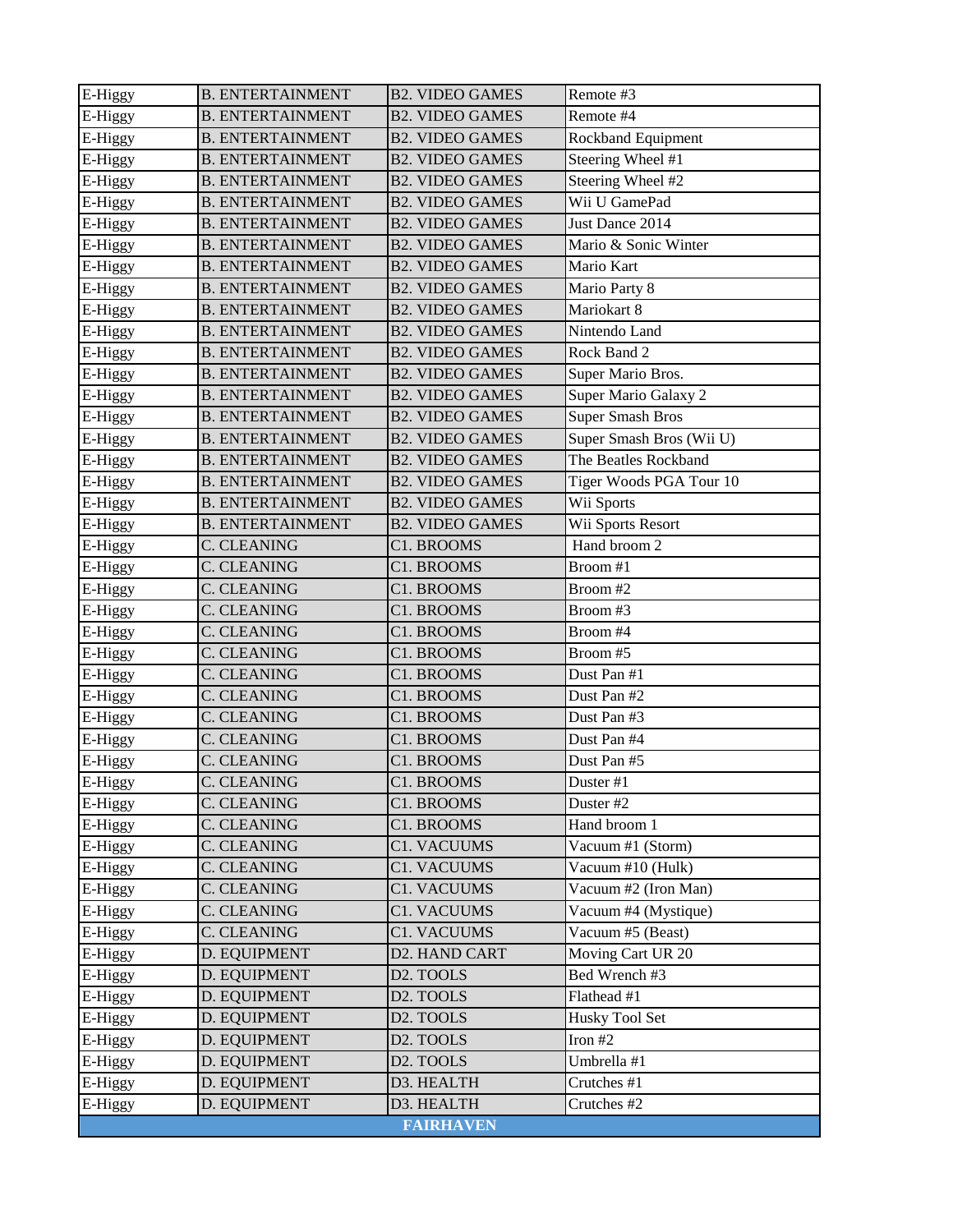| <b>FX</b>       | A. KITCHEN               | A1. POTS & PANS     | Large Frying Pan             |
|-----------------|--------------------------|---------------------|------------------------------|
| ${\rm FX}$      | A. KITCHEN               | A1. POTS & PANS     | Large Frying Pan #2          |
| <b>FX</b>       | A. KITCHEN               | A1. POTS & PANS     | Medium frying pan #1         |
| <b>FX</b>       | A. KITCHEN               | A1. POTS & PANS     | Medium frying pan #2         |
| ${\rm FX}$      | A. KITCHEN               | A1. POTS & PANS     | <b>Medium Pot</b>            |
| ${\rm FX}$      | A. KITCHEN               | A1. POTS & PANS     | Small Frying Pan             |
| $\overline{FX}$ | A. KITCHEN               | A1. POTS & PANS     | Small Frying Pan #2          |
| <b>FX</b>       | A. KITCHEN               | A2. BAKING          | <b>Baking Pan</b>            |
| <b>FX</b>       | A. KITCHEN               | A2. BAKING          | Baking Pans - 3 Sheet Set    |
| <b>FX</b>       | A. KITCHEN               | A2. BAKING          | Cookie Sheet (flat silver)   |
| ${\rm FX}$      | A. KITCHEN               | A2. BAKING          | Cookie Sheet 15.5x11.5       |
| ${\rm FX}$      | A. KITCHEN               | A2. BAKING          | <b>Glass Baking Dish</b>     |
| <b>FX</b>       | A. KITCHEN               | A2. BAKING          | <b>Glass Mixing Bowl</b>     |
| <b>FX</b>       | A. KITCHEN               | A2. BAKING          | <b>Glass Pie Dish</b>        |
| <b>FX</b>       | A. KITCHEN               | A2. BAKING          | Measuring cup                |
| <b>FX</b>       | A. KITCHEN               | A2. BAKING          | Measuring spoons #1          |
| <b>FX</b>       | A. KITCHEN               | A2. BAKING          | Measuring spoons #2          |
| <b>FX</b>       | A. KITCHEN               | A2. BAKING          | Measuring spoons #3 (yellow) |
| <b>FX</b>       | A. KITCHEN               | A2. BAKING          | Oven Mitt (Rooster)          |
| <b>FX</b>       | A. KITCHEN               | A2. BAKING          | Pizza Pan #1                 |
| ${\rm FX}$      | A. KITCHEN               | A2. BAKING          | Red oven mitts               |
| <b>FX</b>       | A. KITCHEN               | A2. BAKING          | Round baking pan             |
| <b>FX</b>       | A. KITCHEN               | A2. BAKING          | White Mixing Bowl            |
| <b>FX</b>       | A. KITCHEN               | <b>A2. UTENSILS</b> | Apple Cutter                 |
| ${\rm FX}$      | A. KITCHEN               | <b>A2. UTENSILS</b> | Cutting Board #1             |
| <b>FX</b>       | A. KITCHEN               | <b>A2. UTENSILS</b> | Cutting Board #2             |
| <b>FX</b>       | A. KITCHEN               | <b>A2. UTENSILS</b> | Ice Cream Scoop              |
| <b>FX</b>       | A. KITCHEN               | <b>A2. UTENSILS</b> | Knife #1                     |
| <b>FX</b>       | A. KITCHEN               | <b>A2. UTENSILS</b> | Knife #2                     |
| <b>FX</b>       | A. KITCHEN               | <b>A2. UTENSILS</b> | Knife #3                     |
| <b>FX</b>       | A. KITCHEN               | <b>A2. UTENSILS</b> | knife #4                     |
| <b>FX</b>       | A. KITCHEN               | <b>A2. UTENSILS</b> | Knife #5                     |
| FX              | A. KITCHEN               | <b>A2. UTENSILS</b> | Knife #6                     |
| <b>FX</b>       | A. KITCHEN               | A2. UTENSILS        | Peeler #1                    |
| ${\rm FX}$      | A. KITCHEN               | <b>A2. UTENSILS</b> | Peeler #2                    |
| <b>FX</b>       | A. KITCHEN               | A2. UTENSILS        | Pizza Cutter                 |
| <b>FX</b>       | A. KITCHEN               | <b>A2. UTENSILS</b> | Slotted Serving Spoon #1     |
| FX              | A. KITCHEN               | A2. UTENSILS        | Slotted Serving Spoon #2     |
| <b>FX</b>       | A. KITCHEN               | A2. UTENSILS        | Spatula #1                   |
| <b>FX</b>       | A. KITCHEN               | A2. UTENSILS        | Spatula #10                  |
| ${\rm FX}$      | A. KITCHEN               | A2. UTENSILS        | Spatula #2                   |
| <b>FX</b>       | A. KITCHEN               | A2. UTENSILS        | Spatula #3                   |
| <b>FX</b>       | A. KITCHEN               | A2. UTENSILS        | Spatula #4                   |
| ${\rm FX}$      | A. KITCHEN               | A2. UTENSILS        | Spatula #5                   |
| ${\rm FX}$      | A. KITCHEN               | A2. UTENSILS        | Spatula #6                   |
| <b>FX</b>       | A. KITCHEN               | A2. UTENSILS        | Spatula #7                   |
| <b>FX</b>       |                          | A2. UTENSILS        | Spatula #8                   |
| FX              | A. KITCHEN<br>A. KITCHEN | A2. UTENSILS        | Spatula #9                   |
|                 |                          |                     |                              |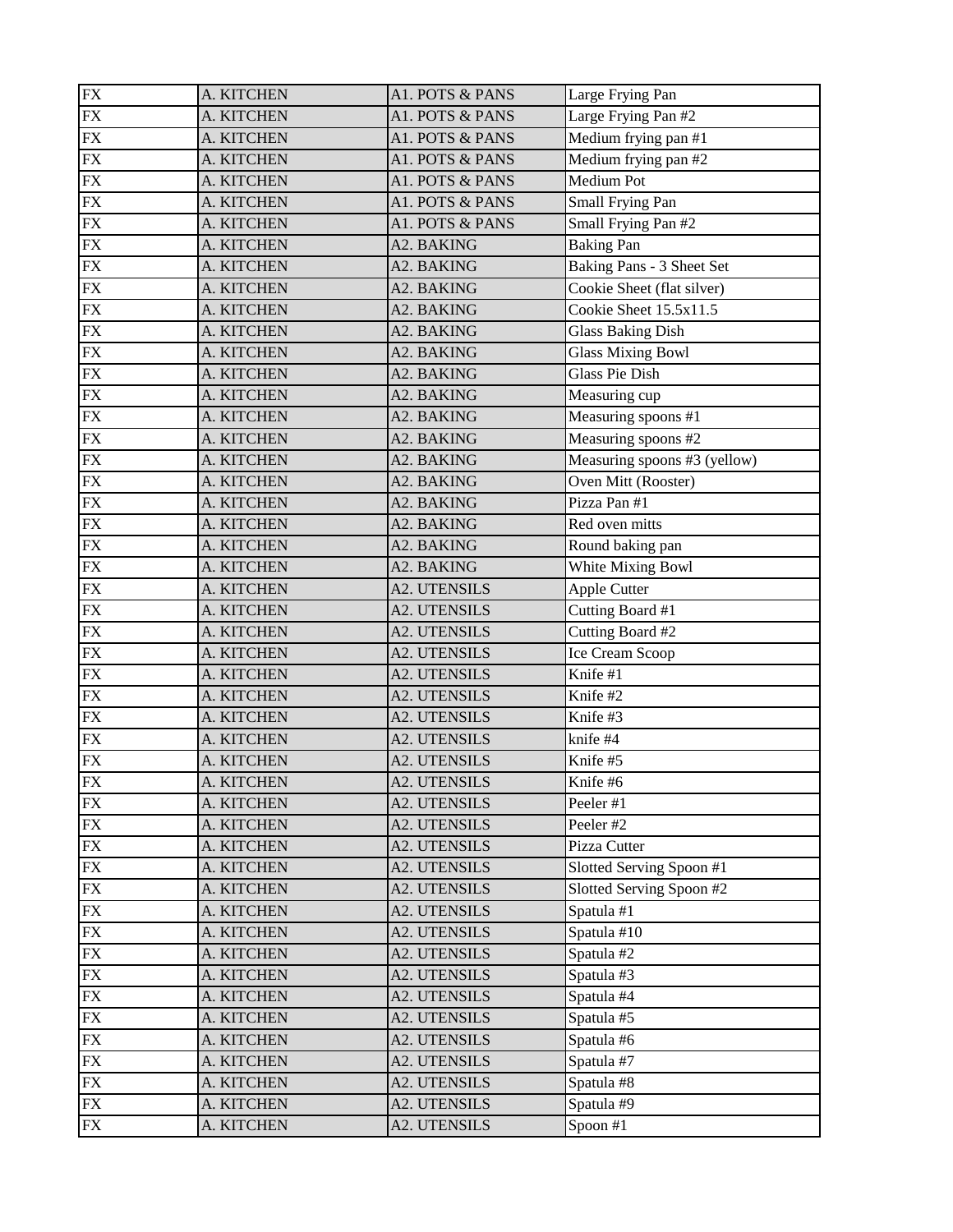| <b>FX</b>  | A. KITCHEN              | <b>A2. UTENSILS</b>    | Spoon $#2$                            |
|------------|-------------------------|------------------------|---------------------------------------|
| <b>FX</b>  | A. KITCHEN              | <b>A2. UTENSILS</b>    | Spoon #3                              |
| <b>FX</b>  | A. KITCHEN              | <b>A2. UTENSILS</b>    | Spoon #4                              |
| <b>FX</b>  | A. KITCHEN              | A2. UTENSILS           | Strainer #1                           |
| ${\rm FX}$ | A. KITCHEN              | <b>A2. UTENSILS</b>    | Strainer #2                           |
| <b>FX</b>  | A. KITCHEN              | <b>A2. UTENSILS</b>    | Strainer #3                           |
| <b>FX</b>  | A. KITCHEN              | <b>A2. UTENSILS</b>    | Two Pronged Fork #1                   |
| <b>FX</b>  | A. KITCHEN              | <b>A2. UTENSILS</b>    | Wooden Spoon #1                       |
| ${\rm FX}$ | A. KITCHEN              | <b>A2. UTENSILS</b>    | Wooden Spoon #2                       |
| ${\rm FX}$ | A. KITCHEN              | A2. UTENSILS           | Wooden Spoon #3                       |
| ${\rm FX}$ | A. KITCHEN              | <b>A2. UTENSILS</b>    | Wooden Spoon #6                       |
| <b>FX</b>  | A. KITCHEN              | <b>A2. UTENSILS</b>    | Wooden Spoon #7                       |
| <b>FX</b>  | <b>B. ENTERTAINMENT</b> | <b>B2. BOARD GAMES</b> | 15-in-1 Wood Game Set                 |
| <b>FX</b>  | <b>B. ENTERTAINMENT</b> | <b>B2. BOARD GAMES</b> | Apples to Apples #1                   |
| ${\rm FX}$ | <b>B. ENTERTAINMENT</b> | <b>B2. BOARD GAMES</b> | Apples to Apples #2                   |
| <b>FX</b>  | <b>B. ENTERTAINMENT</b> | <b>B2. BOARD GAMES</b> | Apples to Apples (Expansion Pack)     |
| <b>FX</b>  | <b>B. ENTERTAINMENT</b> | <b>B2. BOARD GAMES</b> | Avalon                                |
| <b>FX</b>  | <b>B. ENTERTAINMENT</b> | <b>B2. BOARD GAMES</b> | Backgammon #1                         |
| ${\rm FX}$ | <b>B. ENTERTAINMENT</b> | <b>B2. BOARD GAMES</b> | Backgammon $#2$                       |
| <b>FX</b>  | <b>B. ENTERTAINMENT</b> | <b>B2. BOARD GAMES</b> | Balderdash                            |
| ${\rm FX}$ | <b>B. ENTERTAINMENT</b> | <b>B2. BOARD GAMES</b> | Betrayal at House on the Hill         |
| <b>FX</b>  | <b>B. ENTERTAINMENT</b> | <b>B2. BOARD GAMES</b> | Bingo Cage #1                         |
| <b>FX</b>  | <b>B. ENTERTAINMENT</b> | <b>B2. BOARD GAMES</b> | <b>Boggle</b>                         |
| <b>FX</b>  | <b>B. ENTERTAINMENT</b> | <b>B2. BOARD GAMES</b> | Catchphrase                           |
| ${\rm FX}$ | <b>B. ENTERTAINMENT</b> | <b>B2. BOARD GAMES</b> | Celebrity Taboo                       |
| <b>FX</b>  | <b>B. ENTERTAINMENT</b> | <b>B2. BOARD GAMES</b> | Celebrity Taboo (OLD)                 |
| <b>FX</b>  | <b>B. ENTERTAINMENT</b> | <b>B2. BOARD GAMES</b> | Checkers and Chess travel set         |
| <b>FX</b>  | <b>B. ENTERTAINMENT</b> | <b>B2. BOARD GAMES</b> | Chess and Checkers #1                 |
| ${\rm FX}$ | <b>B. ENTERTAINMENT</b> | <b>B2. BOARD GAMES</b> | Chess and Checkers #2                 |
| <b>FX</b>  | <b>B. ENTERTAINMENT</b> | <b>B2. BOARD GAMES</b> | Chess and Checkers #3                 |
| ${\rm FX}$ | <b>B. ENTERTAINMENT</b> | <b>B2. BOARD GAMES</b> | <b>Chinese Checkers</b>               |
| ${\rm FX}$ | <b>B. ENTERTAINMENT</b> | <b>B2. BOARD GAMES</b> | Chutes and Ladders                    |
| FX         | <b>B. ENTERTAINMENT</b> | <b>B2. BOARD GAMES</b> | Clue (NEW)                            |
| ${\rm FX}$ |                         |                        |                                       |
|            | <b>B. ENTERTAINMENT</b> | <b>B2. BOARD GAMES</b> | Clue (OLD)                            |
| FX         | <b>B. ENTERTAINMENT</b> | <b>B2. BOARD GAMES</b> | Codenames                             |
| <b>FX</b>  | <b>B. ENTERTAINMENT</b> | <b>B2. BOARD GAMES</b> | coup                                  |
| ${\rm FX}$ | <b>B. ENTERTAINMENT</b> | <b>B2. BOARD GAMES</b> | Cranium                               |
| ${\rm FX}$ | <b>B. ENTERTAINMENT</b> | <b>B2. BOARD GAMES</b> | Cranium: Pop 5                        |
| <b>FX</b>  | <b>B. ENTERTAINMENT</b> | <b>B2. BOARD GAMES</b> | Cribbage #1                           |
| <b>FX</b>  | <b>B. ENTERTAINMENT</b> | <b>B2. BOARD GAMES</b> | Cribbage #2                           |
| ${\rm FX}$ | <b>B. ENTERTAINMENT</b> | <b>B2. BOARD GAMES</b> | Deflexion: The Laser Game             |
| <b>FX</b>  | <b>B. ENTERTAINMENT</b> | <b>B2. BOARD GAMES</b> | Delux Hanabi                          |
| <b>FX</b>  | <b>B. ENTERTAINMENT</b> | <b>B2. BOARD GAMES</b> | Dice (10 pack)                        |
| ${\rm FX}$ | <b>B. ENTERTAINMENT</b> | <b>B2. BOARD GAMES</b> | Epic Spell Wars of the Battle Wizards |
| <b>FX</b>  | <b>B. ENTERTAINMENT</b> | <b>B2. BOARD GAMES</b> | Guesstures                            |
| <b>FX</b>  | <b>B. ENTERTAINMENT</b> | <b>B2. BOARD GAMES</b> | Jenga                                 |
| ${\rm FX}$ | <b>B. ENTERTAINMENT</b> | <b>B2. BOARD GAMES</b> | Jumanji                               |
| <b>FX</b>  | <b>B. ENTERTAINMENT</b> | <b>B2. BOARD GAMES</b> | Mancala                               |
| ${\rm FX}$ | <b>B. ENTERTAINMENT</b> | <b>B2. BOARD GAMES</b> | Monopoly (Classic)                    |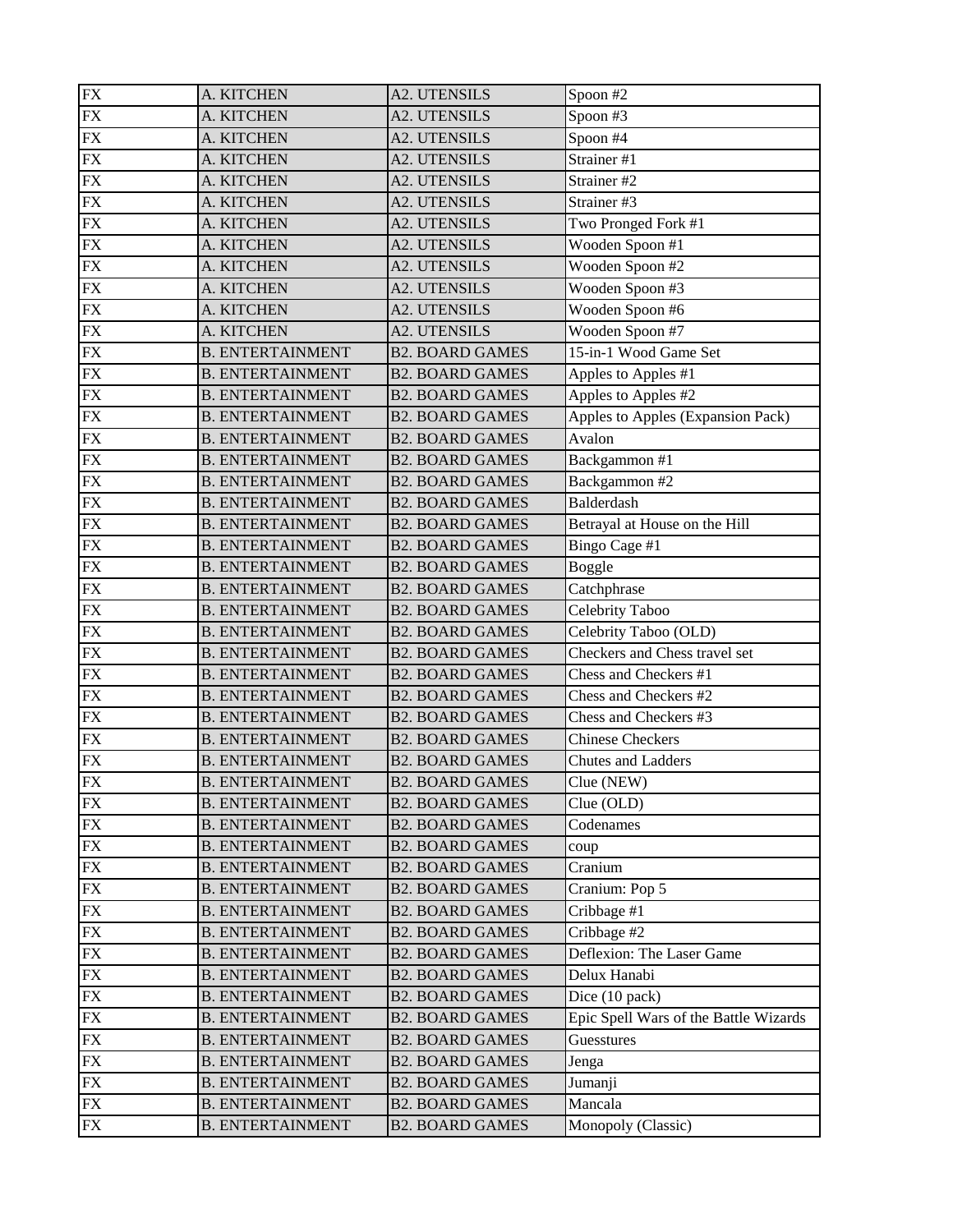| <b>FX</b>  | <b>B. ENTERTAINMENT</b>                            | <b>B2. BOARD GAMES</b>                 | Monopoly: Chicago Edition          |
|------------|----------------------------------------------------|----------------------------------------|------------------------------------|
| ${\rm FX}$ | <b>B. ENTERTAINMENT</b>                            | <b>B2. BOARD GAMES</b>                 | Multi-game set                     |
| <b>FX</b>  | <b>B. ENTERTAINMENT</b>                            | <b>B2. BOARD GAMES</b>                 | Pandemic                           |
| <b>FX</b>  | <b>B. ENTERTAINMENT</b>                            | <b>B2. BOARD GAMES</b>                 | Phase 10                           |
| ${\rm FX}$ | <b>B. ENTERTAINMENT</b>                            | <b>B2. BOARD GAMES</b>                 | Pictionary                         |
| ${\rm FX}$ | <b>B. ENTERTAINMENT</b>                            | <b>B2. BOARD GAMES</b>                 | Playing Cards #1                   |
| <b>FX</b>  | <b>B. ENTERTAINMENT</b>                            | <b>B2. BOARD GAMES</b>                 | Playing Cards #10                  |
| ${\rm FX}$ | <b>B. ENTERTAINMENT</b>                            | <b>B2. BOARD GAMES</b>                 | Playing Cards #11                  |
| <b>FX</b>  | <b>B. ENTERTAINMENT</b>                            | <b>B2. BOARD GAMES</b>                 | Playing Cards #2                   |
| <b>FX</b>  | <b>B. ENTERTAINMENT</b>                            | <b>B2. BOARD GAMES</b>                 | Playing Cards #3                   |
| <b>FX</b>  | <b>B. ENTERTAINMENT</b>                            | <b>B2. BOARD GAMES</b>                 | Playing Cards #4                   |
| ${\rm FX}$ | <b>B. ENTERTAINMENT</b>                            | <b>B2. BOARD GAMES</b>                 | Playing Cards #5                   |
| <b>FX</b>  | <b>B. ENTERTAINMENT</b>                            | <b>B2. BOARD GAMES</b>                 | Playing Cards #6                   |
| <b>FX</b>  | <b>B. ENTERTAINMENT</b>                            | <b>B2. BOARD GAMES</b>                 | Playing Cards #7                   |
| ${\rm FX}$ | <b>B. ENTERTAINMENT</b>                            | <b>B2. BOARD GAMES</b>                 | Playing Cards #8                   |
| ${\rm FX}$ | <b>B. ENTERTAINMENT</b>                            | <b>B2. BOARD GAMES</b>                 | Playing Cards #9                   |
| <b>FX</b>  | <b>B. ENTERTAINMENT</b>                            | <b>B2. BOARD GAMES</b>                 | Puzzle, Candy Wrappers             |
| ${\rm FX}$ | <b>B. ENTERTAINMENT</b>                            | <b>B2. BOARD GAMES</b>                 | Puzzle, Doughnut                   |
| <b>FX</b>  | <b>B. ENTERTAINMENT</b>                            | <b>B2. BOARD GAMES</b>                 | Puzzle, Eagle Bay                  |
| <b>FX</b>  | <b>B. ENTERTAINMENT</b>                            | <b>B2. BOARD GAMES</b>                 | Puzzle, Mickey Mouse               |
| ${\rm FX}$ | <b>B. ENTERTAINMENT</b>                            | <b>B2. BOARD GAMES</b>                 | Puzzle, Neuschwanstein Castle      |
| ${\rm FX}$ | <b>B. ENTERTAINMENT</b>                            | <b>B2. BOARD GAMES</b>                 | Puzzle, Thomas Kinkade #1          |
| <b>FX</b>  | <b>B. ENTERTAINMENT</b>                            | <b>B2. BOARD GAMES</b>                 | Puzzle, Thomas Kinkade #2          |
| <b>FX</b>  | <b>B. ENTERTAINMENT</b>                            | <b>B2. BOARD GAMES</b>                 | Risk                               |
| ${\rm FX}$ | <b>B. ENTERTAINMENT</b>                            | <b>B2. BOARD GAMES</b>                 | Scattergories                      |
| ${\rm FX}$ | <b>B. ENTERTAINMENT</b>                            | <b>B2. BOARD GAMES</b>                 | Scrabble #2                        |
| <b>FX</b>  | <b>B. ENTERTAINMENT</b>                            | <b>B2. BOARD GAMES</b>                 | Settlers of Catan                  |
| ${\rm FX}$ | <b>B. ENTERTAINMENT</b>                            | <b>B2. BOARD GAMES</b>                 | Taboo                              |
| <b>FX</b>  | <b>B. ENTERTAINMENT</b>                            | <b>B2. BOARD GAMES</b>                 | The Game of Things                 |
| <b>FX</b>  | <b>B. ENTERTAINMENT</b>                            | <b>B2. BOARD GAMES</b>                 | THE GAME OF THINGS                 |
| <b>FX</b>  | <b>B. ENTERTAINMENT</b>                            | <b>B2. BOARD GAMES</b>                 | Ticket to ride                     |
| <b>FX</b>  | <b>B. ENTERTAINMENT</b>                            | <b>B2. BOARD GAMES</b>                 | Trivial Pursuit: 90's Edition      |
| FX         | <b>B. ENTERTAINMENT</b>                            | <b>B2. BOARD GAMES</b>                 | Trivial Pursuit: All American      |
| <b>FX</b>  | <b>B. ENTERTAINMENT</b>                            | <b>B2. BOARD GAMES</b>                 | Trivial Pursuit: All American #2   |
| ${\rm FX}$ | <b>B. ENTERTAINMENT</b>                            | <b>B2. BOARD GAMES</b>                 | Trivial Pursuit: Millenium Edition |
| <b>FX</b>  | <b>B. ENTERTAINMENT</b>                            | <b>B2. BOARD GAMES</b>                 | Twister                            |
| <b>FX</b>  | <b>B. ENTERTAINMENT</b>                            | <b>B2. BOARD GAMES</b>                 | Twister, Extra Mat #1              |
| FX         | <b>B. ENTERTAINMENT</b>                            | <b>B2. BOARD GAMES</b>                 | Twister, Extra Mat #2              |
| <b>FX</b>  | <b>B. ENTERTAINMENT</b>                            | <b>B2. BOARD GAMES</b>                 | <b>Ultimate Werewolf</b>           |
| <b>FX</b>  | <b>B. ENTERTAINMENT</b>                            | <b>B2. BOARD GAMES</b>                 | <b>UNO Deck</b>                    |
| ${\rm FX}$ | <b>B. ENTERTAINMENT</b>                            | <b>B2. BOARD GAMES</b>                 | Yahtzee (copy #2)                  |
| <b>FX</b>  | <b>B. ENTERTAINMENT</b>                            | <b>B2. BOARD GAMES</b>                 | Yahtzee (New)                      |
| <b>FX</b>  | <b>B. ENTERTAINMENT</b>                            | <b>B2. ELECTRONICS</b>                 | <b>HDMI</b> Serial Port            |
| <b>FX</b>  | <b>B. ENTERTAINMENT</b>                            | <b>B2. ELECTRONICS</b>                 | <b>HDMI</b> Serial Port for Mac    |
| ${\rm FX}$ | <b>B. ENTERTAINMENT</b>                            | <b>B2. ELECTRONICS</b>                 | Mouse and Keyboard (Stack 8 TV)    |
| <b>FX</b>  | <b>B. ENTERTAINMENT</b>                            | <b>B2. SPORTS</b>                      | Air Pump for Bikes and Balls       |
| <b>FX</b>  |                                                    |                                        | <b>Badminton Set</b>               |
| <b>FX</b>  | <b>B. ENTERTAINMENT</b><br><b>B. ENTERTAINMENT</b> | <b>B2. SPORTS</b><br><b>B2. SPORTS</b> |                                    |
|            |                                                    |                                        | Ball pump                          |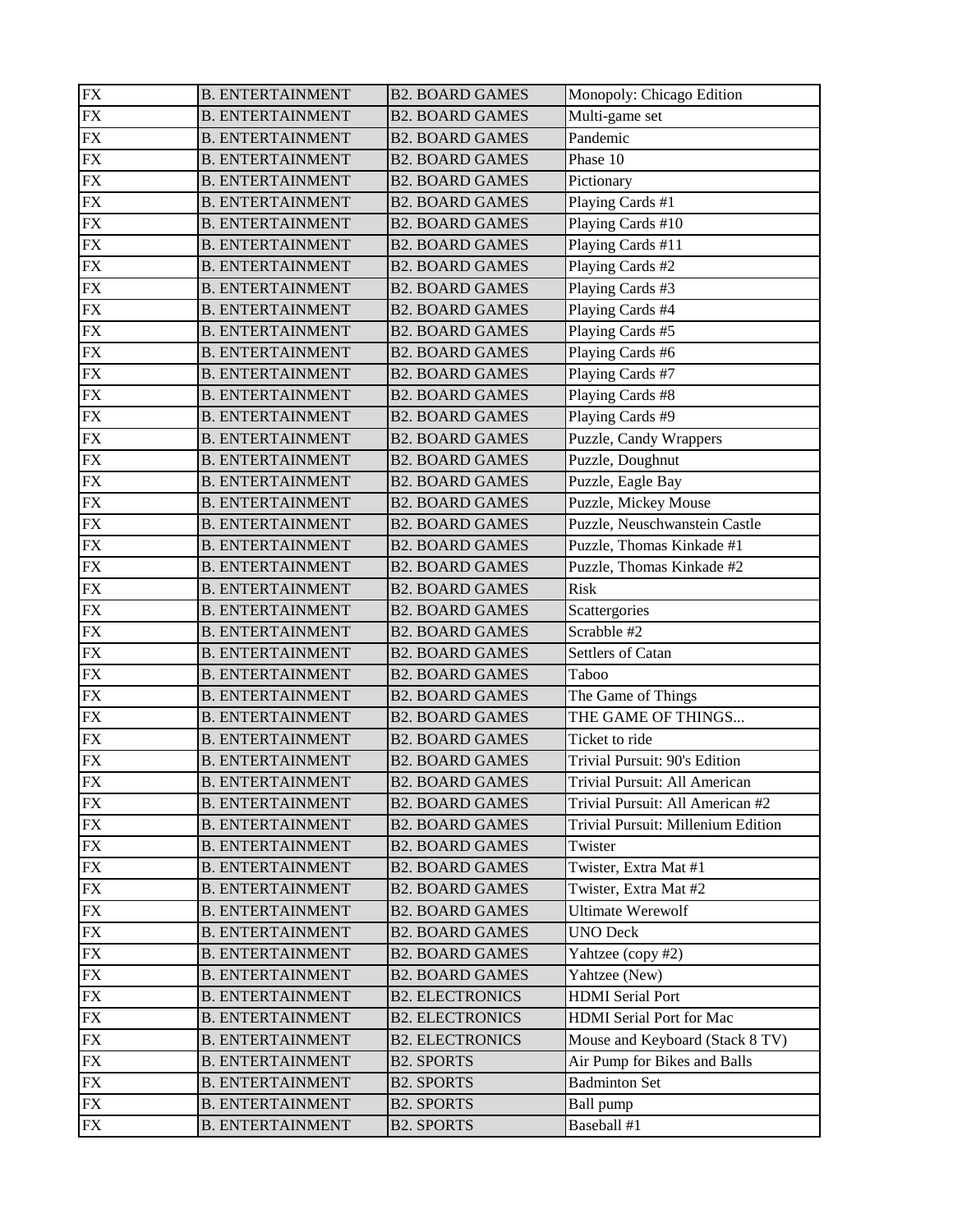| ${\rm FX}$      | <b>B. ENTERTAINMENT</b> | <b>B2. SPORTS</b>      | Baseball #2                          |
|-----------------|-------------------------|------------------------|--------------------------------------|
| ${\rm FX}$      | <b>B. ENTERTAINMENT</b> | <b>B2. SPORTS</b>      | Baseball #3                          |
| ${\rm FX}$      | <b>B. ENTERTAINMENT</b> | <b>B2. SPORTS</b>      | Baseball bases (1st, 2nd, 3rd, home, |
| <b>FX</b>       | <b>B. ENTERTAINMENT</b> | <b>B2. SPORTS</b>      | Basketball #1                        |
| ${\rm FX}$      | <b>B. ENTERTAINMENT</b> | <b>B2. SPORTS</b>      | Football #1                          |
| ${\rm FX}$      | <b>B. ENTERTAINMENT</b> | <b>B2. SPORTS</b>      | Football #2                          |
| $\overline{FX}$ | <b>B. ENTERTAINMENT</b> | <b>B2. SPORTS</b>      | Frisbee #1                           |
| <b>FX</b>       | <b>B. ENTERTAINMENT</b> | <b>B2. SPORTS</b>      | Frisbee #2                           |
| <b>FX</b>       | <b>B. ENTERTAINMENT</b> | <b>B2. SPORTS</b>      | Frisbee #3                           |
| <b>FX</b>       | <b>B. ENTERTAINMENT</b> | <b>B2. SPORTS</b>      | Frisbee #4                           |
| <b>FX</b>       | <b>B. ENTERTAINMENT</b> | <b>B2. SPORTS</b>      | Frisbee #5                           |
| ${\rm FX}$      | <b>B. ENTERTAINMENT</b> | <b>B2. SPORTS</b>      | Frisbee #6                           |
| ${\rm FX}$      | <b>B. ENTERTAINMENT</b> | <b>B2. SPORTS</b>      | Frisbee #7                           |
| <b>FX</b>       | <b>B. ENTERTAINMENT</b> | <b>B2. SPORTS</b>      | Frisbee #8                           |
| ${\rm FX}$      | <b>B. ENTERTAINMENT</b> | <b>B2. SPORTS</b>      | Hammock #1                           |
| ${\rm FX}$      | <b>B. ENTERTAINMENT</b> | <b>B2. SPORTS</b>      | Hammock #2                           |
| ${\rm FX}$      | <b>B. ENTERTAINMENT</b> | <b>B2. SPORTS</b>      | Hammock Straps #1                    |
| <b>FX</b>       | <b>B. ENTERTAINMENT</b> | <b>B2. SPORTS</b>      | Hammock Straps #2                    |
| <b>FX</b>       | <b>B. ENTERTAINMENT</b> | <b>B2. SPORTS</b>      | Jump rope #1                         |
| <b>FX</b>       | <b>B. ENTERTAINMENT</b> | <b>B2. SPORTS</b>      | Jump rope #2                         |
| <b>FX</b>       | <b>B. ENTERTAINMENT</b> | <b>B2. SPORTS</b>      | Pickleball Set                       |
| ${\rm FX}$      | <b>B. ENTERTAINMENT</b> | <b>B2. SPORTS</b>      | <b>Shark Kite</b>                    |
| ${\rm FX}$      | <b>B. ENTERTAINMENT</b> | <b>B2. SPORTS</b>      | Slack Line Kit                       |
| <b>FX</b>       | <b>B. ENTERTAINMENT</b> | <b>B2. SPORTS</b>      | Soccer ball #2                       |
| ${\rm FX}$      | <b>B. ENTERTAINMENT</b> | <b>B2. SPORTS</b>      | Soccer Cone Set #1                   |
| ${\rm FX}$      | <b>B. ENTERTAINMENT</b> | <b>B2. SPORTS</b>      | Soccer Cone Set #2                   |
| <b>FX</b>       | <b>B. ENTERTAINMENT</b> | <b>B2. SPORTS</b>      | Softball #1                          |
| <b>FX</b>       | <b>B. ENTERTAINMENT</b> | <b>B2. SPORTS</b>      | Softball #2                          |
| <b>FX</b>       | <b>B. ENTERTAINMENT</b> | <b>B2. SPORTS</b>      | Star kite                            |
| <b>FX</b>       | <b>B. ENTERTAINMENT</b> | <b>B2. SPORTS</b>      | Tennis balls #1                      |
| <b>FX</b>       | <b>B. ENTERTAINMENT</b> | <b>B2. SPORTS</b>      | Tennis balls #2                      |
| <b>FX</b>       | <b>B. ENTERTAINMENT</b> | <b>B2. SPORTS</b>      | Tennis Racket #1                     |
| $\overline{FX}$ | <b>B. ENTERTAINMENT</b> | <b>B2. SPORTS</b>      | Tennis Racket #2                     |
| FX              | <b>B. ENTERTAINMENT</b> | <b>B2. SPORTS</b>      | Tennis Racket #3                     |
| FX              | <b>B. ENTERTAINMENT</b> | <b>B2. SPORTS</b>      | Volleyball #1                        |
| ${\rm FX}$      | <b>B. ENTERTAINMENT</b> | <b>B2. SPORTS</b>      | Volleyball Set                       |
| <b>FX</b>       | <b>B. ENTERTAINMENT</b> | <b>B2. TABLE GAMES</b> | Extra Foosball men                   |
| FX              | <b>B. ENTERTAINMENT</b> | <b>B2. TABLE GAMES</b> | Foosball A                           |
| FX              | <b>B. ENTERTAINMENT</b> | <b>B2. TABLE GAMES</b> | Foosball B                           |
| <b>FX</b>       | <b>B. ENTERTAINMENT</b> | <b>B2. TABLE GAMES</b> | Foosball C                           |
| <b>FX</b>       | <b>B. ENTERTAINMENT</b> | <b>B2. TABLE GAMES</b> | Foosball D                           |
| <b>FX</b>       | <b>B. ENTERTAINMENT</b> | <b>B2. TABLE GAMES</b> | Foosball E                           |
| <b>FX</b>       | <b>B. ENTERTAINMENT</b> | <b>B2. TABLE GAMES</b> | Foosball F                           |
| <b>FX</b>       | <b>B. ENTERTAINMENT</b> | <b>B2. TABLE GAMES</b> | Foosball G                           |
| ${\rm FX}$      | <b>B. ENTERTAINMENT</b> | <b>B2. TABLE GAMES</b> | Ping Pong Ball #1                    |
| ${\rm FX}$      | <b>B. ENTERTAINMENT</b> | <b>B2. TABLE GAMES</b> | Ping Pong ball #10                   |
| <b>FX</b>       | <b>B. ENTERTAINMENT</b> | <b>B2. TABLE GAMES</b> | Ping Pong Ball #11                   |
| FX              | <b>B. ENTERTAINMENT</b> | <b>B2. TABLE GAMES</b> | Ping Pong Ball #14                   |
| <b>FX</b>       | <b>B. ENTERTAINMENT</b> | <b>B2. TABLE GAMES</b> | Ping Pong Ball #2                    |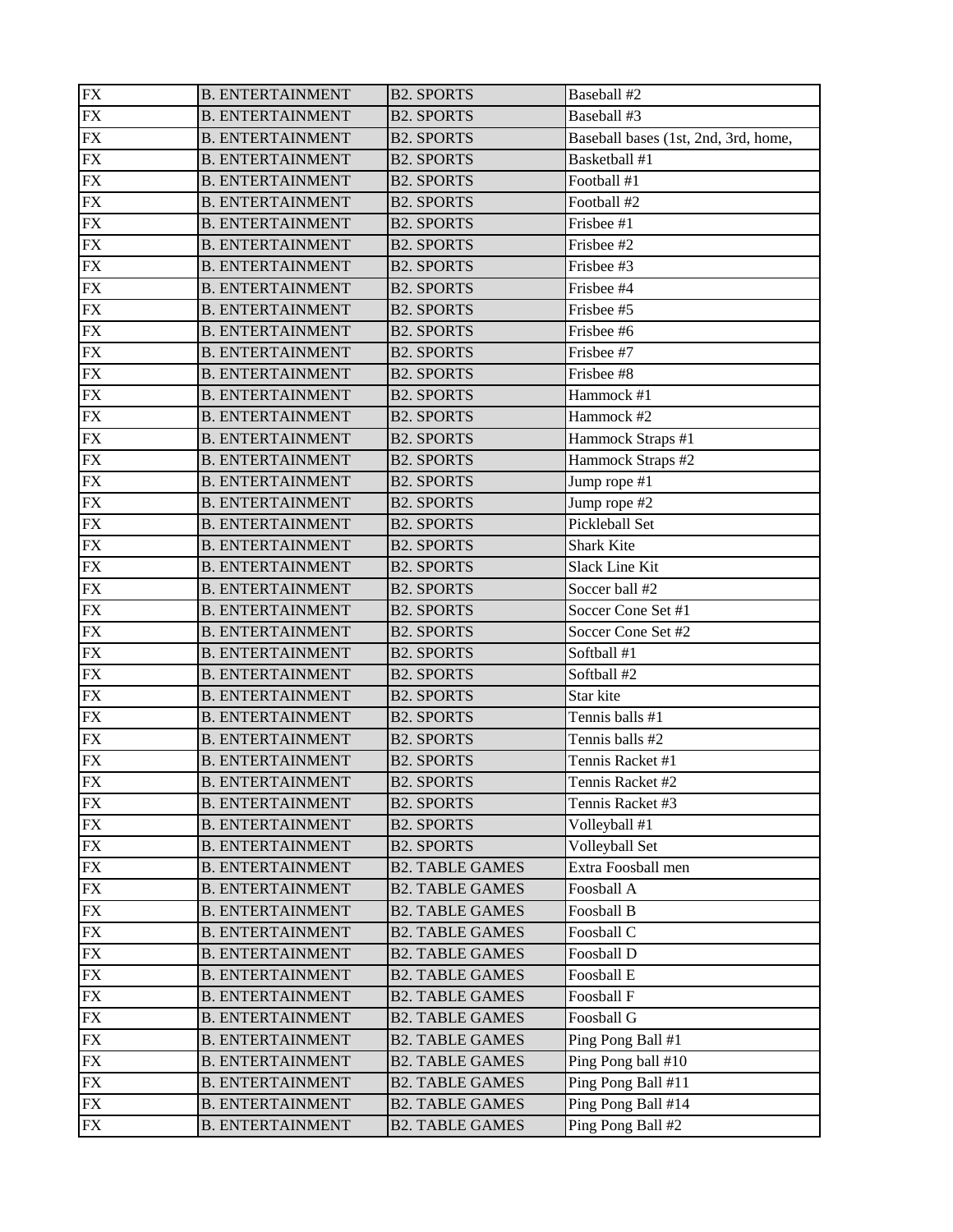| ${\rm FX}$      | <b>B. ENTERTAINMENT</b> | <b>B2. TABLE GAMES</b> | Ping Pong ball #3                   |
|-----------------|-------------------------|------------------------|-------------------------------------|
| ${\rm FX}$      | <b>B. ENTERTAINMENT</b> | <b>B2. TABLE GAMES</b> | Ping Pong Ball #4                   |
| ${\rm FX}$      | <b>B. ENTERTAINMENT</b> | <b>B2. TABLE GAMES</b> | Ping Pong Ball #5                   |
| <b>FX</b>       | <b>B. ENTERTAINMENT</b> | <b>B2. TABLE GAMES</b> | Ping Pong Ball #6                   |
| ${\rm FX}$      | <b>B. ENTERTAINMENT</b> | <b>B2. TABLE GAMES</b> | Ping Pong Ball #7                   |
| ${\rm FX}$      | <b>B. ENTERTAINMENT</b> | <b>B2. TABLE GAMES</b> | Ping Pong Ball #9                   |
| ${\rm FX}$      | <b>B. ENTERTAINMENT</b> | <b>B2. TABLE GAMES</b> | Ping Pong Paddle #1                 |
| ${\rm FX}$      | <b>B. ENTERTAINMENT</b> | <b>B2. TABLE GAMES</b> | Ping Pong Paddle #15                |
| <b>FX</b>       | <b>B. ENTERTAINMENT</b> | <b>B2. TABLE GAMES</b> | Ping Pong Paddle #17                |
| <b>FX</b>       | <b>B. ENTERTAINMENT</b> | <b>B2. TABLE GAMES</b> | Ping Pong Paddle #2                 |
| ${\rm FX}$      | <b>B. ENTERTAINMENT</b> | <b>B2. TABLE GAMES</b> | Ping Pong Paddle #20                |
| ${\rm FX}$      | <b>B. ENTERTAINMENT</b> | <b>B2. TABLE GAMES</b> | Ping Pong Paddle #3                 |
| ${\rm FX}$      | <b>B. ENTERTAINMENT</b> | <b>B2. TABLE GAMES</b> | Ping Pong Paddle #5                 |
| <b>FX</b>       | <b>B. ENTERTAINMENT</b> | <b>B2. TABLE GAMES</b> | Ping Pong Paddle #6                 |
| ${\rm FX}$      | <b>B. ENTERTAINMENT</b> | <b>B2. TABLE GAMES</b> | Pool Cue B                          |
| ${\rm FX}$      | <b>B. ENTERTAINMENT</b> | <b>B2. TABLE GAMES</b> | Pool Cue E                          |
| ${\rm FX}$      | <b>B. ENTERTAINMENT</b> | <b>B2. TABLE GAMES</b> | Pool Cue K                          |
| ${\rm FX}$      | <b>B. ENTERTAINMENT</b> | <b>B2. TABLE GAMES</b> | Pool Cue M                          |
| <b>FX</b>       | <b>B. ENTERTAINMENT</b> | <b>B2. TABLE GAMES</b> | Pool Cue N                          |
| <b>FX</b>       | <b>B. ENTERTAINMENT</b> | <b>B2. TABLE GAMES</b> | Pool Set #1                         |
| <b>FX</b>       | <b>B. ENTERTAINMENT</b> | <b>B2. TABLE GAMES</b> | Pool Set #2                         |
| ${\rm FX}$      | <b>B. ENTERTAINMENT</b> | <b>B2. TABLE GAMES</b> | Pool Set #3                         |
| ${\rm FX}$      | <b>B. ENTERTAINMENT</b> | <b>B2. TABLE GAMES</b> | Pool Set #4                         |
| <b>FX</b>       | <b>B. ENTERTAINMENT</b> | <b>B2. TABLE GAMES</b> | Pool triangle #1                    |
| ${\rm FX}$      | <b>B. ENTERTAINMENT</b> | <b>B2. TABLE GAMES</b> | Pool triangle #2                    |
| ${\rm FX}$      | <b>B. ENTERTAINMENT</b> | <b>B2. TABLE GAMES</b> | Pool triangle #3                    |
| <b>FX</b>       | <b>B. ENTERTAINMENT</b> | <b>B2. TABLE GAMES</b> | Pool triangle $#4$                  |
| <b>FX</b>       | <b>B. ENTERTAINMENT</b> | <b>B2. VIDEO GAMES</b> | old wii console with spare parts    |
| <b>FX</b>       | <b>B. ENTERTAINMENT</b> | <b>B2. VIDEO GAMES</b> | Wii U Console                       |
| <b>FX</b>       | <b>B. ENTERTAINMENT</b> | <b>B2. VIDEO GAMES</b> | <b>XBox 360</b>                     |
| <b>FX</b>       | <b>B. ENTERTAINMENT</b> | <b>B2. VIDEO GAMES</b> | XBox Remotes (2)                    |
| <b>FX</b>       | <b>B. ENTERTAINMENT</b> | <b>B2. VIDEO GAMES</b> | Disney Land Adventures for XBox 360 |
| $\overline{FX}$ | <b>B. ENTERTAINMENT</b> | <b>B2. VIDEO GAMES</b> | Just Dance for for XBox 360 Kinect  |
| <b>FX</b>       | <b>B. ENTERTAINMENT</b> | <b>B2. VIDEO GAMES</b> | Kinect Adventures XBox 360          |
| FX              | <b>B. ENTERTAINMENT</b> | <b>B2. VIDEO GAMES</b> | Mario Kart 8 for Wii U              |
| <b>FX</b>       | <b>B. ENTERTAINMENT</b> | <b>B2. VIDEO GAMES</b> | Super Smash Brothers for Wii U      |
| <b>FX</b>       | <b>C. CLEANING</b>      | C1. BROOMS             | Broom #10                           |
| ${\rm FX}$      | C. CLEANING             | C1. BROOMS             | Broom #11                           |
| <b>FX</b>       | C. CLEANING             | C1. BROOMS             | Broom #12                           |
| <b>FX</b>       | C. CLEANING             | C1. BROOMS             | Broom #13                           |
| <b>FX</b>       | C. CLEANING             | C1. BROOMS             | Broom & Dustpan #1                  |
| FX              | C. CLEANING             | C1. BROOMS             | Broom & Dustpan #2                  |
| <b>FX</b>       | C. CLEANING             | C1. BROOMS             | Broom & Dustpan #3                  |
| <b>FX</b>       | <b>C. CLEANING</b>      | C1. VACUUMS            | Vacuum #1 (Erin)                    |
| ${\rm FX}$      | C. CLEANING             | C1. VACUUMS            | Vacuum #2 (Big Duo)                 |
| <b>FX</b>       | C. CLEANING             | C1. VACUUMS            | Vacuum #8 (Harry)                   |
| <b>FX</b>       | D. EQUIPMENT            | D2. HAND CART          | Moving Cart #1                      |
| FX              | D. EQUIPMENT            | D2. HAND CART          | Moving Cart #3                      |
| ${\rm FX}$      | D. EQUIPMENT            | D2. HAND CART          | Moving Cart #4                      |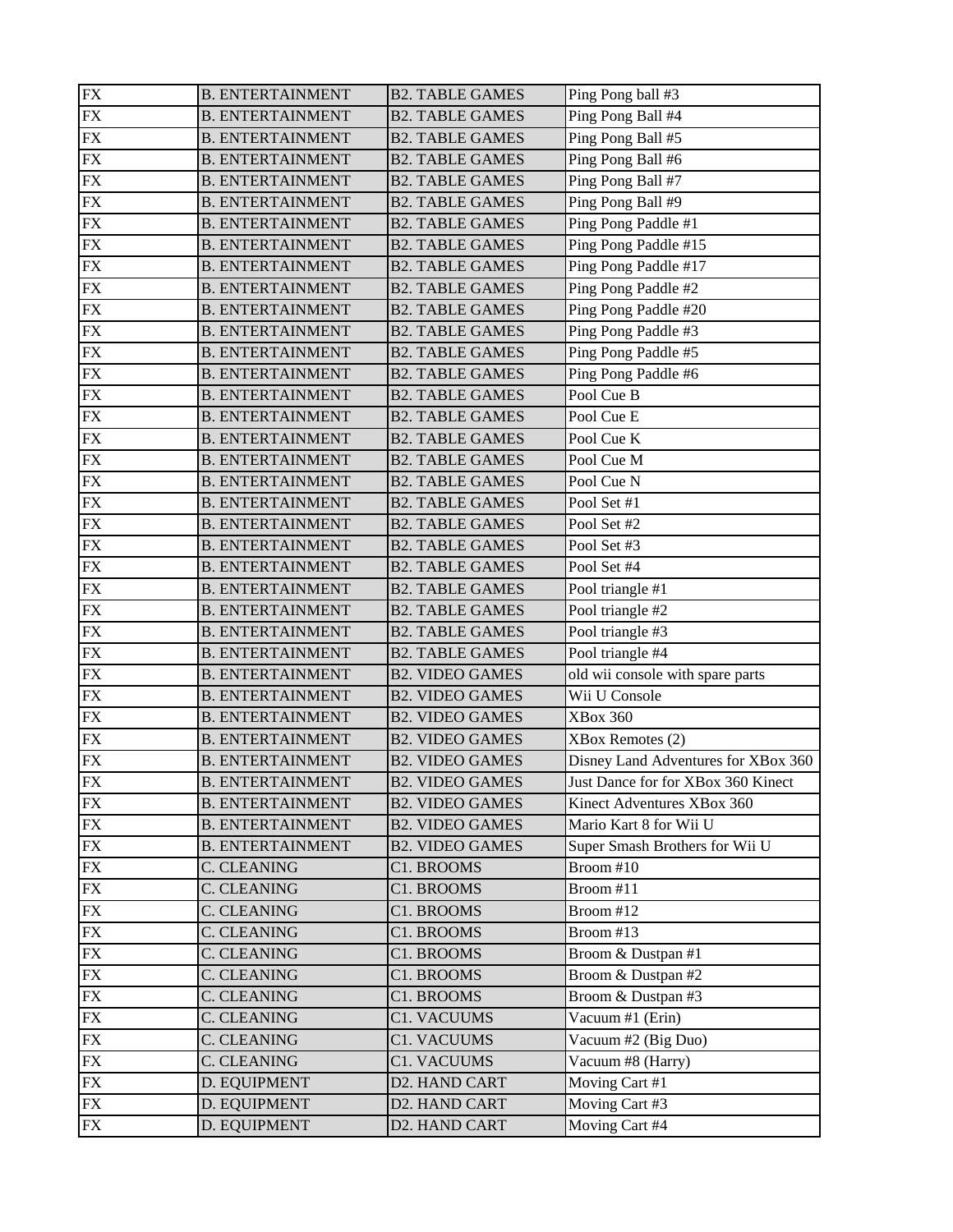| ${\rm FX}$ | D. EQUIPMENT | D2. HEATERS            | Heater #19 Dagon                    |
|------------|--------------|------------------------|-------------------------------------|
| ${\rm FX}$ | D. EQUIPMENT | D <sub>2</sub> . IRONS | Steamer                             |
| <b>FX</b>  | D. EQUIPMENT | D <sub>2</sub> . TOOLS | Bed wrench A                        |
|            |              | <b>MATHES</b>          |                                     |
| MA         | A. KITCHEN   | A1. POTS & PANS        | Frying Pan #1                       |
| MA         | A. KITCHEN   | A1. POTS & PANS        | Frying Pan #2                       |
| MA         | A. KITCHEN   | A1. POTS & PANS        | Frying Pan #3                       |
| MA         | A. KITCHEN   | A1. POTS & PANS        | Frying Pan #4                       |
| MA         | A. KITCHEN   | A1. POTS & PANS        | Frying Pan #5                       |
| MA         | A. KITCHEN   | A1. POTS & PANS        | Frying Pan #6                       |
| MA         | A. KITCHEN   | A1. POTS & PANS        | Pot #1 (Black, No Lid)              |
| MA         | A. KITCHEN   | A1. POTS & PANS        | Pot #11 (Large Gold w/lid)          |
| MA         | A. KITCHEN   | A1. POTS & PANS        | Pot #12 (Light Blue w/lid)          |
| MA         | A. KITCHEN   | A1. POTS & PANS        | Pot #2 (Pink w/lid)                 |
| MA         | A. KITCHEN   | A1. POTS & PANS        | Pot #3 (Pink w/lid)                 |
| MA         | A. KITCHEN   | A1. POTS & PANS        | Pot #4 (Dark Blue w/lid)            |
| MA         | A. KITCHEN   | A1. POTS & PANS        | Pot #5 (Silver, No Lid)             |
| MA         | A. KITCHEN   | A1. POTS & PANS        | Pot #6 (Silver w/lid)               |
| MA         | A. KITCHEN   | A1. POTS & PANS        | Pot #7 (Yellow w/lid)               |
| MA         | A. KITCHEN   | A1. POTS & PANS        | Pot #8 (Medium Gold w/ lid)         |
| MA         | A. KITCHEN   | A1. POTS & PANS        | Pot Holder #1                       |
| MA         | A. KITCHEN   | A1. POTS & PANS        | Pot Holder #2                       |
| MA         | A. KITCHEN   | A2. BAKING             | 11x17 Deep Cookie Sheet             |
| MA         | A. KITCHEN   | A2. BAKING             | 2 Cup Measuring Cup                 |
| MA         | A. KITCHEN   | A2. BAKING             | 4 cup measuring cup                 |
| MA         | A. KITCHEN   | A2. BAKING             | 9x13 Deep Cookie Sheet              |
| MA         | A. KITCHEN   | A2. BAKING             | Bowl #1 (yellow)                    |
| MA         | A. KITCHEN   | A2. BAKING             | Bowl #2 (clear glass)               |
| MA         | A. KITCHEN   | A2. BAKING             | Bowl #3 (white)                     |
| MA         | A. KITCHEN   | A2. BAKING             | Bowl #5 (red)                       |
| MA         | A. KITCHEN   | A2. BAKING             | Bowl #6 (red)                       |
| MA         | A. KITCHEN   | A2. BAKING             | Cookie Pan #1 (Small)               |
| $\rm MA$   | A. KITCHEN   | A2. BAKING             | Cookie Pan #3 (Small)               |
| MA         | A. KITCHEN   | A2. BAKING             | Cookie Sheet Rachel Ray #2 (Small)  |
| MA         | A. KITCHEN   | A2. BAKING             | Cookie Sheet Rachel Ray #4 (Medium) |
| MA         | A. KITCHEN   | A2. BAKING             | Cookie Sheet Rachel Ray #5 (Large)  |
| MA         | A. KITCHEN   | A2. BAKING             | Cooling Rack #1                     |
| MA         | A. KITCHEN   | A2. BAKING             | Cooling Rack #2                     |
| MA         | A. KITCHEN   | A2. BAKING             | Cupcake Tin #1                      |
| MA         | A. KITCHEN   | A2. BAKING             | Cupcake Tin #2                      |
| MA         | A. KITCHEN   | A2. BAKING             | Cupcake Tin #3                      |
| MA         | A. KITCHEN   | A2. BAKING             | Loaf Pan                            |
| MA         | A. KITCHEN   | A2. BAKING             | Measuring Cup #1 $(1 \text{ cup})$  |
| MA         | A. KITCHEN   | A2. BAKING             | Measuring Cup #2 $(1/2$ cup)        |
| MA         | A. KITCHEN   | A2. BAKING             | Measuring Cup #3 (1/3 cup)          |
| MA         | A. KITCHEN   | A2. BAKING             | Measuring Cup #4 $(1/4$ cup)        |
| MA         | A. KITCHEN   | A2. BAKING             | Measuring Cup #5 (1 cup)            |
| MA         | A. KITCHEN   | A2. BAKING             | Measuring Cup #6 $(1/2$ cup)        |
| MA         | A. KITCHEN   | A2. BAKING             | Measuring Cup #7 (1/2 cup)          |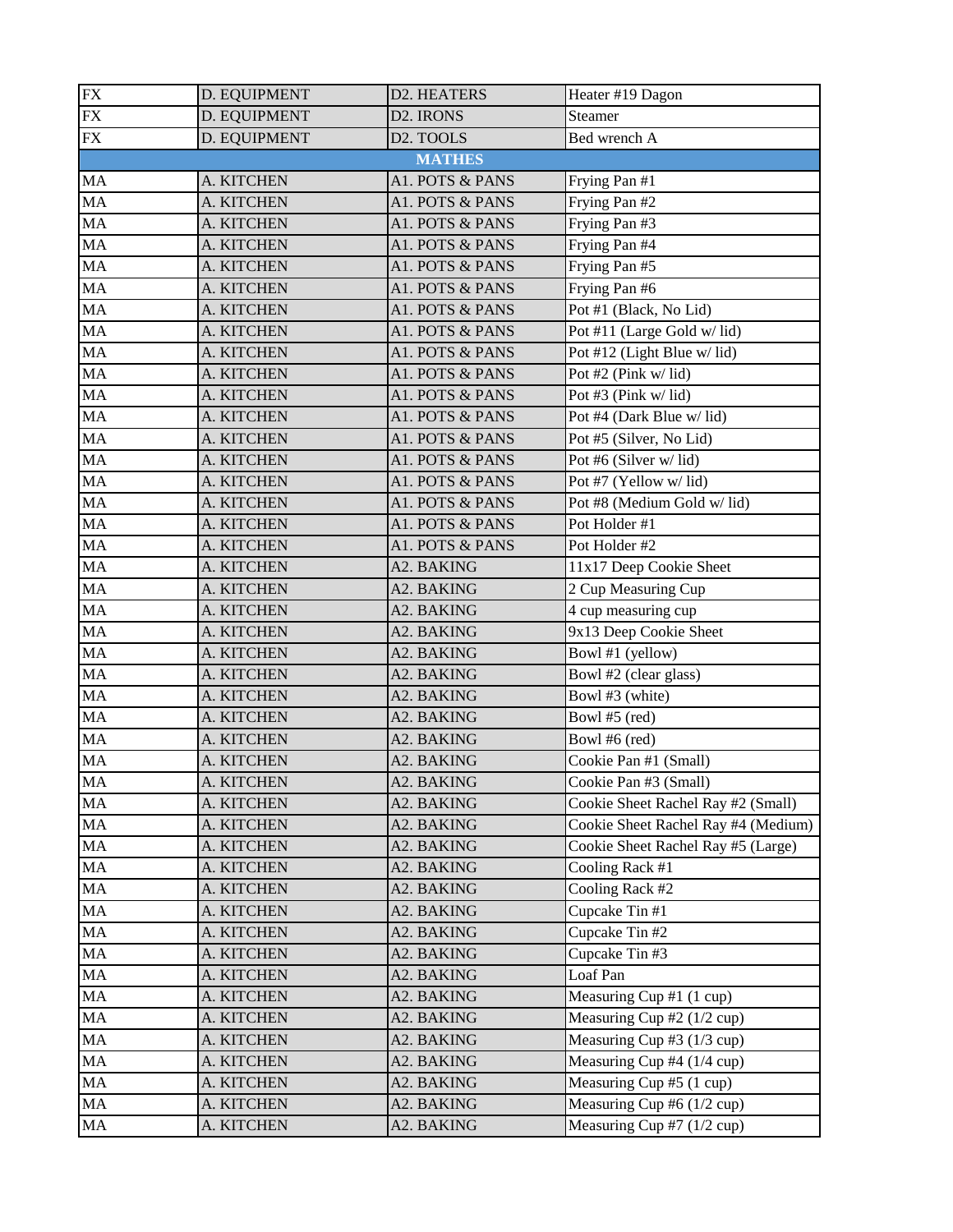| <b>MA</b>       | A. KITCHEN | A2. BAKING          | Measuring Cups Set 1                 |
|-----------------|------------|---------------------|--------------------------------------|
| MA              | A. KITCHEN | A2. BAKING          | Measuring Spoons Set 1               |
| MA              | A. KITCHEN | A2. BAKING          | Measuring Spoons Set 2               |
| $\overline{M}A$ | A. KITCHEN | A2. BAKING          | Oven Mit 1                           |
| MA              | A. KITCHEN | A2. BAKING          | Oven Mit 2                           |
| MA              | A. KITCHEN | A2. BAKING          | Platter #1                           |
| MA              | A. KITCHEN | A2. BAKING          | Platter #2                           |
| MA              | A. KITCHEN | <b>A2. UTENSILS</b> | Can Opener                           |
| <b>MA</b>       | A. KITCHEN | A2. UTENSILS        | Colander #1                          |
| <b>MA</b>       | A. KITCHEN | <b>A2. UTENSILS</b> | Colander #2                          |
| MA              | A. KITCHEN | <b>A2. UTENSILS</b> | Colander #3                          |
| MA              | A. KITCHEN | <b>A2. UTENSILS</b> | Colander #4 (sifter, purple handles) |
| MA              | A. KITCHEN | <b>A2. UTENSILS</b> | Cutting Board #1 (wood)              |
| MA              | A. KITCHEN | A2. UTENSILS        | Cutting Board #2                     |
| MA              | A. KITCHEN | <b>A2. UTENSILS</b> | Food Thermometer                     |
| <b>MA</b>       | A. KITCHEN | A2. UTENSILS        | Ice Cream Scoop #1                   |
| MA              | A. KITCHEN | A2. UTENSILS        | Ice Cream Scoop #2                   |
| MA              | A. KITCHEN | A2. UTENSILS        | Ice Cream Scoop #3                   |
| MA              | A. KITCHEN | <b>A2. UTENSILS</b> | Ice Cream Scoop #4                   |
| <b>MA</b>       | A. KITCHEN | A2. UTENSILS        | Ladle #1                             |
| MA              | A. KITCHEN | A2. UTENSILS        | Ladle #2                             |
| MA              | A. KITCHEN | A2. UTENSILS        | Ladle #3                             |
| MA              | A. KITCHEN | <b>A2. UTENSILS</b> | Metal Skewer #1                      |
| MA              | A. KITCHEN | A2. UTENSILS        | Metal Skewer #10                     |
| MA              | A. KITCHEN | A2. UTENSILS        | Metal Skewer #11                     |
| MA              | A. KITCHEN | A2. UTENSILS        | Metal Skewer #12                     |
| MA              | A. KITCHEN | <b>A2. UTENSILS</b> | Metal Skewer #13                     |
| MA              | A. KITCHEN | A2. UTENSILS        | Metal Skewer #14                     |
| MA              | A. KITCHEN | A2. UTENSILS        | Metal Skewer #15                     |
| MA              | A. KITCHEN | <b>A2. UTENSILS</b> | Metal Skewer #2                      |
| <b>MA</b>       | A. KITCHEN | A2. UTENSILS        | Metal Skewer #3                      |
| MA              | A. KITCHEN | A2. UTENSILS        | Metal Skewer #4                      |
| MA              | A. KITCHEN | <b>A2. UTENSILS</b> | Metal Skewer #5                      |
| MA              | A. KITCHEN | A2. UTENSILS        | Metal Skewer #6                      |
| MA              | A. KITCHEN | <b>A2. UTENSILS</b> | Metal Skewer #7                      |
| MA              | A. KITCHEN | A2. UTENSILS        | Metal Skewer #8                      |
| MA              | A. KITCHEN | A2. UTENSILS        | Metal Skewer #9                      |
| MA              | A. KITCHEN | A2. UTENSILS        | Pasta Spoon #1                       |
| MA              | A. KITCHEN | A2. UTENSILS        | Pasta Spoon #2                       |
| MA              | A. KITCHEN | A2. UTENSILS        | Peeler                               |
| MA              | A. KITCHEN | A2. UTENSILS        | Pizza Cutter #1                      |
| MA              | A. KITCHEN | A2. UTENSILS        | Potato Masher #1                     |
| <b>MA</b>       | A. KITCHEN | A2. UTENSILS        | Potato Masher #2                     |
| MA              | A. KITCHEN | A2. UTENSILS        | Serving Spoon 1                      |
| MA              | A. KITCHEN | A2. UTENSILS        | Slotted Spoon 1                      |
| MA              | A. KITCHEN | A2. UTENSILS        | Slotted Spoon 2                      |
| MA              | A. KITCHEN | A2. UTENSILS        | Slotted Spoon 3                      |
| MA              | A. KITCHEN | A2. UTENSILS        | Spatula #1                           |
| MA              | A. KITCHEN | A2. UTENSILS        | Spatula #2                           |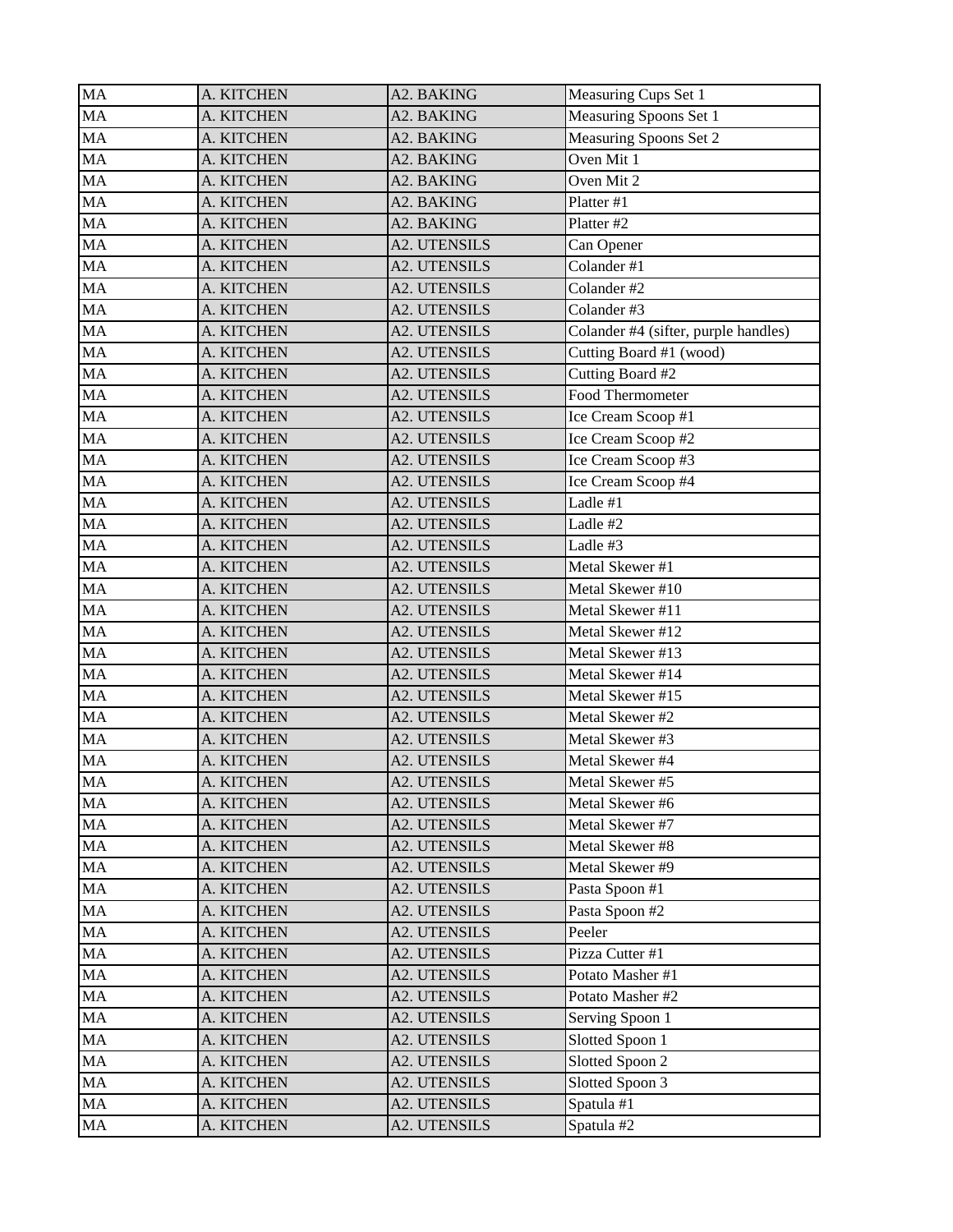| <b>MA</b> | A. KITCHEN              | <b>A2. UTENSILS</b>    | Spatula #3                             |
|-----------|-------------------------|------------------------|----------------------------------------|
| MA        | A. KITCHEN              | <b>A2. UTENSILS</b>    | Spatula #4                             |
| <b>MA</b> | A. KITCHEN              | <b>A2. UTENSILS</b>    | Spoon #1 (metal)                       |
| <b>MA</b> | A. KITCHEN              | <b>A2. UTENSILS</b>    | Spoon #2 (metal)                       |
| MA        | A. KITCHEN              | <b>A2. UTENSILS</b>    | Spoon #3 (metal)                       |
| MA        | A. KITCHEN              | <b>A2. UTENSILS</b>    | Spoon #4 (wood)                        |
| <b>MA</b> | A. KITCHEN              | <b>A2. UTENSILS</b>    | Tongs                                  |
| MA        | A. KITCHEN              | <b>A2. UTENSILS</b>    | Whisk                                  |
| <b>MA</b> | A. KITCHEN              | <b>A2. UTENSILS</b>    | <b>Yellow Cup</b>                      |
| MA        | <b>B. ENTERTAINMENT</b> | <b>B2. BOARD GAMES</b> | Apples to Apples                       |
| MA        | <b>B. ENTERTAINMENT</b> | <b>B2. BOARD GAMES</b> | <b>Aviator Poker Playing Cards</b>     |
| MA        | <b>B. ENTERTAINMENT</b> | <b>B2. BOARD GAMES</b> | Bingo                                  |
| <b>MA</b> | <b>B. ENTERTAINMENT</b> | <b>B2. BOARD GAMES</b> | <b>Bingo with Cage</b>                 |
| <b>MA</b> | <b>B. ENTERTAINMENT</b> | <b>B2. BOARD GAMES</b> | Card Decks #5-17                       |
| MA        | <b>B. ENTERTAINMENT</b> | <b>B2. BOARD GAMES</b> | Cards #1                               |
| MA        | <b>B. ENTERTAINMENT</b> | <b>B2. BOARD GAMES</b> | Cards #2                               |
| MA        | <b>B. ENTERTAINMENT</b> | <b>B2. BOARD GAMES</b> | <b>Catch Phrase</b>                    |
| <b>MA</b> | <b>B. ENTERTAINMENT</b> | <b>B2. BOARD GAMES</b> | Clue                                   |
| <b>MA</b> | <b>B. ENTERTAINMENT</b> | <b>B2. BOARD GAMES</b> | Codenames                              |
| MA        | <b>B. ENTERTAINMENT</b> | <b>B2. BOARD GAMES</b> | <b>Connect Four</b>                    |
| MA        | <b>B. ENTERTAINMENT</b> | <b>B2. BOARD GAMES</b> | Cranium #1                             |
| MA        | <b>B. ENTERTAINMENT</b> | <b>B2. BOARD GAMES</b> | Cranium Pop 5                          |
| <b>MA</b> | <b>B. ENTERTAINMENT</b> | <b>B2. BOARD GAMES</b> | Cranium: Family Edition                |
| MA        | <b>B. ENTERTAINMENT</b> | <b>B2. BOARD GAMES</b> | Cribbage                               |
| MA        | <b>B. ENTERTAINMENT</b> | <b>B2. BOARD GAMES</b> | Dice                                   |
| MA        | <b>B. ENTERTAINMENT</b> | <b>B2. BOARD GAMES</b> | Diplomacy                              |
| MA        | <b>B. ENTERTAINMENT</b> | <b>B2. BOARD GAMES</b> | <b>Dirty Minds</b>                     |
| MA        | <b>B. ENTERTAINMENT</b> | <b>B2. BOARD GAMES</b> | Guestures                              |
| MA        | <b>B. ENTERTAINMENT</b> | <b>B2. BOARD GAMES</b> | Jenga #1                               |
| MA        | <b>B. ENTERTAINMENT</b> | <b>B2. BOARD GAMES</b> | Jenga #2                               |
| MA        | <b>B. ENTERTAINMENT</b> | <b>B2. BOARD GAMES</b> | Life                                   |
| MA        | <b>B. ENTERTAINMENT</b> | <b>B2. BOARD GAMES</b> | Monopoly #1                            |
| <b>MA</b> | <b>B. ENTERTAINMENT</b> | <b>B2. BOARD GAMES</b> | Monopoly #2                            |
| MA        | <b>B. ENTERTAINMENT</b> | <b>B2. BOARD GAMES</b> | Old Maid                               |
| MA        | <b>B. ENTERTAINMENT</b> | <b>B2. BOARD GAMES</b> | Pictionary                             |
| MA        | <b>B. ENTERTAINMENT</b> | <b>B2. BOARD GAMES</b> | Poker Chips #2                         |
| MA        | <b>B. ENTERTAINMENT</b> | <b>B2. BOARD GAMES</b> | Poker Chips #3                         |
| MA        | <b>B. ENTERTAINMENT</b> | <b>B2. BOARD GAMES</b> | Poker Chips #4                         |
| MA        | <b>B. ENTERTAINMENT</b> | <b>B2. BOARD GAMES</b> | Puzzle (1000p can you see what I see?) |
| MA        | <b>B. ENTERTAINMENT</b> | <b>B2. BOARD GAMES</b> | Puzzle (500p studio puzzle)            |
| MA        | <b>B. ENTERTAINMENT</b> | <b>B2. BOARD GAMES</b> | Puzzle (550p Jan Van Haasteren)        |
| MA        | <b>B. ENTERTAINMENT</b> | <b>B2. BOARD GAMES</b> | Quelf                                  |
| MA        | <b>B. ENTERTAINMENT</b> | <b>B2. BOARD GAMES</b> | Rummikub                               |
| MA        | <b>B. ENTERTAINMENT</b> | <b>B2. BOARD GAMES</b> | Scrabble                               |
| MA        | <b>B. ENTERTAINMENT</b> | <b>B2. BOARD GAMES</b> | Settlers of Catan                      |
| MA        | <b>B. ENTERTAINMENT</b> | <b>B2. BOARD GAMES</b> | SkipBo#1                               |
| MA        | <b>B. ENTERTAINMENT</b> | <b>B2. BOARD GAMES</b> | SkipBo#2                               |
| MA        | <b>B. ENTERTAINMENT</b> | <b>B2. BOARD GAMES</b> | Sorry                                  |
| MA        | <b>B. ENTERTAINMENT</b> | <b>B2. BOARD GAMES</b> | Taboo                                  |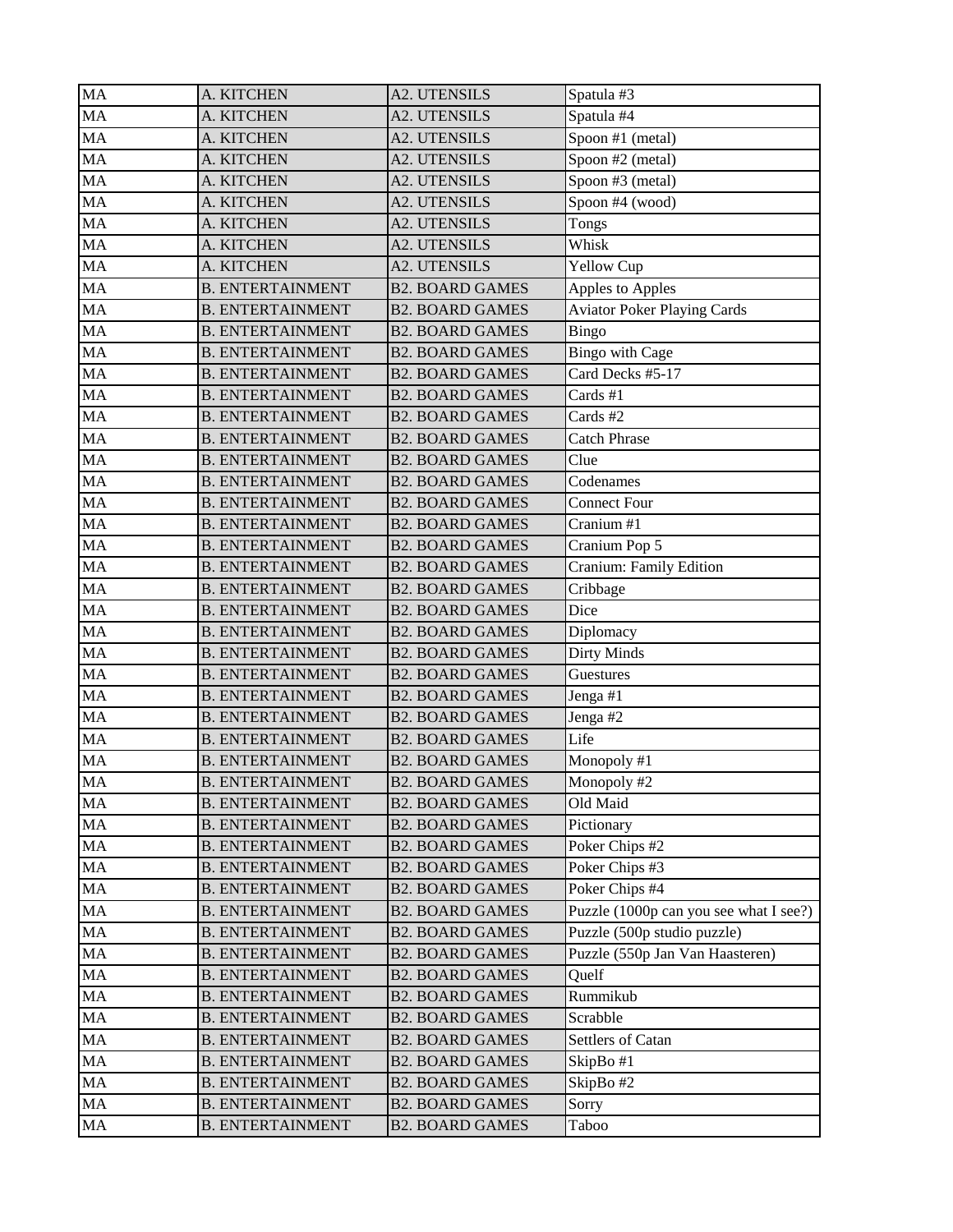| MA | <b>B. ENTERTAINMENT</b> | <b>B2. BOARD GAMES</b> | The Resistance           |
|----|-------------------------|------------------------|--------------------------|
| MA | <b>B. ENTERTAINMENT</b> | <b>B2. BOARD GAMES</b> | Tiny Ping Pong           |
| MA | <b>B. ENTERTAINMENT</b> | <b>B2. BOARD GAMES</b> | TriBond                  |
| MA | <b>B. ENTERTAINMENT</b> | <b>B2. BOARD GAMES</b> | Trivia Pursuit Genus IV  |
| MA | <b>B. ENTERTAINMENT</b> | <b>B2. BOARD GAMES</b> | Twister                  |
| MA | <b>B. ENTERTAINMENT</b> | <b>B2. BOARD GAMES</b> | Uno $#1$                 |
| MA | <b>B. ENTERTAINMENT</b> | <b>B2. BOARD GAMES</b> | Uno $#2$                 |
| MA | <b>B. ENTERTAINMENT</b> | <b>B2. BOARD GAMES</b> | Would You Rather? #1     |
| MA | <b>B. ENTERTAINMENT</b> | <b>B2. BOARD GAMES</b> | Would You Rather? #2     |
| MA | <b>B. ENTERTAINMENT</b> | <b>B2. ELECTRONICS</b> | <b>Extension Cord #1</b> |
| MA | <b>B. ENTERTAINMENT</b> | <b>B2. ELECTRONICS</b> | <b>HDMI</b> cable        |
| MA | <b>B. ENTERTAINMENT</b> | <b>B2. ELECTRONICS</b> | <b>Internet Cable</b>    |
| MA | <b>B. ENTERTAINMENT</b> | <b>B2. SPORTS</b>      | Ball Pump #2             |
| MA | <b>B. ENTERTAINMENT</b> | <b>B2. SPORTS</b>      | Ball Pump #3             |
| MA | <b>B. ENTERTAINMENT</b> | <b>B2. SPORTS</b>      | Baseball #1              |
| MA | <b>B. ENTERTAINMENT</b> | <b>B2. SPORTS</b>      | Baseball #2              |
| MA | <b>B. ENTERTAINMENT</b> | <b>B2. SPORTS</b>      | Baseball #3              |
| MA | <b>B. ENTERTAINMENT</b> | <b>B2. SPORTS</b>      | Baseball #4              |
| MA | <b>B. ENTERTAINMENT</b> | <b>B2. SPORTS</b>      | <b>Baseball Bat</b>      |
| MA | <b>B. ENTERTAINMENT</b> | <b>B2. SPORTS</b>      | <b>Baseball Glove</b>    |
| MA | <b>B. ENTERTAINMENT</b> | <b>B2. SPORTS</b>      | Basketball #1            |
| MA | <b>B. ENTERTAINMENT</b> | <b>B2. SPORTS</b>      | Basketball #2            |
| MA | <b>B. ENTERTAINMENT</b> | <b>B2. SPORTS</b>      | Basketball #3            |
| MA | <b>B. ENTERTAINMENT</b> | <b>B2. SPORTS</b>      | Football #1              |
| MA | <b>B. ENTERTAINMENT</b> | <b>B2. SPORTS</b>      | Frisbee #1               |
| MA | <b>B. ENTERTAINMENT</b> | <b>B2. SPORTS</b>      | Frisbee #2               |
| MA | <b>B. ENTERTAINMENT</b> | <b>B2. SPORTS</b>      | Frisbee #3B              |
| MA | <b>B. ENTERTAINMENT</b> | <b>B2. SPORTS</b>      | Golf Club #1             |
| MA | <b>B. ENTERTAINMENT</b> | <b>B2. SPORTS</b>      | Golf Club #2             |
| MA | <b>B. ENTERTAINMENT</b> | <b>B2. SPORTS</b>      | Softball #1              |
| MA | <b>B. ENTERTAINMENT</b> | <b>B2. SPORTS</b>      | Softball #2              |
| MA | <b>B. ENTERTAINMENT</b> | <b>B2. SPORTS</b>      | Softball #3              |
| MA | <b>B. ENTERTAINMENT</b> | <b>B2. SPORTS</b>      | Spikeball                |
| MA | <b>B. ENTERTAINMENT</b> | <b>B2. SPORTS</b>      | Tennis Ball #10          |
| MA | <b>B. ENTERTAINMENT</b> | <b>B2. SPORTS</b>      | Tennis Ball #5           |
| MA | <b>B. ENTERTAINMENT</b> | <b>B2. SPORTS</b>      | Tennis Ball #6           |
| MA | <b>B. ENTERTAINMENT</b> | <b>B2. SPORTS</b>      | Tennis Ball #7           |
| MA | <b>B. ENTERTAINMENT</b> | <b>B2. SPORTS</b>      | Tennis Racket #1         |
| MA | <b>B. ENTERTAINMENT</b> | <b>B2. SPORTS</b>      | Tennis Racket #2         |
| MA | <b>B. ENTERTAINMENT</b> | <b>B2. SPORTS</b>      | Tennis Racket #3         |
| MA | <b>B. ENTERTAINMENT</b> | <b>B2. SPORTS</b>      | Tennis Racket #4         |
| MA | <b>B. ENTERTAINMENT</b> | <b>B2. SPORTS</b>      | Tennis Racket #5         |
| MA | <b>B. ENTERTAINMENT</b> | <b>B2. SPORTS</b>      | Volleyball               |
| MA | <b>B. ENTERTAINMENT</b> | <b>B2. SPORTS</b>      | Wiffle Ball #2           |
| MA | <b>B. ENTERTAINMENT</b> | <b>B2. TABLE GAMES</b> | Ping Pong Ball #1        |
| MA | <b>B. ENTERTAINMENT</b> | <b>B2. TABLE GAMES</b> | Ping Pong Ball #10       |
| MA | <b>B. ENTERTAINMENT</b> | <b>B2. TABLE GAMES</b> | Ping Pong Ball #11       |
| MA | <b>B. ENTERTAINMENT</b> | <b>B2. TABLE GAMES</b> | Ping Pong Ball #12       |
| MA | <b>B. ENTERTAINMENT</b> | <b>B2. TABLE GAMES</b> | Ping Pong Ball #13       |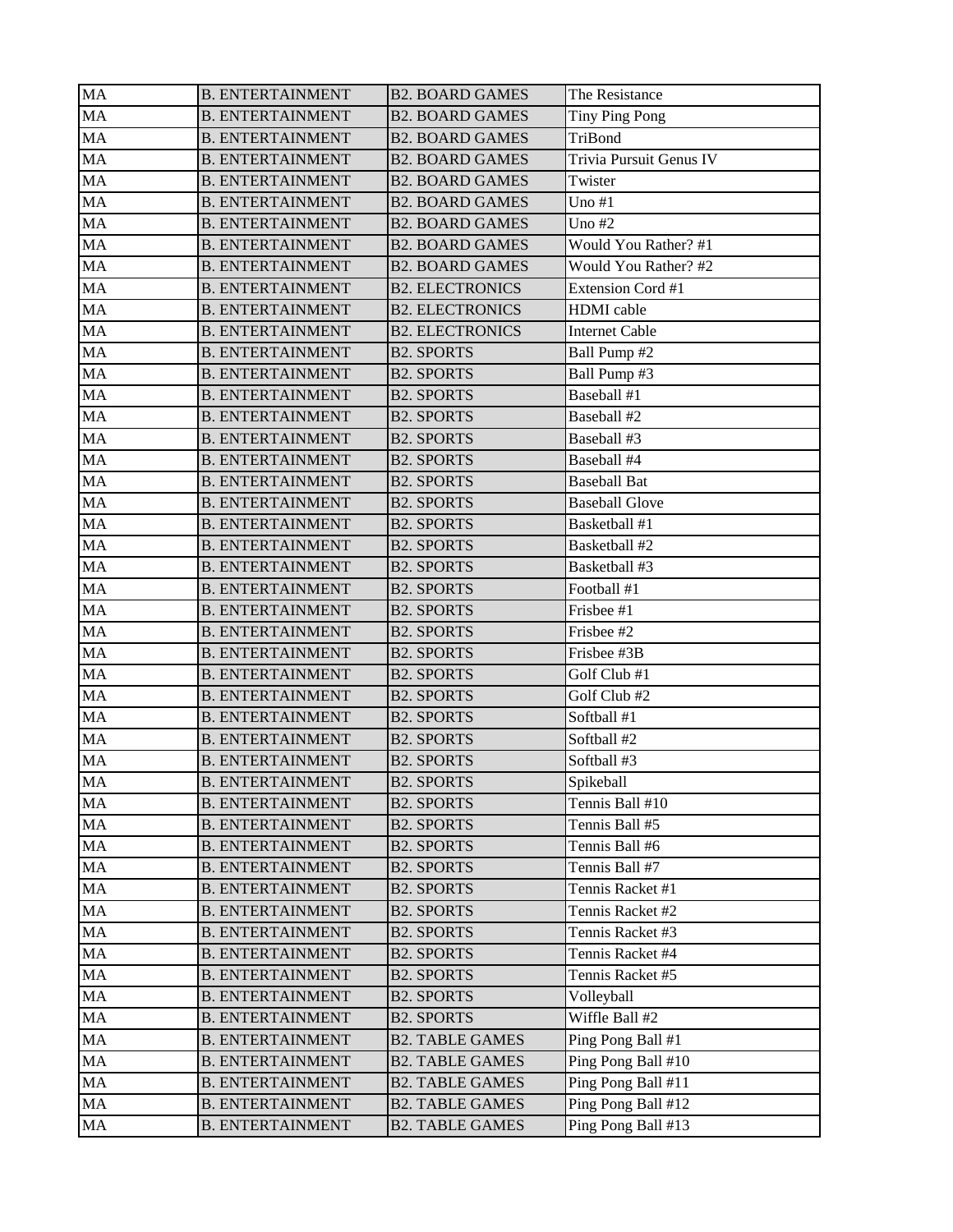| MA       | <b>B. ENTERTAINMENT</b> | <b>B2. TABLE GAMES</b>   | Ping Pong Ball #14                 |
|----------|-------------------------|--------------------------|------------------------------------|
| MA       | <b>B. ENTERTAINMENT</b> | <b>B2. TABLE GAMES</b>   | Ping Pong Ball #15                 |
| MA       | <b>B. ENTERTAINMENT</b> | <b>B2. TABLE GAMES</b>   | Ping Pong Ball #16                 |
| MA       | <b>B. ENTERTAINMENT</b> | <b>B2. TABLE GAMES</b>   | Ping Pong Ball #17                 |
| MA       | <b>B. ENTERTAINMENT</b> | <b>B2. TABLE GAMES</b>   | Ping Pong Ball #18                 |
| MA       | <b>B. ENTERTAINMENT</b> | <b>B2. TABLE GAMES</b>   | Ping Pong Ball #19                 |
| MA       | <b>B. ENTERTAINMENT</b> | <b>B2. TABLE GAMES</b>   | Ping Pong Ball #2                  |
| MA       | <b>B. ENTERTAINMENT</b> | <b>B2. TABLE GAMES</b>   | Ping Pong Ball #20                 |
| MA       | <b>B. ENTERTAINMENT</b> | <b>B2. TABLE GAMES</b>   | Ping Pong Ball #3                  |
| MA       | <b>B. ENTERTAINMENT</b> | <b>B2. TABLE GAMES</b>   | Ping Pong Ball #4                  |
| MA       | <b>B. ENTERTAINMENT</b> | <b>B2. TABLE GAMES</b>   | Ping Pong Ball #5                  |
| MA       | <b>B. ENTERTAINMENT</b> | <b>B2. TABLE GAMES</b>   | Ping Pong Ball #6                  |
| MA       | <b>B. ENTERTAINMENT</b> | <b>B2. TABLE GAMES</b>   | Ping Pong Ball #7                  |
| MA       | <b>B. ENTERTAINMENT</b> | <b>B2. TABLE GAMES</b>   | Ping Pong Ball #8                  |
| MA       | <b>B. ENTERTAINMENT</b> | <b>B2. TABLE GAMES</b>   | Ping Pong Ball #9                  |
| MA       | <b>B. ENTERTAINMENT</b> | <b>B2. TABLE GAMES</b>   | Ping Pong Paddle #1                |
| MA       | <b>B. ENTERTAINMENT</b> | <b>B2. TABLE GAMES</b>   | Ping Pong Paddle #2                |
| MA       | <b>B. ENTERTAINMENT</b> | <b>B2. TABLE GAMES</b>   | Ping Pong Paddle #3                |
| MA       | <b>B. ENTERTAINMENT</b> | <b>B2. TABLE GAMES</b>   | Ping Pong Paddle #4                |
| MA       | <b>B. ENTERTAINMENT</b> | <b>B2. TABLE GAMES</b>   | Pool Ball Set #1                   |
| MA       | <b>B. ENTERTAINMENT</b> | <b>B2. TABLE GAMES</b>   | Pool Ball Set #2                   |
| MA       | <b>B. ENTERTAINMENT</b> | <b>B2. TABLE GAMES</b>   | Pool Ball Set #3                   |
| MA       | <b>B. ENTERTAINMENT</b> | <b>B2. TABLE GAMES</b>   | Pool Cue #1                        |
| MA       | <b>B. ENTERTAINMENT</b> | <b>B2. TABLE GAMES</b>   | Pool Cue #2                        |
| MA       | <b>B. ENTERTAINMENT</b> | <b>B2. TABLE GAMES</b>   | Pool Cue #3                        |
| MA       | <b>B. ENTERTAINMENT</b> | <b>B2. TABLE GAMES</b>   | Pool Cue #4                        |
| MA       | <b>B. ENTERTAINMENT</b> | <b>B2. TABLE GAMES</b>   | Pool Cue #5                        |
| MA       | <b>B. ENTERTAINMENT</b> | <b>B2. TABLE GAMES</b>   | Pool Cue #6                        |
| MA       | <b>B. ENTERTAINMENT</b> | <b>B2. TABLE GAMES</b>   | Pool Cue #7                        |
| MA       | <b>B. ENTERTAINMENT</b> | <b>B2. TABLE GAMES</b>   | Pool Triangle #1                   |
| MA       | <b>B. ENTERTAINMENT</b> | <b>B2. TABLE GAMES</b>   | Pool Triangle #2                   |
| MA       | C. CLEANING             | C1. BROOMS               | Broom #1 (w/pan)                   |
| MA       | C. CLEANING             | C1. BROOMS               | Broom #2 (w/ pan)                  |
| MA       | C. CLEANING             |                          |                                    |
| MA       | <b>C. CLEANING</b>      | C1. BROOMS<br>C1. BROOMS | Broom #3 $(w/$ pan)<br>Broom #5    |
| MA       | <b>C. CLEANING</b>      | C1. BROOMS               |                                    |
|          |                         |                          | Broom #6 (standing)                |
| MA       | C. CLEANING             | C1. BROOMS               | Dustpan #1                         |
| $\rm MA$ | C. CLEANING             | C1. VACUUMS              | $\sqrt{\text{Vacuum}}$ #1 (Googly) |
| MA       | C. CLEANING             | <b>C1. VACUUMS</b>       | Vacuum #2 (Fernando)               |
| MA       | C. CLEANING             | <b>C1. VACUUMS</b>       | Vacuum (Extra)                     |
| MA       | D. EQUIPMENT            | D2. HAND CART            | Moving cart #19                    |
| MA       | D. EQUIPMENT            | D2. HEATERS              | Hot Scott (Heater)                 |
| MA       | D. EQUIPMENT            | D2. HEATERS              | Peter the Heater                   |
| MA       | D. EQUIPMENT            | D2. TOOLS                | $11/16$ wrench                     |
| MA       | D. EQUIPMENT            | D2. TOOLS                | Bed Wrench #01                     |
| MA       | D. EQUIPMENT            | D2. TOOLS                | exacto knife                       |
| MA       | D. EQUIPMENT            | D2. TOOLS                | pliers                             |
| MA       | D. EQUIPMENT            | D2. TOOLS                | Screwdriver (with screw heads)     |
| MA       | D. EQUIPMENT            | D2. TOOLS                | Screwdriver large (Blue)           |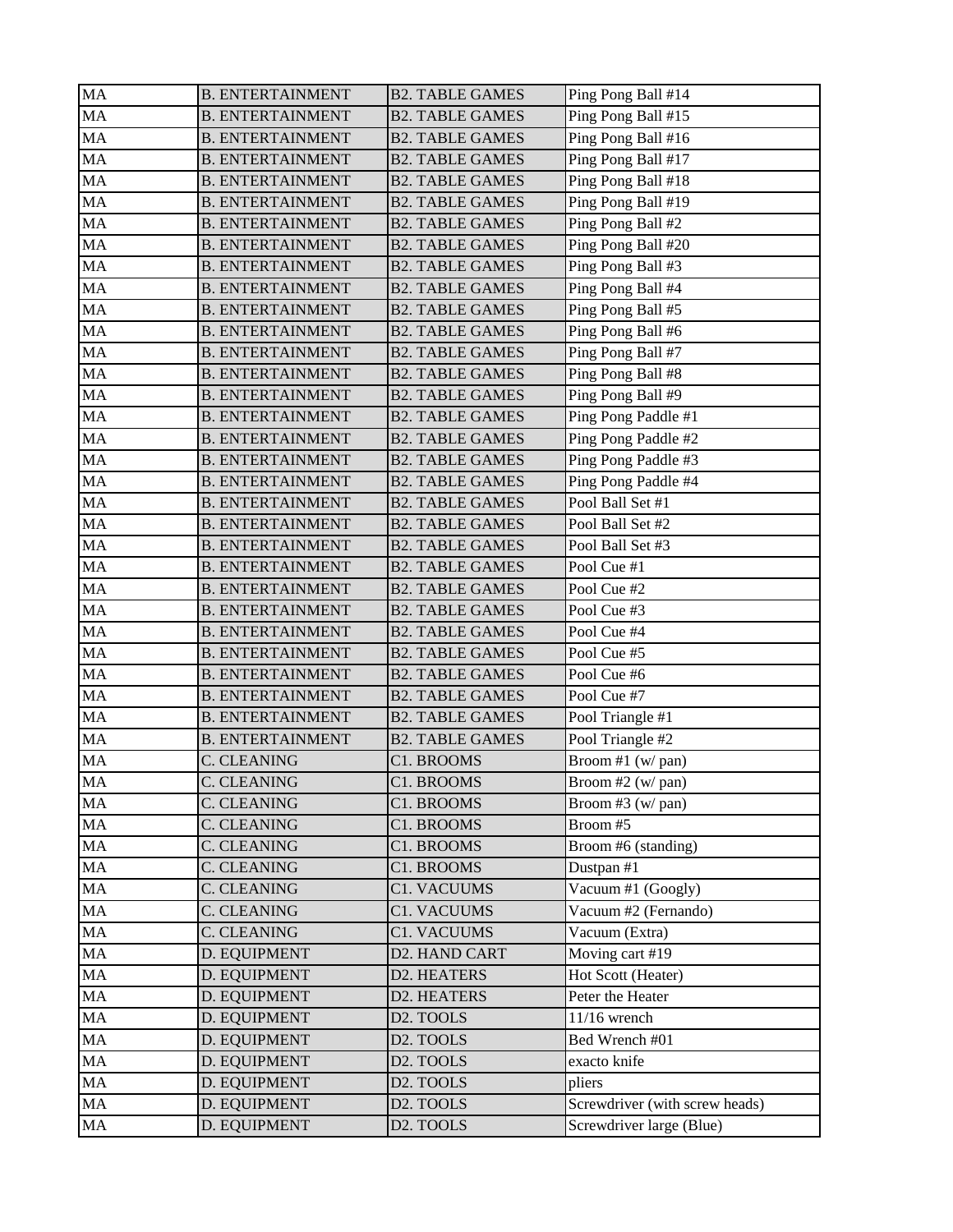| <b>MA</b>       | D. EQUIPMENT | D <sub>2</sub> . TOOLS | Screwdriver medium (Blue)            |
|-----------------|--------------|------------------------|--------------------------------------|
| <b>MA</b>       | D. EQUIPMENT | D <sub>2</sub> . TOOLS | Screwdriver small (Blue)             |
| MA              | D. EQUIPMENT | D3. HEALTH             | First Aid Kit                        |
|                 |              | <b>NASH</b>            |                                      |
| NA              | A. KITCHEN   | A1. POTS & PANS        | Black Frying Pan #1                  |
| NA              | A. KITCHEN   | A1. POTS & PANS        | Black Frying Pan #2                  |
| NA              | A. KITCHEN   | A1. POTS & PANS        | Black Frying Pan #3                  |
| NA              | A. KITCHEN   | A1. POTS & PANS        | Black Frying Pan #4                  |
| NA              | A. KITCHEN   | A1. POTS & PANS        | Black Frying Pan #5                  |
| NA              | A. KITCHEN   | A1. POTS & PANS        | <b>Black Pot #1</b>                  |
| NA              | A. KITCHEN   | A1. POTS & PANS        | Black Pot #2                         |
| <b>NA</b>       | A. KITCHEN   | A1. POTS & PANS        | Black Pot #3                         |
| NA              | A. KITCHEN   | A1. POTS & PANS        | Black Pot #4                         |
| NA              | A. KITCHEN   | A1. POTS & PANS        | Black Pot #5                         |
| NA              | A. KITCHEN   | A1. POTS & PANS        | Black Pot #6                         |
| <b>NA</b>       | A. KITCHEN   | A1. POTS & PANS        | Black Saucepan #1 (with lid)         |
| NA              | A. KITCHEN   | A1. POTS & PANS        | Black Saucepan #2 (with lid)         |
| NA              | A. KITCHEN   | A1. POTS & PANS        | Black Saucepan #3 (with lid)         |
| NA              | A. KITCHEN   | A1. POTS & PANS        | Bueller (pan)                        |
| NA              | A. KITCHEN   | A1. POTS & PANS        | Extra Large Metal Pot (w/lid)        |
| <b>NA</b>       | A. KITCHEN   | A1. POTS & PANS        | Extra Large Saucepan                 |
| NA              | A. KITCHEN   | A1. POTS & PANS        | Ferdinand (pot)                      |
| NA              | A. KITCHEN   | A1. POTS & PANS        | Large Metal Pot #1 (with lid)        |
| <b>NA</b>       | A. KITCHEN   | A1. POTS & PANS        | Large Metal Pot #2 (with lid)        |
| NA              | A. KITCHEN   | A1. POTS & PANS        | lid#3                                |
| NA              | A. KITCHEN   | A1. POTS & PANS        | Medium Metal Pot #1 (with lid)       |
| NA              | A. KITCHEN   | A1. POTS & PANS        | Medium Metal Pot #2 (with lid)       |
| NA              | A. KITCHEN   | A1. POTS & PANS        | Metal Frying Pan                     |
| <b>NA</b>       | A. KITCHEN   | A1. POTS & PANS        | Samantha (Pan)                       |
| NA              | A. KITCHEN   | A1. POTS & PANS        | Small Metal Pot #1 (with lid)        |
| NA              | A. KITCHEN   | A1. POTS & PANS        | Small Metal Pot #2 (with lid)        |
| NA              | A. KITCHEN   | A1. POTS & PANS        | Small Metal Pot #3 (with lid)        |
| $\overline{NA}$ | A. KITCHEN   | A1. POTS & PANS        | Small Metal Sauce Pan #1 (with lid)  |
| $\rm NA$        | A. KITCHEN   | A1. POTS & PANS        | Small Metal Sauce Pan #2 (with lid)  |
| NA              | A. KITCHEN   | A1. POTS & PANS        | Trevor (Pot)                         |
| NA              | A. KITCHEN   | A2. BAKING             | Measuring Spoon Set #1               |
| NA              | A. KITCHEN   | A2. BAKING             | Measuring Spoon Set #2               |
| $\rm NA$        | A. KITCHEN   | A2. BAKING             | Measuring Spoon Set #3               |
| $\rm NA$        | A. KITCHEN   | A2. BAKING             | Measuring Spoon Set #4               |
| NA              | A. KITCHEN   | A2. BAKING             | Bowl (Halloween)                     |
| $\rm NA$        | A. KITCHEN   | A2. BAKING             | Bread Pan #1                         |
| NA              | A. KITCHEN   | A2. BAKING             | Bread Pan #2                         |
| NA              | A. KITCHEN   | A2. BAKING             | Brownie Pan #1                       |
| $\rm NA$        | A. KITCHEN   | A2. BAKING             | Brownie Pan #2                       |
| NA              | A. KITCHEN   | A2. BAKING             | <b>Bundt Cake Pan</b>                |
| $\rm NA$        | A. KITCHEN   | A2. BAKING             | Cake Pan #1                          |
| $\rm NA$        | A. KITCHEN   | A2. BAKING             | Clear Plastic Pitcher (Jug)          |
| NA              | A. KITCHEN   | A2. BAKING             | Clear Plastic Rectangular Platter #1 |
| NA              | A. KITCHEN   | A2. BAKING             | Clear plastic Rectangular Platter #2 |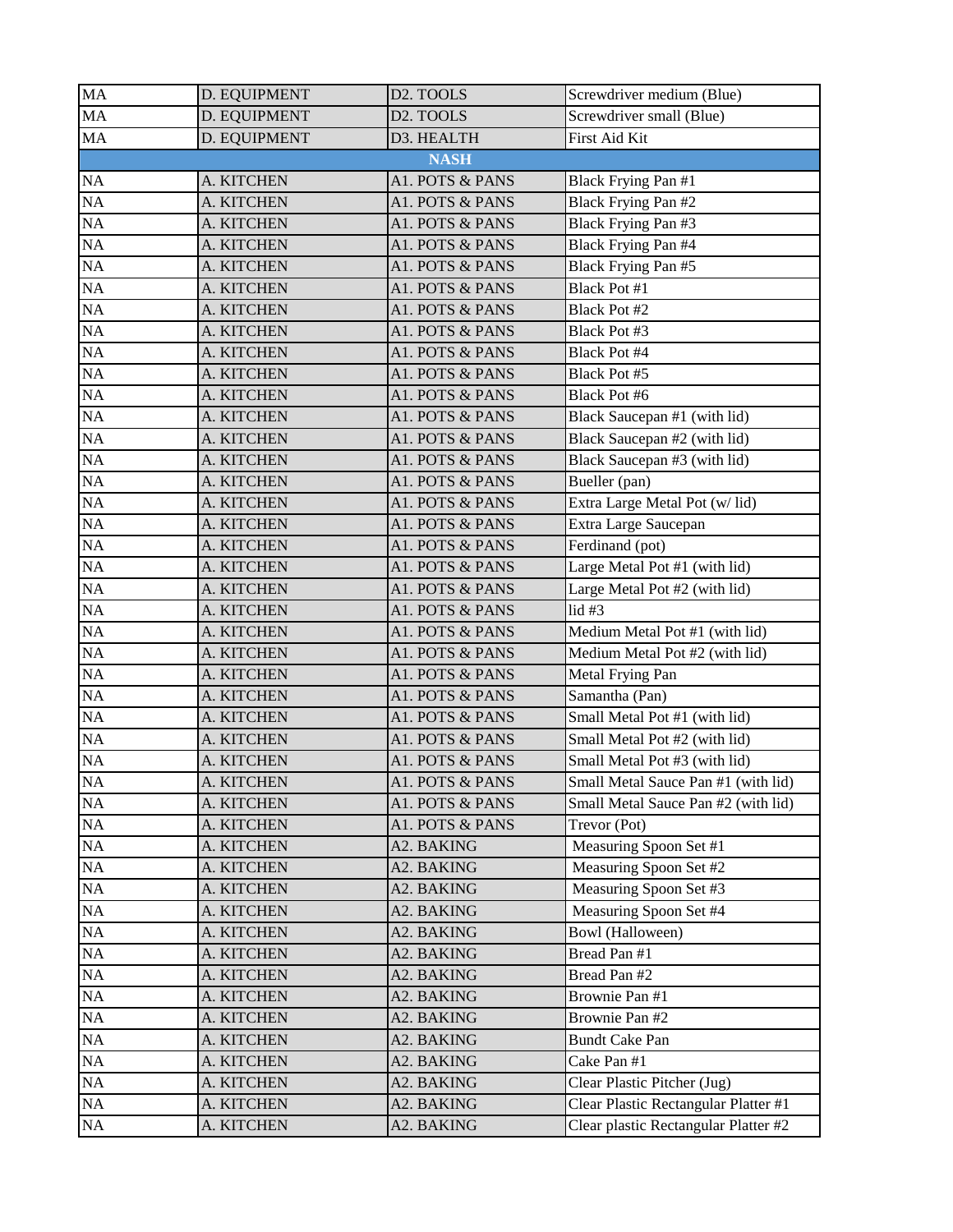| <b>NA</b> | A. KITCHEN | A2. BAKING          | Clear Platter #1                          |
|-----------|------------|---------------------|-------------------------------------------|
| <b>NA</b> | A. KITCHEN | A2. BAKING          | Clear Platter #2                          |
| <b>NA</b> | A. KITCHEN | A2. BAKING          | Clear Platter #3                          |
| NA        | A. KITCHEN | A2. BAKING          | <b>Electric Mixer</b>                     |
| <b>NA</b> | A. KITCHEN | A2. BAKING          | Glass Pyrex Container with Lid (7"x5")    |
| NA        | A. KITCHEN | A2. BAKING          | Large Casserole                           |
| NA        | A. KITCHEN | A2. BAKING          | Measuring Cup Set #2                      |
| <b>NA</b> | A. KITCHEN | A2. BAKING          | Measuring Cup 1c                          |
| NA        | A. KITCHEN | A2. BAKING          | Measuring Cups (set Of 4) #1              |
| NA        | A. KITCHEN | A2. BAKING          | Medium Casserole Dish (8x8)               |
| <b>NA</b> | A. KITCHEN | A2. BAKING          | Medium Clear plastic Round bowl           |
| <b>NA</b> | A. KITCHEN | A2. BAKING          | Mixing Bowl, Large (red)                  |
| NA        | A. KITCHEN | A2. BAKING          | Mixing Bowl, Medium (green/blue)          |
| NA        | A. KITCHEN | A2. BAKING          | Mixing Bowl, Small (teal)                 |
| <b>NA</b> | A. KITCHEN | A2. BAKING          | Mixing Bowl, Small (yellow)               |
| NA        | A. KITCHEN | A2. BAKING          | Muffin Pan #1                             |
| <b>NA</b> | A. KITCHEN | A2. BAKING          | Muffin Pan #2                             |
| <b>NA</b> | A. KITCHEN | A2. BAKING          | Muffin Pan #3                             |
| NA        | A. KITCHEN | A2. BAKING          | Pie Pan                                   |
| NA        | A. KITCHEN | A2. BAKING          | Pizza Pan                                 |
| <b>NA</b> | A. KITCHEN | A2. BAKING          | Plastic Plate (White)                     |
| <b>NA</b> | A. KITCHEN | A2. BAKING          | Plate 1 (Pink)                            |
| NA        | A. KITCHEN | A2. BAKING          | Plate 3 (Blue)                            |
| <b>NA</b> | A. KITCHEN | A2. BAKING          | Pyrex Liquid Measuring Cup (2 cups)       |
| <b>NA</b> | A. KITCHEN | A2. BAKING          | Red Bowl (square)                         |
| NA        | A. KITCHEN | A2. BAKING          | Red Oven Mitts #2 (random extras)         |
| NA        | A. KITCHEN | A2. BAKING          | <b>Red Plastic Platter</b>                |
| <b>NA</b> | A. KITCHEN | A2. BAKING          | Small clear plastic Oval Bowls x2         |
| NA        | A. KITCHEN | A2. BAKING          | <b>Small Clear Plastic Round Bowls x2</b> |
| NA        | A. KITCHEN | A2. BAKING          | White Bowl                                |
| NA        | A. KITCHEN | <b>A2. UTENSILS</b> | <b>7 Extra Knives</b>                     |
| $\rm NA$  | A. KITCHEN | <b>A2. UTENSILS</b> | <b>Beverage Dispenser</b>                 |
| NA        | A. KITCHEN | <b>A2. UTENSILS</b> | Blender                                   |
| $\rm NA$  | A. KITCHEN | A2. UTENSILS        | Blue rubber spatula                       |
| NA        | A. KITCHEN | A2. UTENSILS        | Blue Slotted Spoon (faded gray color)     |
| NA        | A. KITCHEN | <b>A2. UTENSILS</b> | Butter Knife #1                           |
| $\rm NA$  | A. KITCHEN | A2. UTENSILS        | Butter Knife #10                          |
| NA        | A. KITCHEN | A2. UTENSILS        | Butter Knife #11                          |
| NA        | A. KITCHEN | <b>A2. UTENSILS</b> | Butter Knife #2                           |
| NA        | A. KITCHEN | <b>A2. UTENSILS</b> | Butter Knife #3                           |
| $\rm NA$  | A. KITCHEN | <b>A2. UTENSILS</b> | Butter Knife #4                           |
| NA        | A. KITCHEN | <b>A2. UTENSILS</b> | Butter Knife #5                           |
| NA        | A. KITCHEN | <b>A2. UTENSILS</b> | Butter Knife #6                           |
| $\rm NA$  | A. KITCHEN | A2. UTENSILS        | Butter Knife #7                           |
| NA        | A. KITCHEN | A2. UTENSILS        | Butter Knife #8                           |
| NA        | A. KITCHEN | <b>A2. UTENSILS</b> | Butter Knife #9                           |
| $\rm NA$  | A. KITCHEN | A2. UTENSILS        | Can Opener 1                              |
| NA        | A. KITCHEN | A2. UTENSILS        | Cheese Grater #1                          |
| $\rm NA$  | A. KITCHEN | <b>A2. UTENSILS</b> | Cheese Grater #2                          |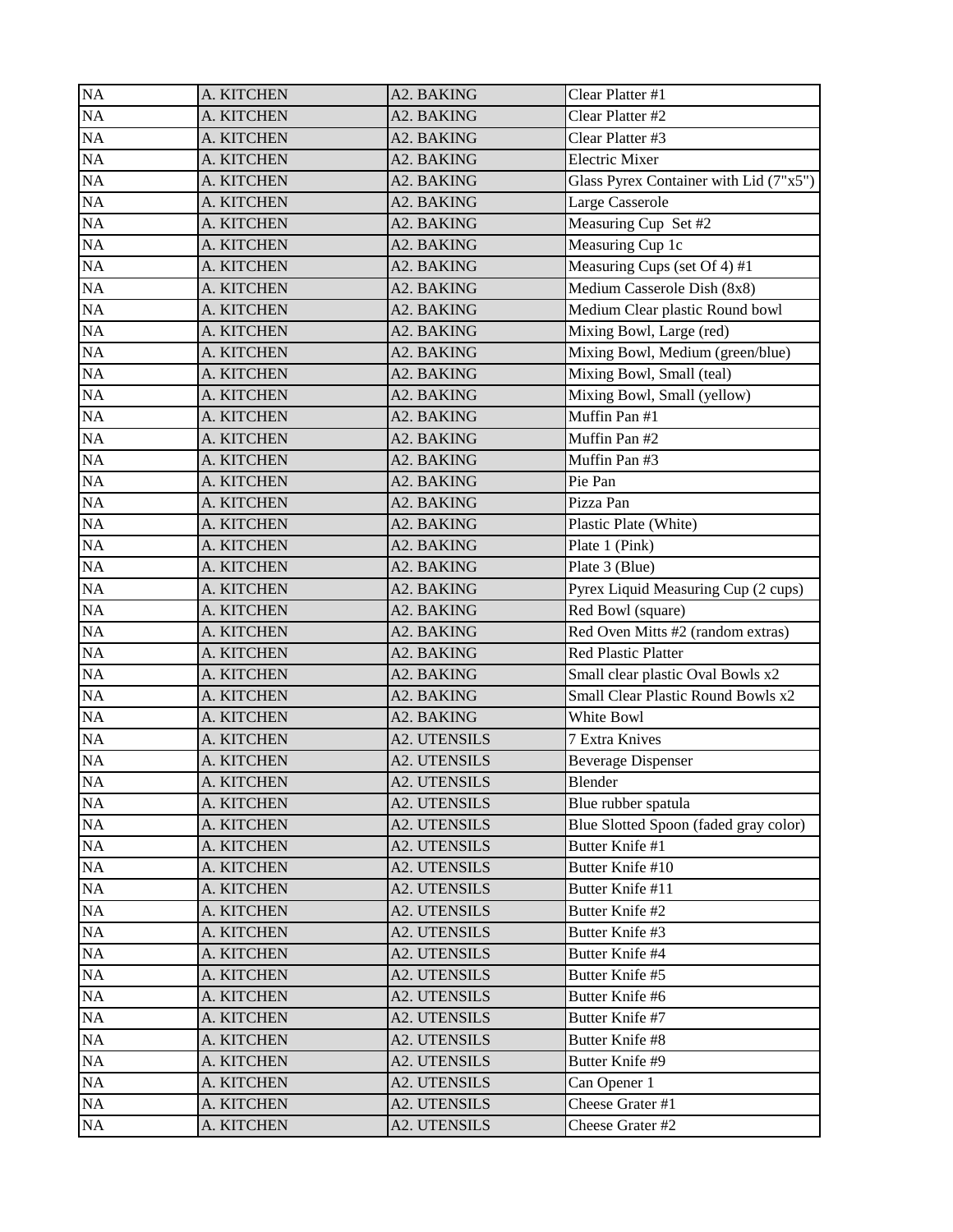| <b>NA</b> | A. KITCHEN | <b>A2. UTENSILS</b> | Cutting Board #1              |
|-----------|------------|---------------------|-------------------------------|
| <b>NA</b> | A. KITCHEN | <b>A2. UTENSILS</b> | Cutting Board #2              |
| NA        | A. KITCHEN | <b>A2. UTENSILS</b> | Cutting Board #3              |
| NA        | A. KITCHEN | <b>A2. UTENSILS</b> | Cutting Board #4              |
| NA        | A. KITCHEN | <b>A2. UTENSILS</b> | Cutting Board #5              |
| NA        | A. KITCHEN | <b>A2. UTENSILS</b> | Cutting Board #6              |
| NA        | A. KITCHEN | <b>A2. UTENSILS</b> | Egg Slicer                    |
| NA        | A. KITCHEN | <b>A2. UTENSILS</b> | Fondue Set                    |
| <b>NA</b> | A. KITCHEN | <b>A2. UTENSILS</b> | Fork 1                        |
| NA        | A. KITCHEN | <b>A2. UTENSILS</b> | Fork 2                        |
| NA        | A. KITCHEN | <b>A2. UTENSILS</b> | Fork 3                        |
| <b>NA</b> | A. KITCHEN | <b>A2. UTENSILS</b> | Glaze Brush #1                |
| NA        | A. KITCHEN | <b>A2. UTENSILS</b> | Glaze Brush #2                |
| NA        | A. KITCHEN | <b>A2. UTENSILS</b> | Ice Cream Scoop               |
| NA        | A. KITCHEN | <b>A2. UTENSILS</b> | Knife 1                       |
| NA        | A. KITCHEN | <b>A2. UTENSILS</b> | Knife 10                      |
| NA        | A. KITCHEN | A2. UTENSILS        | Knife 11                      |
| NA        | A. KITCHEN | <b>A2. UTENSILS</b> | Knife 12                      |
| NA        | A. KITCHEN | <b>A2. UTENSILS</b> | Knife 13                      |
| NA        | A. KITCHEN | <b>A2. UTENSILS</b> | Knife 14                      |
| NA        | A. KITCHEN | <b>A2. UTENSILS</b> | Knife 15                      |
| <b>NA</b> | A. KITCHEN | <b>A2. UTENSILS</b> | Knife 16 (large)              |
| NA        | A. KITCHEN | <b>A2. UTENSILS</b> | Knife 17                      |
| NA        | A. KITCHEN | <b>A2. UTENSILS</b> | Knife 2                       |
| NA        | A. KITCHEN | <b>A2. UTENSILS</b> | Knife 3                       |
| NA        | A. KITCHEN | <b>A2. UTENSILS</b> | Knife 4                       |
| NA        | A. KITCHEN | <b>A2. UTENSILS</b> | Knife 5                       |
| <b>NA</b> | A. KITCHEN | <b>A2. UTENSILS</b> | Knife 6                       |
| NA        | A. KITCHEN | <b>A2. UTENSILS</b> | Knife 7                       |
| NA        | A. KITCHEN | <b>A2. UTENSILS</b> | Knife 8 (bread knife)         |
| NA        | A. KITCHEN | <b>A2. UTENSILS</b> | Knife 9                       |
| NA        | A. KITCHEN | <b>A2. UTENSILS</b> | Ladel 1                       |
| $\rm NA$  | A. KITCHEN | A2. UTENSILS        | Ladel 2                       |
| $\rm NA$  | A. KITCHEN | A2. UTENSILS        | Large Metal Spoon             |
| NA        | A. KITCHEN | A2. UTENSILS        | Medium Tupperware & Lid 6     |
| NA        | A. KITCHEN | <b>A2. UTENSILS</b> | Metal Spatula #1              |
| NA        | A. KITCHEN | <b>A2. UTENSILS</b> | Orange rubber spatula         |
| NA        | A. KITCHEN | A2. UTENSILS        | Pitcher 1                     |
| NA        | A. KITCHEN | A2. UTENSILS        | Pizza Cutter 1                |
| NA        | A. KITCHEN | A2. UTENSILS        | Pizza Cutter 2                |
| NA        | A. KITCHEN | A2. UTENSILS        | Pot Holders                   |
| NA        | A. KITCHEN | <b>A2. UTENSILS</b> | Pumpkin Carver #1             |
| NA        | A. KITCHEN | <b>A2. UTENSILS</b> | Pumpkin Carver #2             |
| NA        | A. KITCHEN | A2. UTENSILS        | Purple rubber spatula         |
| NA        | A. KITCHEN | A2. UTENSILS        | Red Silicone Slotted Spatula  |
| NA        | A. KITCHEN | A2. UTENSILS        | Red Silicone Slotted Spoon    |
| NA        | A. KITCHEN | A2. UTENSILS        | Red Silicone Spaghetti Server |
| NA        | A. KITCHEN | A2. UTENSILS        | Red Silicone Spatula          |
| NA        | A. KITCHEN | A2. UTENSILS        | Rubber Scraper 1              |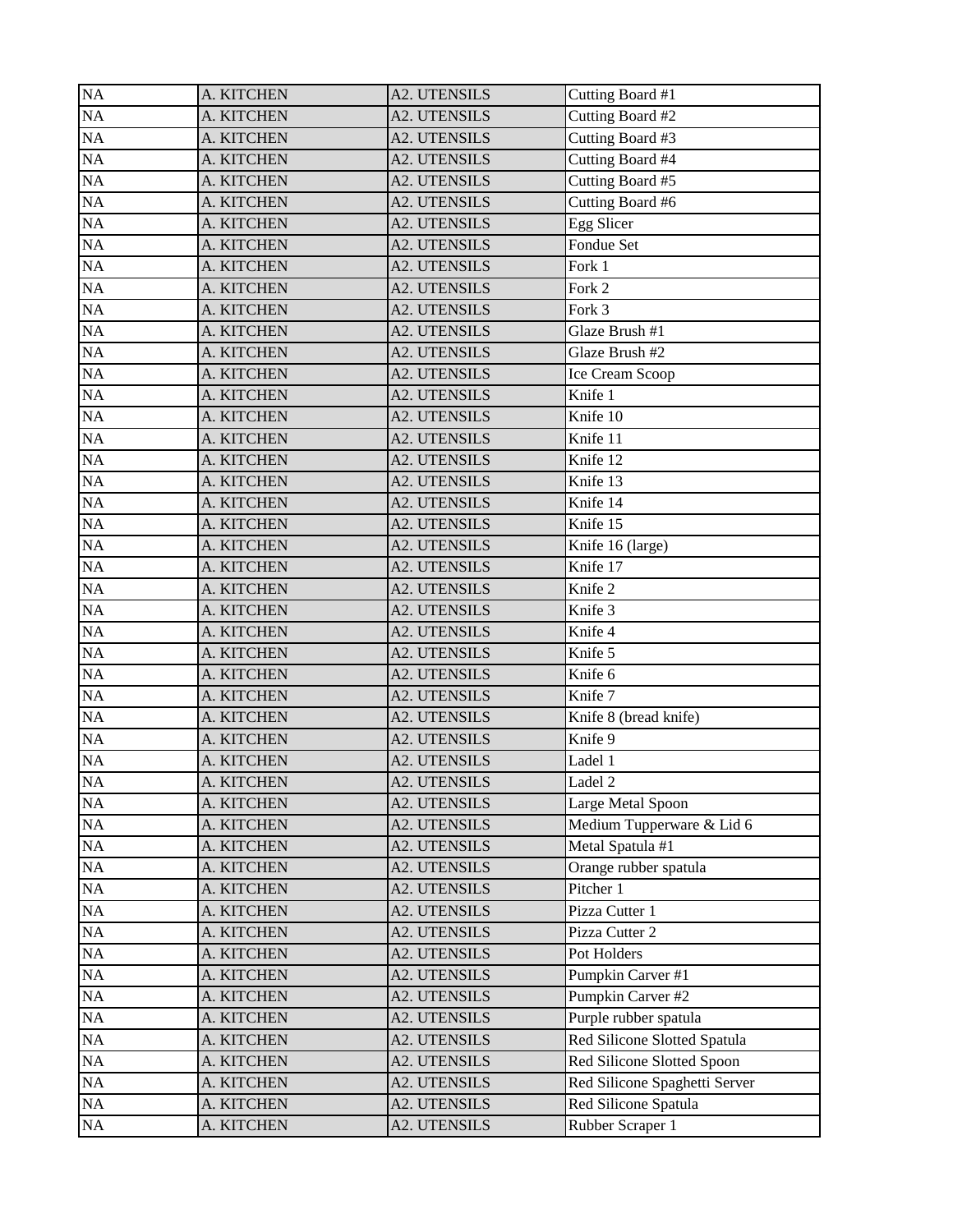| <b>NA</b> | A. KITCHEN              | <b>A2. UTENSILS</b>    | Rubber Scraper 2                     |
|-----------|-------------------------|------------------------|--------------------------------------|
| <b>NA</b> | A. KITCHEN              | <b>A2. UTENSILS</b>    | Rubber Scraper 3                     |
| NA        | A. KITCHEN              | <b>A2. UTENSILS</b>    | Rubber Scraper 4                     |
| NA        | A. KITCHEN              | <b>A2. UTENSILS</b>    | Serving spoon (black) 1              |
| NA        | A. KITCHEN              | <b>A2. UTENSILS</b>    | Serving spoon (black) 2              |
| NA        | A. KITCHEN              | <b>A2. UTENSILS</b>    | Slotted serving spoon (black)        |
| NA        | A. KITCHEN              | <b>A2. UTENSILS</b>    | Slotted Wooden Spatula               |
| NA        | A. KITCHEN              | <b>A2. UTENSILS</b>    | Slotted Wooden Spatula (blue handle) |
| <b>NA</b> | A. KITCHEN              | <b>A2. UTENSILS</b>    | Small Clear plastic vase             |
| NA        | A. KITCHEN              | <b>A2. UTENSILS</b>    | Small Metal Whisk                    |
| NA        | A. KITCHEN              | <b>A2. UTENSILS</b>    | Small Tupperware & Lid 3             |
| NA        | A. KITCHEN              | <b>A2. UTENSILS</b>    | Small Tupperware & Lid 4             |
| NA        | A. KITCHEN              | <b>A2. UTENSILS</b>    | Small Tupperware & Lid 5             |
| NA        | A. KITCHEN              | <b>A2. UTENSILS</b>    | Snow Cone Machine                    |
| NA        | A. KITCHEN              | <b>A2. UTENSILS</b>    | Spatula 1                            |
| NA        | A. KITCHEN              | <b>A2. UTENSILS</b>    | Spoon 1                              |
| NA        | A. KITCHEN              | A2. UTENSILS           | Spoon 2                              |
| NA        | A. KITCHEN              | <b>A2. UTENSILS</b>    | Spoon 3                              |
| NA        | A. KITCHEN              | <b>A2. UTENSILS</b>    | Spoon 4                              |
| NA        | A. KITCHEN              | <b>A2. UTENSILS</b>    | Spoon 5                              |
| NA        | A. KITCHEN              | <b>A2. UTENSILS</b>    | Spoon 6                              |
| NA        | A. KITCHEN              | <b>A2. UTENSILS</b>    | Strainer #1                          |
| NA        | A. KITCHEN              | <b>A2. UTENSILS</b>    | Strainer #2                          |
| NA        | A. KITCHEN              | <b>A2. UTENSILS</b>    | Strainer #3                          |
| NA        | A. KITCHEN              | <b>A2. UTENSILS</b>    | Strainer #4(purple)                  |
| NA        | A. KITCHEN              | <b>A2. UTENSILS</b>    | <b>Swivel Peeler</b>                 |
| <b>NA</b> | A. KITCHEN              | <b>A2. UTENSILS</b>    | Tiny Tupperware & Lid 1              |
| NA        | A. KITCHEN              | <b>A2. UTENSILS</b>    | Tiny Tupperware & Lid 2              |
| <b>NA</b> | A. KITCHEN              | <b>A2. UTENSILS</b>    | Tiny Tupperware & Lid 7              |
| <b>NA</b> | A. KITCHEN              | <b>A2. UTENSILS</b>    | Tongs                                |
| NA        | A. KITCHEN              | <b>A2. UTENSILS</b>    | Wooden Spatula (yellow handle)       |
| NA        | A. KITCHEN              | <b>A2. UTENSILS</b>    | Wooden Spoon #1                      |
| NA        | A. KITCHEN              | <b>A2. UTENSILS</b>    | Wooden Spoon #2                      |
| NA        | A. KITCHEN              | A2. UTENSILS           | Wooden Spoon #3                      |
| NA        | A. KITCHEN              | <b>A2. UTENSILS</b>    | Wooden spoon #4                      |
| NA        | A. KITCHEN              | <b>A2. UTENSILS</b>    | Wooden Spork (orange handle)         |
| NA        | <b>B. ENTERTAINMENT</b> | <b>B2. BOARD GAMES</b> | 6-sided dice set                     |
| NA        | <b>B. ENTERTAINMENT</b> | <b>B2. BOARD GAMES</b> | Apples to Apples                     |
| NA        | <b>B. ENTERTAINMENT</b> | <b>B2. BOARD GAMES</b> | Avalon                               |
| NA        | <b>B. ENTERTAINMENT</b> | <b>B2. BOARD GAMES</b> | Battleship                           |
| $\rm NA$  | <b>B. ENTERTAINMENT</b> | <b>B2. BOARD GAMES</b> | Betrayal at House on the Hill        |
| NA        | <b>B. ENTERTAINMENT</b> | <b>B2. BOARD GAMES</b> | Candy Land                           |
| NA        | <b>B. ENTERTAINMENT</b> | <b>B2. BOARD GAMES</b> | Card Deck #1                         |
| NA        | <b>B. ENTERTAINMENT</b> | <b>B2. BOARD GAMES</b> | Card Deck #2                         |
| NA        | <b>B. ENTERTAINMENT</b> | <b>B2. BOARD GAMES</b> | Card Deck #3                         |
| NA        | <b>B. ENTERTAINMENT</b> | <b>B2. BOARD GAMES</b> | Card Deck #4                         |
| NA        | <b>B. ENTERTAINMENT</b> | <b>B2. BOARD GAMES</b> | <b>Cards Against Humanity</b>        |
| NA        | <b>B. ENTERTAINMENT</b> | <b>B2. BOARD GAMES</b> | Catan -Base Game                     |
| $\rm NA$  | <b>B. ENTERTAINMENT</b> | <b>B2. BOARD GAMES</b> | <b>Catan Extension</b>               |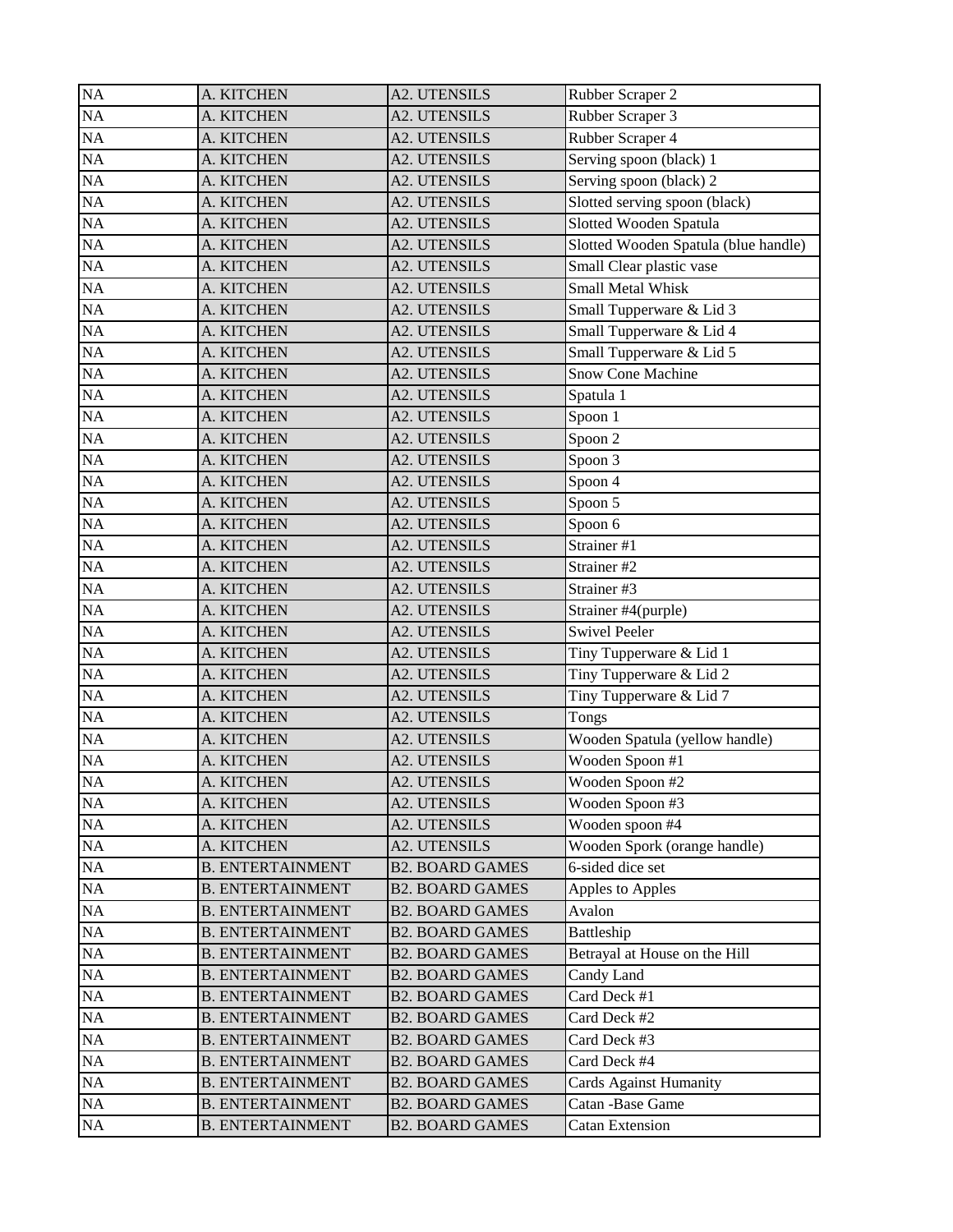| <b>NA</b> | <b>B. ENTERTAINMENT</b> | <b>B2. BOARD GAMES</b> | <b>Catch Phrase</b>                |
|-----------|-------------------------|------------------------|------------------------------------|
| <b>NA</b> | <b>B. ENTERTAINMENT</b> | <b>B2. BOARD GAMES</b> | Catchphrase (electronic)           |
| <b>NA</b> | <b>B. ENTERTAINMENT</b> | <b>B2. BOARD GAMES</b> | Chutes and Ladders                 |
| NA        | <b>B. ENTERTAINMENT</b> | <b>B2. BOARD GAMES</b> | Clue                               |
| NA        | <b>B. ENTERTAINMENT</b> | <b>B2. BOARD GAMES</b> | Codenames                          |
| NA        | <b>B. ENTERTAINMENT</b> | <b>B2. BOARD GAMES</b> | Cosmic Encounter                   |
| NA        | <b>B. ENTERTAINMENT</b> | <b>B2. BOARD GAMES</b> | Cranium                            |
| NA        | <b>B. ENTERTAINMENT</b> | <b>B2. BOARD GAMES</b> | Dominos                            |
| NA        | <b>B. ENTERTAINMENT</b> | <b>B2. BOARD GAMES</b> | <b>Flash: Dice Game</b>            |
| <b>NA</b> | <b>B. ENTERTAINMENT</b> | <b>B2. BOARD GAMES</b> | Game of Thrones Board Game         |
| NA        | <b>B. ENTERTAINMENT</b> | <b>B2. BOARD GAMES</b> | I Love The 80's Board Game         |
| <b>NA</b> | <b>B. ENTERTAINMENT</b> | <b>B2. BOARD GAMES</b> | Jenga                              |
| <b>NA</b> | <b>B. ENTERTAINMENT</b> | <b>B2. BOARD GAMES</b> | <b>Joking Hazard</b>               |
| NA        | <b>B. ENTERTAINMENT</b> | <b>B2. BOARD GAMES</b> | Legos                              |
| NA        | <b>B. ENTERTAINMENT</b> | <b>B2. BOARD GAMES</b> | Life                               |
| NA        | <b>B. ENTERTAINMENT</b> | <b>B2. BOARD GAMES</b> | Monopoly                           |
| NA        | <b>B. ENTERTAINMENT</b> | <b>B2. BOARD GAMES</b> | Operation                          |
| NA        | <b>B. ENTERTAINMENT</b> | <b>B2. BOARD GAMES</b> | Outburst                           |
| NA        | <b>B. ENTERTAINMENT</b> | <b>B2. BOARD GAMES</b> | Pandemic                           |
| <b>NA</b> | <b>B. ENTERTAINMENT</b> | <b>B2. BOARD GAMES</b> | Pictionary #1                      |
| NA        | <b>B. ENTERTAINMENT</b> | <b>B2. BOARD GAMES</b> | Pictionary #2                      |
| <b>NA</b> | <b>B. ENTERTAINMENT</b> | <b>B2. BOARD GAMES</b> | Pictionary #3                      |
| <b>NA</b> | <b>B. ENTERTAINMENT</b> | <b>B2. BOARD GAMES</b> | Poker set                          |
| NA        | <b>B. ENTERTAINMENT</b> | <b>B2. BOARD GAMES</b> | Puzzle (550 Pieces)                |
| NA        | <b>B. ENTERTAINMENT</b> | <b>B2. BOARD GAMES</b> | <b>Risk</b>                        |
| NA        | <b>B. ENTERTAINMENT</b> | <b>B2. BOARD GAMES</b> | Scattergories                      |
| NA        | <b>B. ENTERTAINMENT</b> | <b>B2. BOARD GAMES</b> | Scene It? Squabble                 |
| <b>NA</b> | <b>B. ENTERTAINMENT</b> | <b>B2. BOARD GAMES</b> | Scrabble                           |
| <b>NA</b> | <b>B. ENTERTAINMENT</b> | <b>B2. BOARD GAMES</b> | Skip-Bo                            |
| NA        | <b>B. ENTERTAINMENT</b> | <b>B2. BOARD GAMES</b> | Sorry                              |
| NA        | <b>B. ENTERTAINMENT</b> | <b>B2. BOARD GAMES</b> | Taboo                              |
| NA        | <b>B. ENTERTAINMENT</b> | <b>B2. BOARD GAMES</b> | <b>Tarot Cards</b>                 |
| $\rm NA$  | <b>B. ENTERTAINMENT</b> | <b>B2. BOARD GAMES</b> | The Game of Real Life              |
| NA        | <b>B. ENTERTAINMENT</b> | <b>B2. BOARD GAMES</b> | The Simpson's Game: Don't Have A   |
| NA        | <b>B. ENTERTAINMENT</b> | <b>B2. BOARD GAMES</b> | Tinkertoys                         |
| NA        | <b>B. ENTERTAINMENT</b> | <b>B2. BOARD GAMES</b> | <b>Trivial Pursuit</b>             |
| NA        | <b>B. ENTERTAINMENT</b> | <b>B2. BOARD GAMES</b> | Trouble                            |
| NA        | <b>B. ENTERTAINMENT</b> | <b>B2. BOARD GAMES</b> | Twister #1                         |
| NA        | <b>B. ENTERTAINMENT</b> | <b>B2. BOARD GAMES</b> | Twister #2                         |
| NA        | <b>B. ENTERTAINMENT</b> | <b>B2. BOARD GAMES</b> | <b>Ultimate Werewolf</b>           |
| $\rm NA$  | <b>B. ENTERTAINMENT</b> | <b>B2. BOARD GAMES</b> | Uno                                |
| NA        | <b>B. ENTERTAINMENT</b> | <b>B2. BOARD GAMES</b> | Would You Rather?                  |
| NA        | <b>B. ENTERTAINMENT</b> | <b>B2. BOARD GAMES</b> | Yahtzee                            |
|           |                         | <b>B2. BOARD GAMES</b> |                                    |
| NA        | <b>B. ENTERTAINMENT</b> |                        | York 1500 Puzzle                   |
| NA        | <b>B. ENTERTAINMENT</b> | <b>B2. SPORTS</b>      | Frisbee #3 (Blue)                  |
| NA        | <b>B. ENTERTAINMENT</b> | <b>B2. SPORTS</b>      | 13 Extra Tennis Balls              |
| NA        | <b>B. ENTERTAINMENT</b> | <b>B2. SPORTS</b>      | Badminton Set #1                   |
| NA        | <b>B. ENTERTAINMENT</b> | <b>B2. SPORTS</b>      | Badminton Set #2 (Franklin, green) |
| NA        | <b>B. ENTERTAINMENT</b> | <b>B2. SPORTS</b>      | Ball Pump #1                       |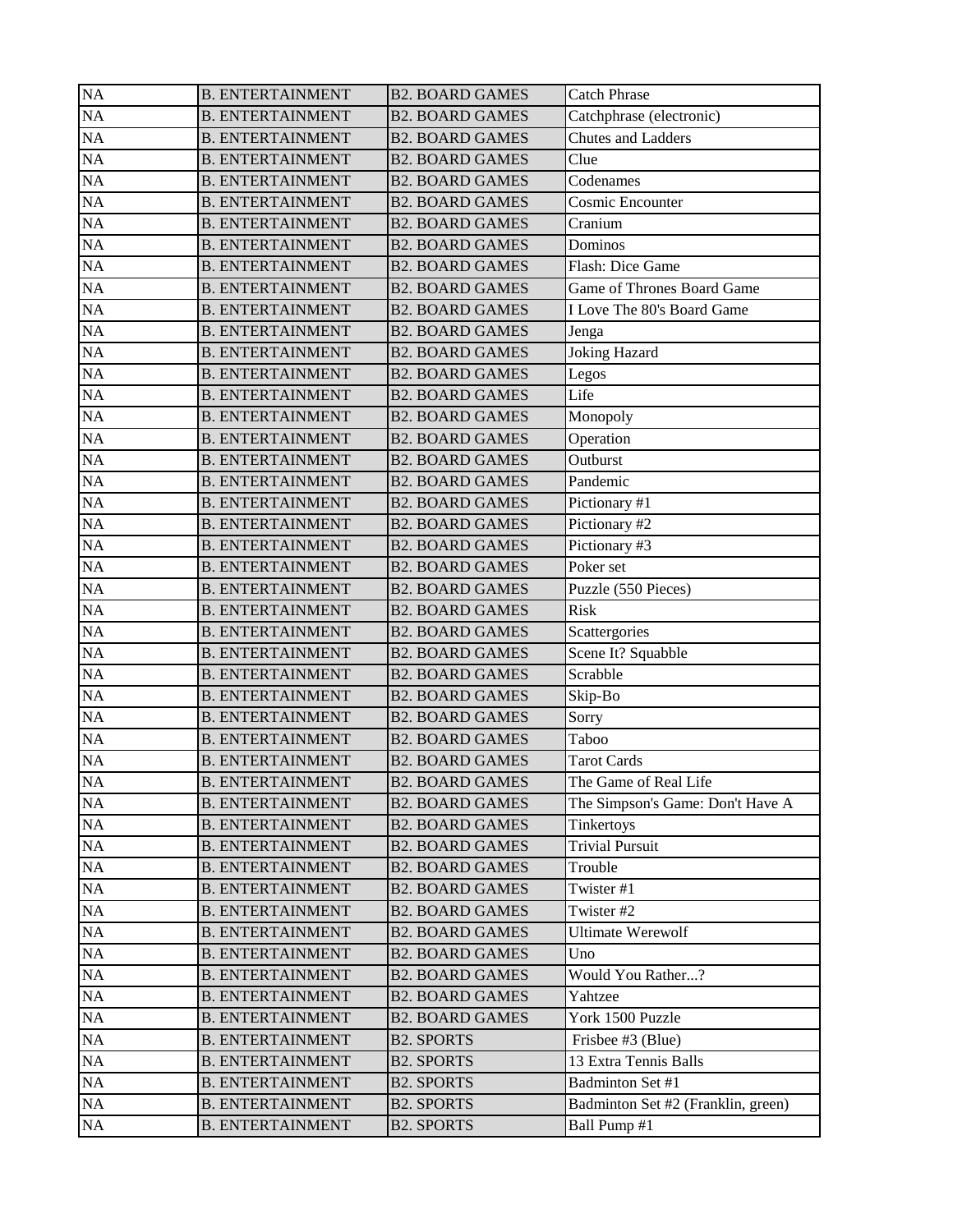| <b>NA</b> | <b>B. ENTERTAINMENT</b> | <b>B2. SPORTS</b>      | Ball Pump #2                 |
|-----------|-------------------------|------------------------|------------------------------|
| <b>NA</b> | <b>B. ENTERTAINMENT</b> | <b>B2. SPORTS</b>      | Baseball 1                   |
| <b>NA</b> | <b>B. ENTERTAINMENT</b> | <b>B2. SPORTS</b>      | <b>Baseball Bat</b>          |
| NA        | <b>B. ENTERTAINMENT</b> | <b>B2. SPORTS</b>      | <b>Baseball Face Guard</b>   |
| NA        | <b>B. ENTERTAINMENT</b> | <b>B2. SPORTS</b>      | <b>Baseball Glove #1</b>     |
| NA        | <b>B. ENTERTAINMENT</b> | <b>B2. SPORTS</b>      | <b>Baseball Glove #2</b>     |
| NA        | <b>B. ENTERTAINMENT</b> | <b>B2. SPORTS</b>      | Baseball Glove #3            |
| NA        | <b>B. ENTERTAINMENT</b> | <b>B2. SPORTS</b>      | Basketball #1 Black & White  |
| <b>NA</b> | <b>B. ENTERTAINMENT</b> | <b>B2. SPORTS</b>      | Basketball #2                |
| NA        | <b>B. ENTERTAINMENT</b> | <b>B2. SPORTS</b>      | Basketball #3                |
| NA        | <b>B. ENTERTAINMENT</b> | <b>B2. SPORTS</b>      | Basketball #4                |
| <b>NA</b> | <b>B. ENTERTAINMENT</b> | <b>B2. SPORTS</b>      | Basketball #5                |
| <b>NA</b> | <b>B. ENTERTAINMENT</b> | <b>B2. SPORTS</b>      | <b>Bocce Set</b>             |
| NA        | <b>B. ENTERTAINMENT</b> | <b>B2. SPORTS</b>      | Bouncy Ball (Large, Green)   |
| NA        | <b>B. ENTERTAINMENT</b> | <b>B2. SPORTS</b>      | Croquet Set                  |
| NA        | <b>B. ENTERTAINMENT</b> | <b>B2. SPORTS</b>      | Field Cones #1 (set of 4)    |
| NA        | <b>B. ENTERTAINMENT</b> | <b>B2. SPORTS</b>      | Field Cones #2 (set of 4)    |
| NA        | <b>B. ENTERTAINMENT</b> | <b>B2. SPORTS</b>      | Football #1                  |
| <b>NA</b> | <b>B. ENTERTAINMENT</b> | <b>B2. SPORTS</b>      | Football #2                  |
| NA        | <b>B. ENTERTAINMENT</b> | <b>B2. SPORTS</b>      | Frisbee #1(yellow)           |
| NA        | <b>B. ENTERTAINMENT</b> | <b>B2. SPORTS</b>      | Frisbee #10 (Red)            |
| NA        | <b>B. ENTERTAINMENT</b> | <b>B2. SPORTS</b>      | Frisbee #2 (white, legacy)   |
| <b>NA</b> | <b>B. ENTERTAINMENT</b> | <b>B2. SPORTS</b>      | Frisbee #4                   |
| NA        | <b>B. ENTERTAINMENT</b> | <b>B2. SPORTS</b>      | Frisbee #5 (white, shoes)    |
| NA        | <b>B. ENTERTAINMENT</b> | <b>B2. SPORTS</b>      | Frisbee #6                   |
| NA        | <b>B. ENTERTAINMENT</b> | <b>B2. SPORTS</b>      | Frisbee #7(Pink)             |
| NA        | <b>B. ENTERTAINMENT</b> | <b>B2. SPORTS</b>      | Frisbee #8 (flashlght)       |
| <b>NA</b> | <b>B. ENTERTAINMENT</b> | <b>B2. SPORTS</b>      | Frisbee #9                   |
| <b>NA</b> | <b>B. ENTERTAINMENT</b> | <b>B2. SPORTS</b>      | Hammock with Straps (Blue)   |
| NA        | <b>B. ENTERTAINMENT</b> | <b>B2. SPORTS</b>      | Hammock with Straps (Orange) |
| NA        | <b>B. ENTERTAINMENT</b> | <b>B2. SPORTS</b>      | <b>Hockey Stick</b>          |
| NA        | <b>B. ENTERTAINMENT</b> | <b>B2. SPORTS</b>      | Hula hoop (green)            |
| $\rm NA$  | <b>B. ENTERTAINMENT</b> | <b>B2. SPORTS</b>      | Hula hoop (yellow)           |
| NA        | <b>B. ENTERTAINMENT</b> | <b>B2. SPORTS</b>      | Medicine Ball                |
| NA        | <b>B. ENTERTAINMENT</b> | <b>B2. SPORTS</b>      | Soccer Ball 1                |
| NA        | <b>B. ENTERTAINMENT</b> | <b>B2. SPORTS</b>      | Soccer Ball 2                |
| NA        | <b>B. ENTERTAINMENT</b> | <b>B2. SPORTS</b>      | Soccer Ball 3                |
| NA        | <b>B. ENTERTAINMENT</b> | <b>B2. SPORTS</b>      | Spikeball #1                 |
| NA        | <b>B. ENTERTAINMENT</b> | <b>B2. SPORTS</b>      | Tennis Balls (Set of 3)      |
| NA        | <b>B. ENTERTAINMENT</b> | <b>B2. SPORTS</b>      | Tennis Racket #3             |
| $\rm NA$  | <b>B. ENTERTAINMENT</b> | <b>B2. SPORTS</b>      | Tennis Racquet #1            |
| NA        | <b>B. ENTERTAINMENT</b> | <b>B2. SPORTS</b>      | Tennis Racquet #2            |
| NA        | <b>B. ENTERTAINMENT</b> | <b>B2. SPORTS</b>      | Volleyball #1                |
| NA        | <b>B. ENTERTAINMENT</b> | <b>B2. SPORTS</b>      | Volleyball #2                |
| NA        | <b>B. ENTERTAINMENT</b> | <b>B2. SPORTS</b>      | Volleyball #3                |
| NA        | <b>B. ENTERTAINMENT</b> | <b>B2. SPORTS</b>      | Volleyball Net               |
| NA        | <b>B. ENTERTAINMENT</b> | <b>B2. TABLE GAMES</b> | Ping Pong Ball #1            |
| NA        | <b>B. ENTERTAINMENT</b> | <b>B2. TABLE GAMES</b> | Ping Pong Ball #2            |
| $\rm NA$  | <b>B. ENTERTAINMENT</b> | <b>B2. TABLE GAMES</b> | Ping Pong Ball #3            |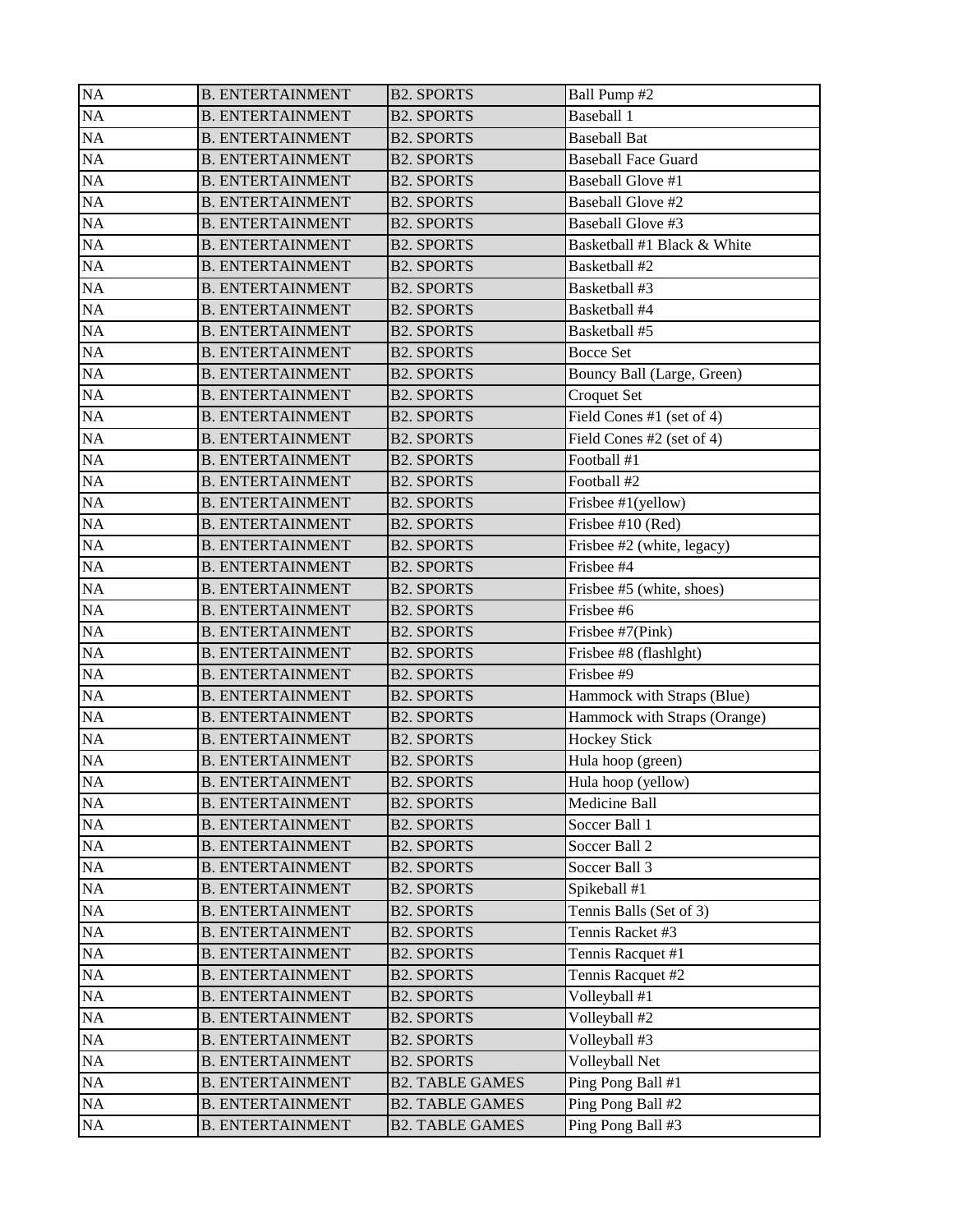| <b>NA</b> | <b>B. ENTERTAINMENT</b> | <b>B2. TABLE GAMES</b> | Ping Pong Ball #4                    |
|-----------|-------------------------|------------------------|--------------------------------------|
| <b>NA</b> | <b>B. ENTERTAINMENT</b> | <b>B2. TABLE GAMES</b> | Ping Pong Ball #5                    |
| <b>NA</b> | <b>B. ENTERTAINMENT</b> | <b>B2. TABLE GAMES</b> | Ping Pong Ball #6                    |
| NA        | <b>B. ENTERTAINMENT</b> | <b>B2. TABLE GAMES</b> | Ping Pong Ball #7                    |
| <b>NA</b> | <b>B. ENTERTAINMENT</b> | <b>B2. TABLE GAMES</b> | Ping Pong Ball #8                    |
| <b>NA</b> | <b>B. ENTERTAINMENT</b> | <b>B2. TABLE GAMES</b> | Ping Pong Ball #9                    |
| <b>NA</b> | <b>B. ENTERTAINMENT</b> | <b>B2. TABLE GAMES</b> | Ping Pong Paddle #1                  |
| <b>NA</b> | <b>B. ENTERTAINMENT</b> | <b>B2. TABLE GAMES</b> | Ping Pong Paddle #2                  |
| <b>NA</b> | <b>B. ENTERTAINMENT</b> | <b>B2. TABLE GAMES</b> | Ping Pong Paddle #3                  |
| <b>NA</b> | <b>B. ENTERTAINMENT</b> | <b>B2. TABLE GAMES</b> | Ping Pong Paddle #4                  |
| NA        | <b>B. ENTERTAINMENT</b> | <b>B2. TABLE GAMES</b> | Ping Pong Paddle #5                  |
| <b>NA</b> | <b>B. ENTERTAINMENT</b> | <b>B2. TABLE GAMES</b> | Ping Pong Paddle #6                  |
| NA        | <b>B. ENTERTAINMENT</b> | <b>B2. TABLE GAMES</b> | Pool Ball Set #2 (w/ chalk)          |
| NA        | <b>B. ENTERTAINMENT</b> | <b>B2. TABLE GAMES</b> | Pool Ball Set #3 (w/ chalk)          |
| <b>NA</b> | <b>B. ENTERTAINMENT</b> | <b>B2. TABLE GAMES</b> | Pool Brush                           |
| <b>NA</b> | <b>B. ENTERTAINMENT</b> | <b>B2. TABLE GAMES</b> | Pool Cue #3                          |
| <b>NA</b> | <b>B. ENTERTAINMENT</b> | <b>B2. TABLE GAMES</b> | Pool Cue #4                          |
| <b>NA</b> | <b>B. ENTERTAINMENT</b> | <b>B2. TABLE GAMES</b> | Pool Cue #5                          |
| NA        | <b>B. ENTERTAINMENT</b> | <b>B2. TABLE GAMES</b> | Pool Cue #6                          |
| NA        | <b>B. ENTERTAINMENT</b> | <b>B2. TABLE GAMES</b> | Pool cue guide #5                    |
| <b>NA</b> | <b>B. ENTERTAINMENT</b> | <b>B2. TABLE GAMES</b> | Pool Table Brush                     |
| <b>NA</b> | <b>B. ENTERTAINMENT</b> | <b>B2. TABLE GAMES</b> | Pool Triangle #1                     |
| <b>NA</b> | <b>B. ENTERTAINMENT</b> | <b>B2. TABLE GAMES</b> | Pool Triangle #2                     |
| <b>NA</b> | <b>B. ENTERTAINMENT</b> | <b>B2. TABLE GAMES</b> | Pool Triangle #4                     |
| <b>NA</b> | <b>B. ENTERTAINMENT</b> | <b>B2. VIDEO GAMES</b> | Wii U Set                            |
| <b>NA</b> | <b>C. CLEANING</b>      | C1. BROOMS             | Broom #1 (w/ dustpan)                |
| <b>NA</b> | C. CLEANING             | C1. BROOMS             | Broom #10 (w/ dustpan)               |
| <b>NA</b> | C. CLEANING             | C1. BROOMS             | Broom #2 (Red w/ dustpan)            |
| NA        | C. CLEANING             | C1. BROOMS             | Broom #3 (w/ dustpan)                |
| <b>NA</b> | C. CLEANING             | C1. BROOMS             | Broom #4 (w/ dustpan)                |
| NA        | C. CLEANING             | C1. BROOMS             | Broom #5 (w/ dustpan)                |
| <b>NA</b> | C. CLEANING             | C1. BROOMS             | Broom #6 (Light blue w/ dustpan)     |
| NA        | C. CLEANING             | C1. BROOMS             | Broom #7 (w/ dustpan)                |
| NA        | C. CLEANING             | C1. BROOMS             | Broom #8 (Grey and green w/ dustpan) |
| NA        | C. CLEANING             | C1. BROOMS             | Broom #9 (w/ dustpan)                |
| NA        | <b>C. CLEANING</b>      | C1. VACUUMS            | Vacuum #1: Goliath                   |
| $\rm NA$  | C. CLEANING             | C1. VACUUMS            | Vacuum #2: Francesca                 |
| $\rm NA$  | C. CLEANING             | C1. VACUUMS            | Vacuum #6: Tucker the Sucker         |
| NA        | <b>C. CLEANING</b>      | C1. VACUUMS            | Vacuum #7: Angel                     |
| $\rm NA$  | D. EQUIPMENT            | D2. HAND CART          | Handcart                             |
| $\rm NA$  | D. EQUIPMENT            | D2. HEATERS            | Cozy Rosie (Heater)                  |
| NA        | D. EQUIPMENT            | D2. HEATERS            | Nikita the Heata                     |
| NA        | D. EQUIPMENT            | D2. HEATERS            | Space Heater #10                     |
| NA        | D. EQUIPMENT            | D2. HEATERS            | Warm Norm (Heater)                   |
| NA        | D. EQUIPMENT            | D2. TOOLS              | 30 PC assorted Bits with Bit Handle  |
| $\rm NA$  | D. EQUIPMENT            | D2. TOOLS              | Bed Wrench #01                       |
| $\rm NA$  | D. EQUIPMENT            | D2. TOOLS              | Flathead 1                           |
| $\rm NA$  | D. EQUIPMENT            | D2. TOOLS              | Hammer                               |
| NA        | D. EQUIPMENT            | D <sub>2</sub> . TOOLS | Iron $#1$                            |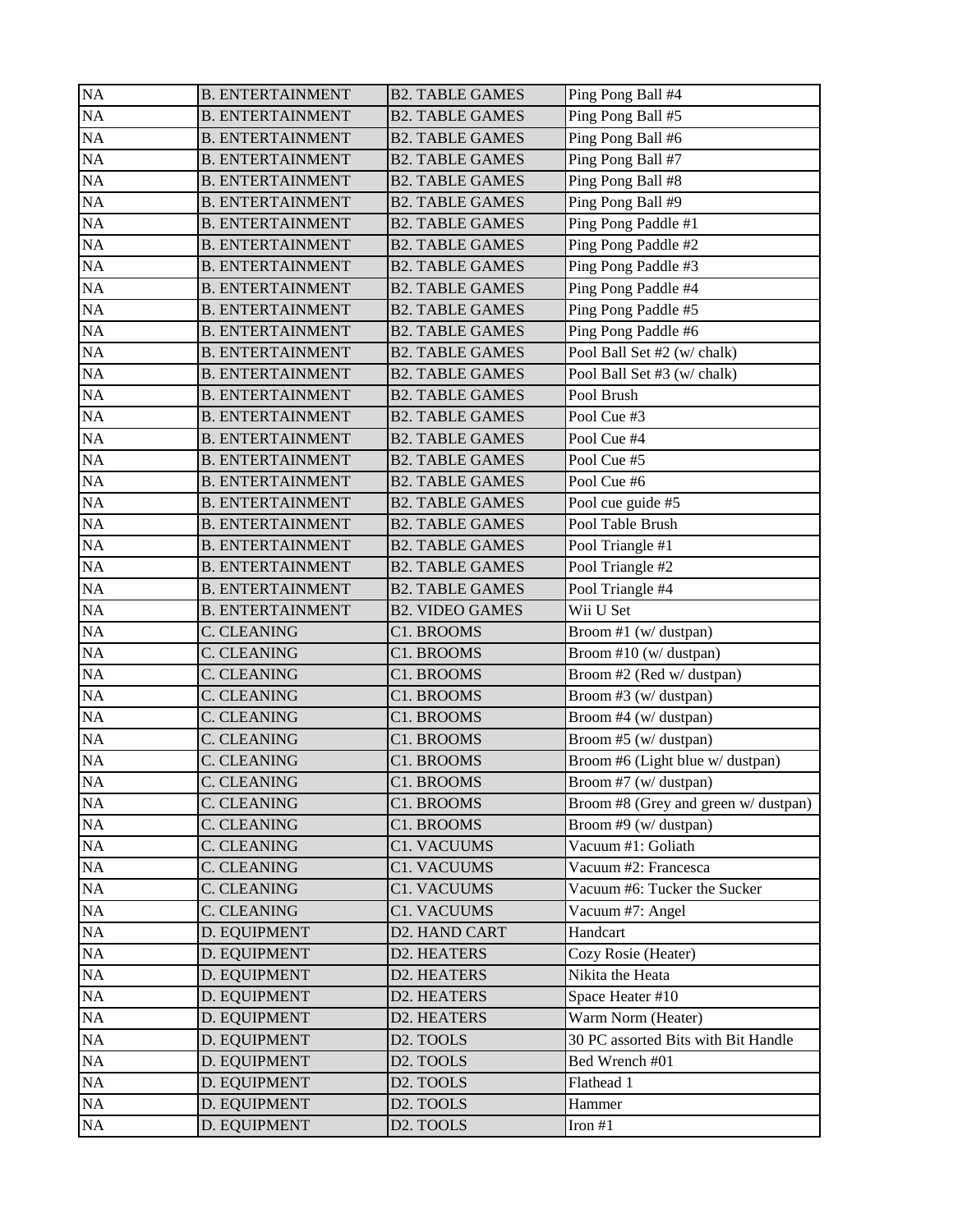| <b>Ironing Board</b>                                |
|-----------------------------------------------------|
| Mini awl                                            |
| Outdoor Extension Cord (green)                      |
| Phillips 2                                          |
| Slotted Screwdriver 1                               |
| Square screwdriver 1                                |
|                                                     |
|                                                     |
| Frying Pan #2 - Small, Steel                        |
| Large Red Pot (w/o lid)                             |
| pan, medium metal #4                                |
| pan, medium nonstick #5                             |
| pot, large silver #2                                |
| Pot, medium silver #3                               |
| Pot, small #5                                       |
| Sauce Pan w/o lid - 3L Two Handles                  |
| Baking Pan 8x12                                     |
| Baking Pan 8x8                                      |
| <b>Baking Sheet #1</b>                              |
| Baking Sheet #2                                     |
| Bowl - Metal #1                                     |
| Bowl - Metal #2                                     |
| Bowl - Metal #3                                     |
| Bowl - Metal #4                                     |
| Bowl - Metal #5                                     |
| Bowl #2                                             |
| Bowl #3                                             |
| Bowl #4                                             |
| Bowl#5                                              |
| Bowl #6                                             |
| <b>Bread Pan</b>                                    |
| <b>Bread Pan</b>                                    |
| Bread Pan Drainage Tray                             |
| <b>Green Mixing Bowl</b>                            |
| Green Oven Mitt                                     |
| <b>Grey Rubber Heat Glove</b>                       |
| Hand Mixer #1                                       |
| Hand Mixer #2                                       |
| Hand Mixer #3                                       |
| Large bowl #1                                       |
| Large bowl #2                                       |
| <b>Liquid Measuring Cup</b>                         |
| Measuring Cup Set - 4 cups                          |
|                                                     |
| Measuring Tablespoon Set - 4 spoons<br>Meatloaf Pan |
|                                                     |
| Metal Measuring Cups Set                            |
| Metal Tiny Measuring Spoons Set                     |
| Mixing Bowl with measurements                       |
| Muffin Tin                                          |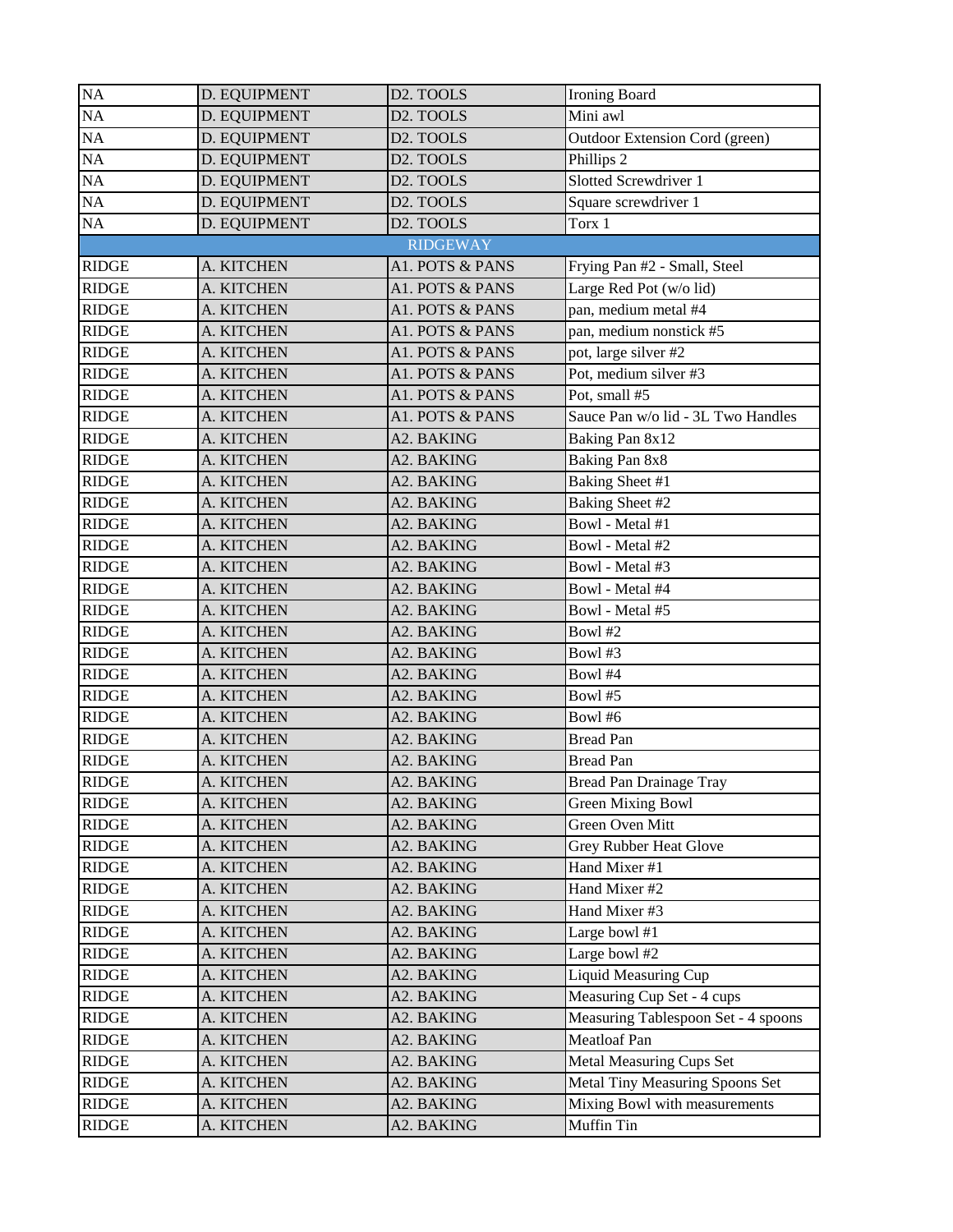| <b>RIDGE</b>     | A. KITCHEN | A2. BAKING          | Muffin Tin #1                 |
|------------------|------------|---------------------|-------------------------------|
| <b>RIDGE</b>     | A. KITCHEN | A2. BAKING          | Oven Mitt - Black #1          |
| <b>RIDGE</b>     | A. KITCHEN | A2. BAKING          | Oven Mitt - Black #2          |
| <b>RIDGE</b>     | A. KITCHEN | A2. BAKING          | Pie Tin #1                    |
| <b>RIDGE</b>     | A. KITCHEN | A2. BAKING          | Pie Tin #2                    |
| <b>RIDGE</b>     | A. KITCHEN | A2. BAKING          | Pie Tin (Metal)               |
| <b>RIDGE</b>     | A. KITCHEN | A2. BAKING          | Pizza Cutter                  |
| <b>RIDGE</b>     | A. KITCHEN | A2. BAKING          | Pizza Pan                     |
| <b>RIDGE</b>     | A. KITCHEN | A2. BAKING          | Pizza Tray                    |
| <b>RIDGE</b>     | A. KITCHEN | A2. BAKING          | Red Oven Mitt 1               |
| <b>RIDGE</b>     | A. KITCHEN | A2. BAKING          | Red Oven Mitt 2               |
| <b>RIDGE</b>     | A. KITCHEN | A2. BAKING          | Yellow Oven Mitts Pair 2      |
| <b>RIDGE</b>     | A. KITCHEN | <b>A2. UTENSILS</b> | <b>Black Ladle</b>            |
| <b>RIDGE</b>     | A. KITCHEN | A2. UTENSILS        | <b>Black Pasta Ladle #1</b>   |
| <b>RIDGE</b>     | A. KITCHEN | A2. UTENSILS        | <b>Black Serving Spoon #1</b> |
| <b>RIDGE</b>     | A. KITCHEN | A2. UTENSILS        | Black Spatula #1              |
| <b>RIDGE</b>     | A. KITCHEN | A2. UTENSILS        | <b>Black Strainer Spoon</b>   |
| <b>RIDGE</b>     | A. KITCHEN | A2. UTENSILS        | <b>Bottle Opener</b>          |
| <b>RIDGE</b>     | A. KITCHEN | A2. UTENSILS        | Can Opener                    |
| <b>RIDGE</b>     | A. KITCHEN | <b>A2. UTENSILS</b> | Can Opener #1 (Red)           |
| <b>RIDGE</b>     | A. KITCHEN | <b>A2. UTENSILS</b> | Can Opener #2                 |
| <b>RIDGE</b>     | A. KITCHEN | A2. UTENSILS        | Can Opener #3                 |
| <b>RIDGE</b>     | A. KITCHEN | A2. UTENSILS        | Can Opener #4 (Purple)        |
| <b>RIDGE</b>     | A. KITCHEN | A2. UTENSILS        | <b>Cheese Grater</b>          |
| <b>RIDGE</b>     | A. KITCHEN | A2. UTENSILS        | <b>Green Cutting Board</b>    |
| <b>RIDGE</b>     | A. KITCHEN | A2. UTENSILS        | <b>Green Cutting Mat</b>      |
| <b>RIDGE</b>     | A. KITCHEN | A2. UTENSILS        | Ice Cream Scoop #1            |
| <b>RIDGE</b>     | A. KITCHEN | <b>A2. UTENSILS</b> | Ice Cream Scoop #3            |
| <b>RIDGE</b>     | A. KITCHEN | A2. UTENSILS        | Ice Cream Scoop #3 (Orange)   |
| <b>RIDGE</b>     | A. KITCHEN | A2. UTENSILS        | <b>Kitchen Scissors</b>       |
| <b>RIDGE</b>     | A. KITCHEN | A2. UTENSILS        | Knife #1                      |
| <b>RIDGE</b>     | A. KITCHEN | <b>A2. UTENSILS</b> | Knife #2                      |
| <b>RIDGE</b>     | A. KITCHEN | A2. UTENSILS        | <b>Metal Tongs</b>            |
| <b>RIDGE</b>     | A. KITCHEN | A2. UTENSILS        | Orange Slotted Spatula #1     |
| <b>RIDGE</b>     | A. KITCHEN | A2. UTENSILS        | Orange Slotted Spatula #2     |
| <b>RIDGE</b>     | A. KITCHEN | A2. UTENSILS        | Orange Slotted Spatula #3     |
| <b>RIDGE</b>     | A. KITCHEN | A2. UTENSILS        | Pasta Ladle #2                |
| <b>RIDGE</b>     | A. KITCHEN | A2. UTENSILS        | Pasta Strainer Basket         |
| <b>RIDGE</b>     | A. KITCHEN | A2. UTENSILS        | <b>Red Cutting Mat</b>        |
| <b>RIDGE</b>     | A. KITCHEN | A2. UTENSILS        | Red Silicone Spatula Set #1   |
| <b>RIDGE</b>     | A. KITCHEN | A2. UTENSILS        | Red Silicone Spatula Set #2   |
| <b>RIDGE</b>     | A. KITCHEN | A2. UTENSILS        | Red Silicone Trivet           |
| <b>RIDGE</b>     | A. KITCHEN | A2. UTENSILS        | Serving Spoon - Steel         |
| <b>RIDGE</b>     | A. KITCHEN | A2. UTENSILS        | <b>Silicone Basting Brush</b> |
| <b>RIDGE</b>     | A. KITCHEN | A2. UTENSILS        | <b>Slotted Spoon</b>          |
| <b>RIDGE</b>     | A. KITCHEN | A2. UTENSILS        | Small Knife                   |
| <b>RIDGE</b>     | A. KITCHEN | A2. UTENSILS        | Spatula - Black Slotted       |
| <b>RIDGE</b>     | A. KITCHEN | A2. UTENSILS        | Spatula - Grey                |
| $\mathbf{RIDGE}$ | A. KITCHEN | A2. UTENSILS        | Spatula - Steel Slotted       |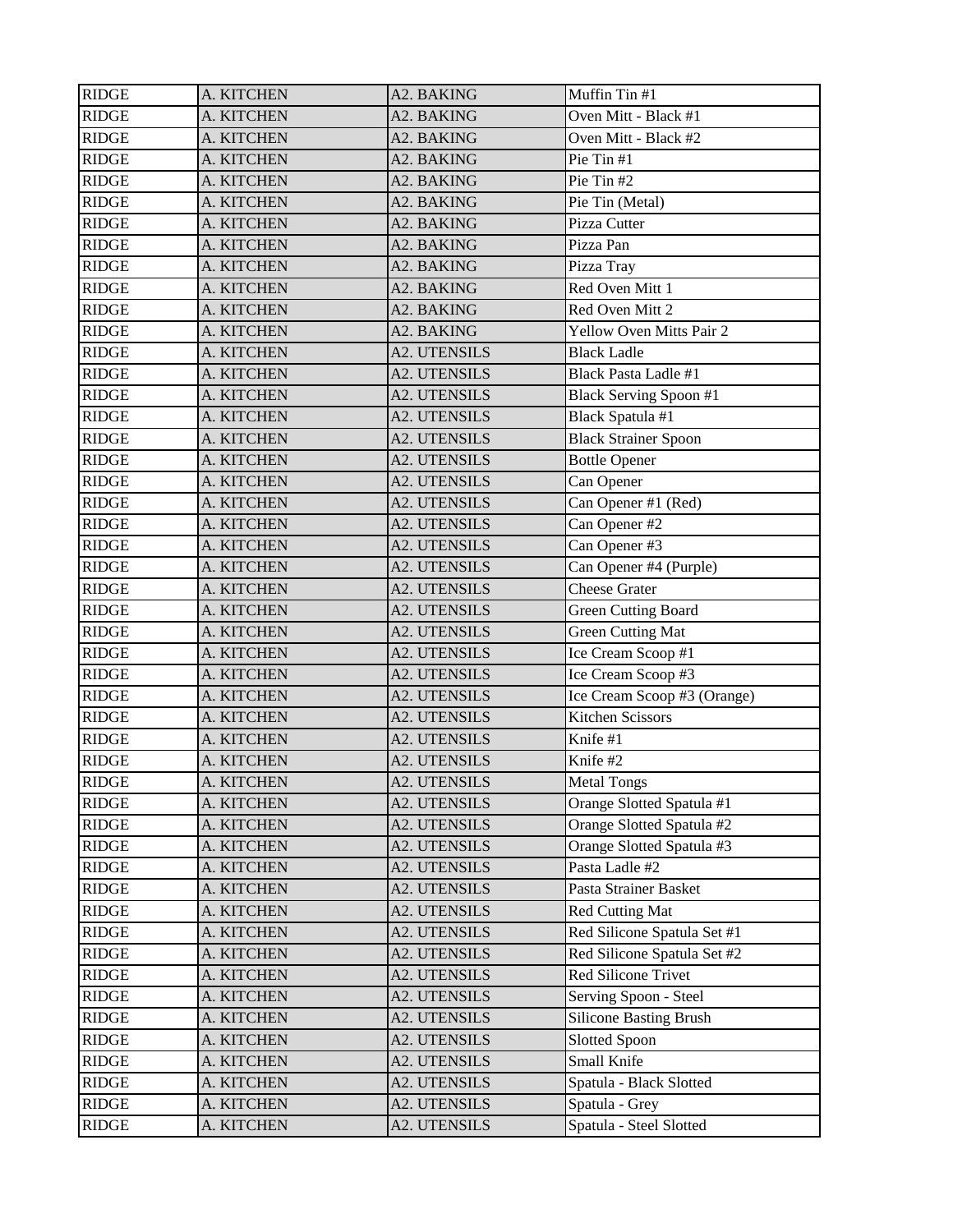| <b>RIDGE</b> | A. KITCHEN              | <b>A2. UTENSILS</b>    | Tongs                        |
|--------------|-------------------------|------------------------|------------------------------|
| <b>RIDGE</b> | A. KITCHEN              | <b>A2. UTENSILS</b>    | Tongs 1                      |
| <b>RIDGE</b> | A. KITCHEN              | <b>A2. UTENSILS</b>    | Two-Prong Fork               |
| <b>RIDGE</b> |                         | <b>A2. UTENSILS</b>    | Whisk - All Metal            |
|              | A. KITCHEN              |                        |                              |
| <b>RIDGE</b> | A. KITCHEN              | <b>A2. UTENSILS</b>    | Whisk - Black Handle         |
| <b>RIDGE</b> | A. KITCHEN              | <b>A2. UTENSILS</b>    | Whisk (Metal)                |
| <b>RIDGE</b> | A. KITCHEN              | <b>A2. UTENSILS</b>    | White Ice Cream Scoop        |
| <b>RIDGE</b> | A. KITCHEN              | <b>A2. UTENSILS</b>    | White plastic spoon 1        |
| <b>RIDGE</b> | A. KITCHEN              | <b>A2. UTENSILS</b>    | White plastic spoon $2$      |
| <b>RIDGE</b> | A. KITCHEN              | <b>A2. UTENSILS</b>    | wooden spatula               |
| <b>RIDGE</b> | A. KITCHEN              | <b>A2. UTENSILS</b>    | wooden spatula with hole     |
| <b>RIDGE</b> | A. KITCHEN              | <b>A2. UTENSILS</b>    | Wooden spoon                 |
| <b>RIDGE</b> | A. KITCHEN              | <b>A2. UTENSILS</b>    | Wooden spoon, slotted        |
| <b>RIDGE</b> | A. KITCHEN              | <b>A2. UTENSILS</b>    | <b>Yellow Cutting Mat</b>    |
| <b>RIDGE</b> | <b>B. ENTERTAINMENT</b> | <b>B2. BOARD GAMES</b> | 5 Second Rule                |
| <b>RIDGE</b> | <b>B. ENTERTAINMENT</b> | <b>B2. BOARD GAMES</b> | Apples To Apples             |
| <b>RIDGE</b> | <b>B. ENTERTAINMENT</b> | <b>B2. BOARD GAMES</b> | Apples To Apples             |
| <b>RIDGE</b> | <b>B. ENTERTAINMENT</b> | <b>B2. BOARD GAMES</b> | Apples To Apples             |
| <b>RIDGE</b> | <b>B. ENTERTAINMENT</b> | <b>B2. BOARD GAMES</b> | <b>Balderdash</b>            |
| <b>RIDGE</b> | <b>B. ENTERTAINMENT</b> | <b>B2. BOARD GAMES</b> | <b>Battle of the Sexes</b>   |
| <b>RIDGE</b> | <b>B. ENTERTAINMENT</b> | <b>B2. BOARD GAMES</b> | Bingo                        |
| <b>RIDGE</b> | <b>B. ENTERTAINMENT</b> | <b>B2. BOARD GAMES</b> | Boggle                       |
| <b>RIDGE</b> | <b>B. ENTERTAINMENT</b> | <b>B2. BOARD GAMES</b> | Candyland                    |
| <b>RIDGE</b> | <b>B. ENTERTAINMENT</b> | <b>B2. BOARD GAMES</b> | Cards 1                      |
| <b>RIDGE</b> | <b>B. ENTERTAINMENT</b> | <b>B2. BOARD GAMES</b> | Cards 2                      |
| <b>RIDGE</b> | <b>B. ENTERTAINMENT</b> | <b>B2. BOARD GAMES</b> | Cards 3                      |
| <b>RIDGE</b> | <b>B. ENTERTAINMENT</b> | <b>B2. BOARD GAMES</b> | Cards 4                      |
| <b>RIDGE</b> | <b>B. ENTERTAINMENT</b> | <b>B2. BOARD GAMES</b> | <b>Catch Phrase</b>          |
| <b>RIDGE</b> | <b>B. ENTERTAINMENT</b> | <b>B2. BOARD GAMES</b> | <b>Catch Phrase: Decades</b> |
| <b>RIDGE</b> | <b>B. ENTERTAINMENT</b> | <b>B2. BOARD GAMES</b> | Checkers Chess & Tic Tac Toe |
| <b>RIDGE</b> | <b>B. ENTERTAINMENT</b> | <b>B2. BOARD GAMES</b> | Chess and other games set    |
| <b>RIDGE</b> | <b>B. ENTERTAINMENT</b> | <b>B2. BOARD GAMES</b> | Clue                         |
| <b>RIDGE</b> | <b>B. ENTERTAINMENT</b> | <b>B2. BOARD GAMES</b> | Clue                         |
| <b>RIDGE</b> | <b>B. ENTERTAINMENT</b> | <b>B2. BOARD GAMES</b> | Clue (The Simpsons)          |
| <b>RIDGE</b> | <b>B. ENTERTAINMENT</b> | <b>B2. BOARD GAMES</b> | Clue (Wooden Box)            |
| <b>RIDGE</b> | <b>B. ENTERTAINMENT</b> | <b>B2. BOARD GAMES</b> | <b>Connect Four</b>          |
| <b>RIDGE</b> | <b>B. ENTERTAINMENT</b> | <b>B2. BOARD GAMES</b> | Cranium                      |
| <b>RIDGE</b> | <b>B. ENTERTAINMENT</b> | <b>B2. BOARD GAMES</b> | Cranium                      |
| <b>RIDGE</b> | <b>B. ENTERTAINMENT</b> | <b>B2. BOARD GAMES</b> | Cribbage                     |
| <b>RIDGE</b> | <b>B. ENTERTAINMENT</b> | <b>B2. BOARD GAMES</b> | Cribbage Board               |
| <b>RIDGE</b> | <b>B. ENTERTAINMENT</b> | <b>B2. BOARD GAMES</b> | dice                         |
| <b>RIDGE</b> | <b>B. ENTERTAINMENT</b> | <b>B2. BOARD GAMES</b> | Dominos                      |
| <b>RIDGE</b> | <b>B. ENTERTAINMENT</b> | <b>B2. BOARD GAMES</b> | Fact Or Crap                 |
| <b>RIDGE</b> | <b>B. ENTERTAINMENT</b> | <b>B2. BOARD GAMES</b> | Farkle Dice and Cards        |
| <b>RIDGE</b> | <b>B. ENTERTAINMENT</b> | <b>B2. BOARD GAMES</b> | Guesstures                   |
| <b>RIDGE</b> | <b>B. ENTERTAINMENT</b> | <b>B2. BOARD GAMES</b> | Heads Up                     |
| <b>RIDGE</b> | <b>B. ENTERTAINMENT</b> | <b>B2. BOARD GAMES</b> | Imaginiff                    |
| <b>RIDGE</b> | <b>B. ENTERTAINMENT</b> | <b>B2. BOARD GAMES</b> | Last Word                    |
| <b>RIDGE</b> | <b>B. ENTERTAINMENT</b> | <b>B2. BOARD GAMES</b> | Last Word                    |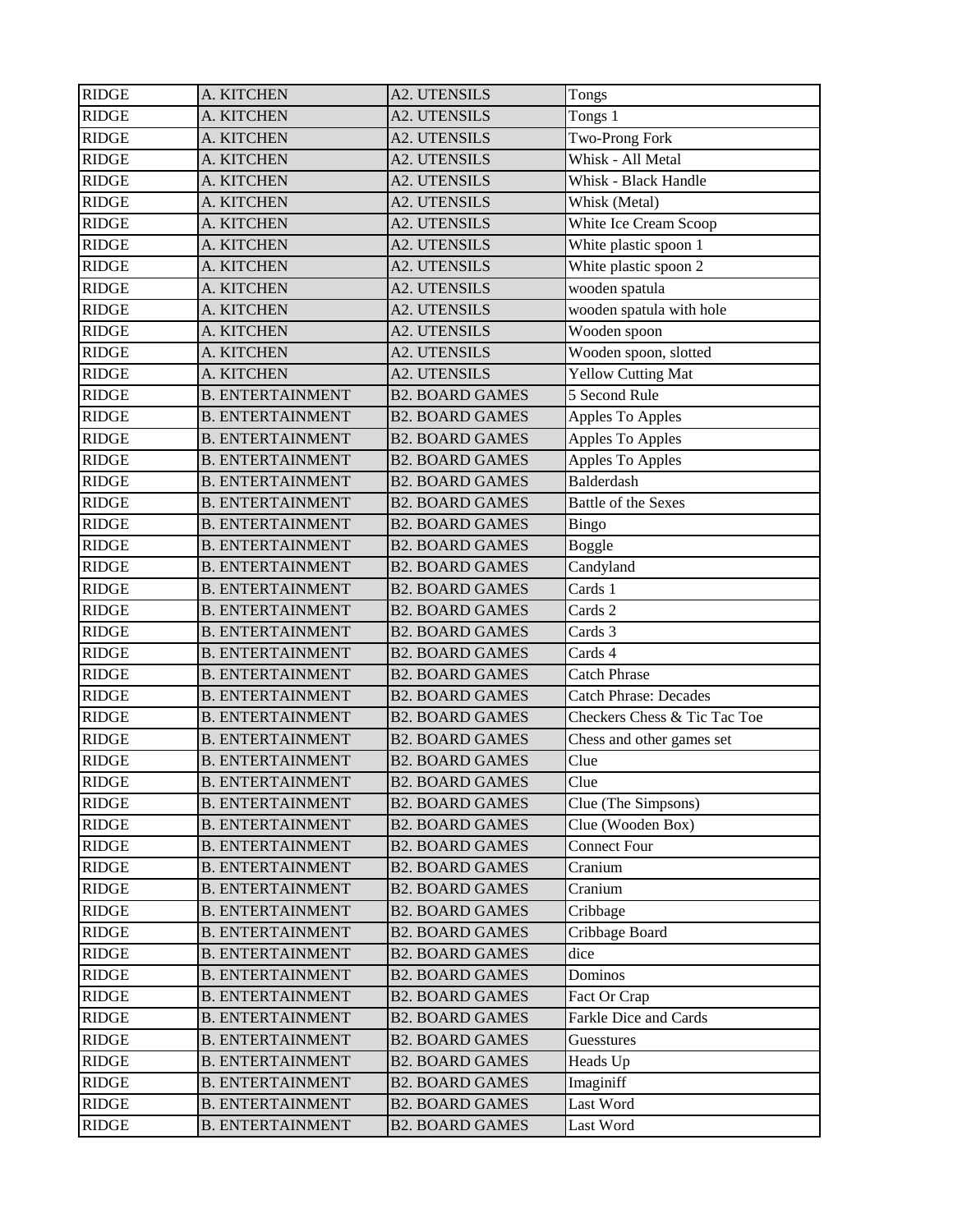| <b>RIDGE</b> | <b>B. ENTERTAINMENT</b> | <b>B2. BOARD GAMES</b> | Life                                  |
|--------------|-------------------------|------------------------|---------------------------------------|
| <b>RIDGE</b> | <b>B. ENTERTAINMENT</b> | <b>B2. BOARD GAMES</b> | Life                                  |
| <b>RIDGE</b> | <b>B. ENTERTAINMENT</b> | <b>B2. BOARD GAMES</b> | <b>Loaded Questions</b>               |
| <b>RIDGE</b> | <b>B. ENTERTAINMENT</b> | <b>B2. BOARD GAMES</b> | <b>Memory Match</b>                   |
| <b>RIDGE</b> | <b>B. ENTERTAINMENT</b> | <b>B2. BOARD GAMES</b> | MindTrap                              |
| <b>RIDGE</b> | <b>B. ENTERTAINMENT</b> | <b>B2. BOARD GAMES</b> | Monopoly                              |
| <b>RIDGE</b> | <b>B. ENTERTAINMENT</b> | <b>B2. BOARD GAMES</b> | Monopoly                              |
| <b>RIDGE</b> | <b>B. ENTERTAINMENT</b> | <b>B2. BOARD GAMES</b> | Monopoly                              |
| <b>RIDGE</b> | <b>B. ENTERTAINMENT</b> | <b>B2. BOARD GAMES</b> | Monopoly (Star Wars Edition)          |
| <b>RIDGE</b> | <b>B. ENTERTAINMENT</b> | <b>B2. BOARD GAMES</b> | Monopoly: Classic Edition             |
| <b>RIDGE</b> | <b>B. ENTERTAINMENT</b> | <b>B2. BOARD GAMES</b> | Old Maid                              |
| <b>RIDGE</b> | <b>B. ENTERTAINMENT</b> | <b>B2. BOARD GAMES</b> | <b>PARCHEESI</b>                      |
| <b>RIDGE</b> | <b>B. ENTERTAINMENT</b> | <b>B2. BOARD GAMES</b> | Phase 10                              |
| <b>RIDGE</b> | <b>B. ENTERTAINMENT</b> | <b>B2. BOARD GAMES</b> | Puzzle - Bay Point Reflections, 1000  |
| <b>RIDGE</b> | <b>B. ENTERTAINMENT</b> | <b>B2. BOARD GAMES</b> | Puzzle-Cinque Terre                   |
| <b>RIDGE</b> | <b>B. ENTERTAINMENT</b> | <b>B2. BOARD GAMES</b> | <b>Puzzle-Cool Waters</b>             |
| <b>RIDGE</b> | <b>B. ENTERTAINMENT</b> | <b>B2. BOARD GAMES</b> | Puzzle- Fox Glove Cottage             |
| <b>RIDGE</b> | <b>B. ENTERTAINMENT</b> | <b>B2. BOARD GAMES</b> | Puzzle- The Mountain Chapel           |
| <b>RIDGE</b> | <b>B. ENTERTAINMENT</b> | <b>B2. BOARD GAMES</b> | <b>Puzzle- Tropical Forest Floor</b>  |
| <b>RIDGE</b> | <b>B. ENTERTAINMENT</b> | <b>B2. BOARD GAMES</b> | Risk                                  |
| <b>RIDGE</b> | <b>B. ENTERTAINMENT</b> | <b>B2. BOARD GAMES</b> | Risk                                  |
| <b>RIDGE</b> | <b>B. ENTERTAINMENT</b> | <b>B2. BOARD GAMES</b> | Scattergories                         |
| <b>RIDGE</b> | <b>B. ENTERTAINMENT</b> | <b>B2. BOARD GAMES</b> | Scattergories                         |
| <b>RIDGE</b> | <b>B. ENTERTAINMENT</b> | <b>B2. BOARD GAMES</b> | Scene-It                              |
| <b>RIDGE</b> | <b>B. ENTERTAINMENT</b> | <b>B2. BOARD GAMES</b> | Scrabble                              |
| <b>RIDGE</b> | <b>B. ENTERTAINMENT</b> | <b>B2. BOARD GAMES</b> | Scrabble - Upwords                    |
| <b>RIDGE</b> | <b>B. ENTERTAINMENT</b> | <b>B2. BOARD GAMES</b> | Settlers of Catan                     |
| <b>RIDGE</b> | <b>B. ENTERTAINMENT</b> | <b>B2. BOARD GAMES</b> | <b>Settlers of Catan Extension</b>    |
| <b>RIDGE</b> | <b>B. ENTERTAINMENT</b> | <b>B2. BOARD GAMES</b> | Skip-Bo                               |
| <b>RIDGE</b> | <b>B. ENTERTAINMENT</b> | <b>B2. BOARD GAMES</b> | Sorry!                                |
| <b>RIDGE</b> | <b>B. ENTERTAINMENT</b> | <b>B2. BOARD GAMES</b> | SpongeBob Mononoply                   |
| <b>RIDGE</b> | <b>B. ENTERTAINMENT</b> | <b>B2. BOARD GAMES</b> | Stratego (wooden box)                 |
| <b>RIDGE</b> | <b>B. ENTERTAINMENT</b> | <b>B2. BOARD GAMES</b> | Suspend                               |
| <b>RIDGE</b> | <b>B. ENTERTAINMENT</b> | <b>B2. BOARD GAMES</b> | Taboo                                 |
| <b>RIDGE</b> | <b>B. ENTERTAINMENT</b> | <b>B2. BOARD GAMES</b> | Tetris Jenga                          |
| <b>RIDGE</b> | <b>B. ENTERTAINMENT</b> | <b>B2. BOARD GAMES</b> | The Settlers of Catan                 |
| <b>RIDGE</b> | <b>B. ENTERTAINMENT</b> | <b>B2. BOARD GAMES</b> | Trival Pursuit 1980's Cards           |
| <b>RIDGE</b> | <b>B. ENTERTAINMENT</b> | <b>B2. BOARD GAMES</b> | Trivial Pursuit 20th Aniv. Edition    |
| <b>RIDGE</b> | <b>B. ENTERTAINMENT</b> | <b>B2. BOARD GAMES</b> | <b>Trivial Pursuit Genius Edition</b> |
| <b>RIDGE</b> | <b>B. ENTERTAINMENT</b> | <b>B2. BOARD GAMES</b> | Trouble                               |
| <b>RIDGE</b> | <b>B. ENTERTAINMENT</b> | <b>B2. BOARD GAMES</b> | Twister                               |
| <b>RIDGE</b> | <b>B. ENTERTAINMENT</b> | <b>B2. BOARD GAMES</b> | Twister (game)                        |
| <b>RIDGE</b> | <b>B. ENTERTAINMENT</b> | <b>B2. BOARD GAMES</b> | Uno $#1$                              |
| <b>RIDGE</b> | <b>B. ENTERTAINMENT</b> | <b>B2. BOARD GAMES</b> | Uno 1                                 |
| <b>RIDGE</b> | <b>B. ENTERTAINMENT</b> | <b>B2. BOARD GAMES</b> | Uno 2                                 |
| <b>RIDGE</b> | <b>B. ENTERTAINMENT</b> | <b>B2. BOARD GAMES</b> | Would You Rather?                     |
| <b>RIDGE</b> | <b>B. ENTERTAINMENT</b> | <b>B2. SPORTS</b>      | Soccer Ball (small, Pink)             |
| <b>RIDGE</b> | <b>B. ENTERTAINMENT</b> | <b>B2. SPORTS</b>      | <b>Badminton Case Set</b>             |
| <b>RIDGE</b> | <b>B. ENTERTAINMENT</b> | <b>B2. SPORTS</b>      | <b>Badminton Racquet #5</b>           |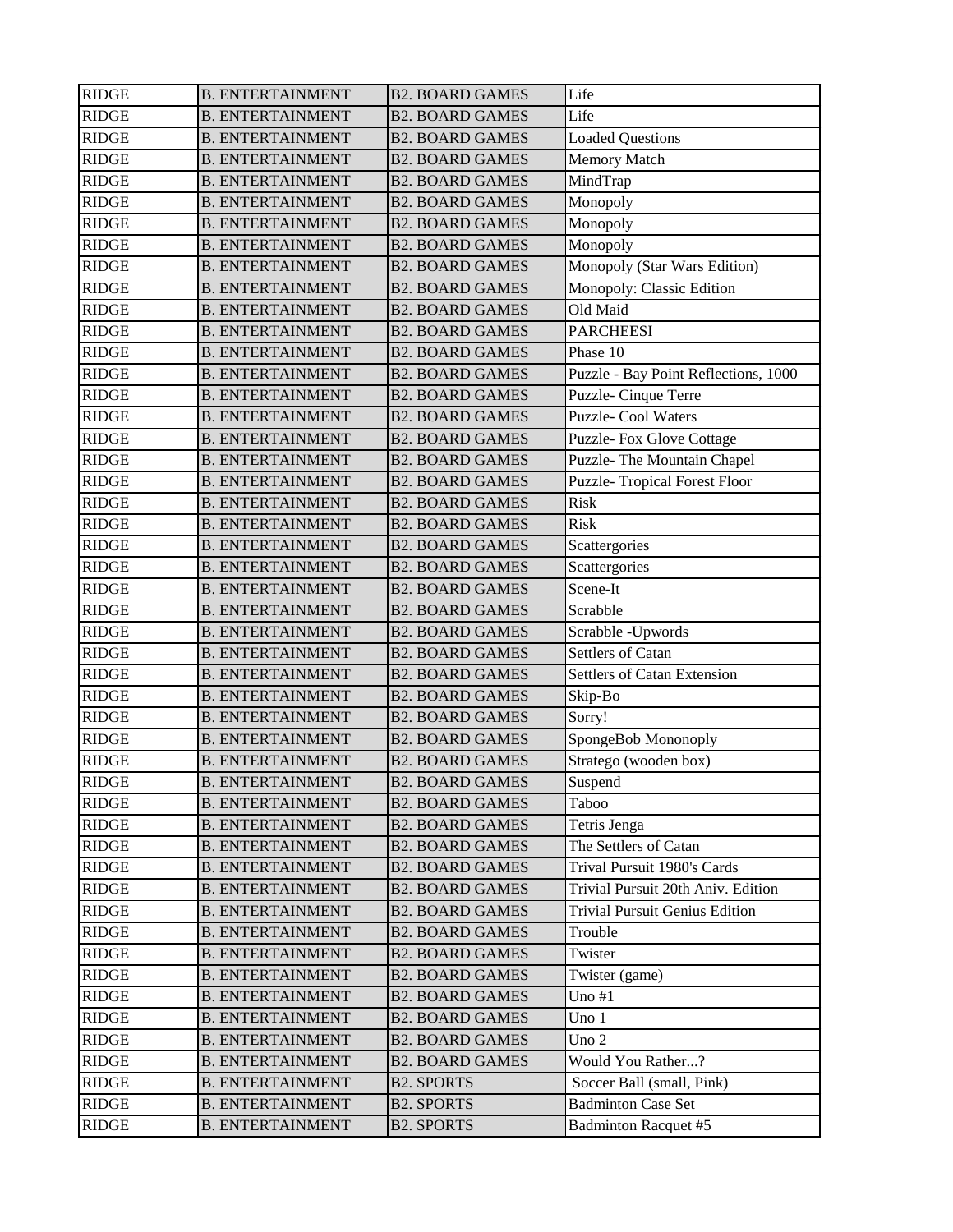| <b>RIDGE</b> | <b>B. ENTERTAINMENT</b> | <b>B2. SPORTS</b>      | <b>Badminton Racquet #6</b>    |
|--------------|-------------------------|------------------------|--------------------------------|
| <b>RIDGE</b> | <b>B. ENTERTAINMENT</b> | <b>B2. SPORTS</b>      | <b>Badminton Racquet #7</b>    |
| <b>RIDGE</b> | <b>B. ENTERTAINMENT</b> | <b>B2. SPORTS</b>      | <b>Badminton Racquet 3</b>     |
| <b>RIDGE</b> | <b>B. ENTERTAINMENT</b> | <b>B2. SPORTS</b>      | <b>Badminton Racquet 4</b>     |
| <b>RIDGE</b> | <b>B. ENTERTAINMENT</b> | <b>B2. SPORTS</b>      | <b>Ball/Bike Pump</b>          |
| <b>RIDGE</b> | <b>B. ENTERTAINMENT</b> | <b>B2. SPORTS</b>      | <b>Baseball Glove #1</b>       |
| <b>RIDGE</b> | <b>B. ENTERTAINMENT</b> | <b>B2. SPORTS</b>      | <b>Baseball Glove #2</b>       |
| <b>RIDGE</b> | <b>B. ENTERTAINMENT</b> | <b>B2. SPORTS</b>      | Baseball Glove #3              |
| <b>RIDGE</b> | <b>B. ENTERTAINMENT</b> | <b>B2. SPORTS</b>      | Birdie Set #1                  |
| <b>RIDGE</b> | <b>B. ENTERTAINMENT</b> | <b>B2. SPORTS</b>      | Birdie Set #2                  |
| <b>RIDGE</b> | <b>B. ENTERTAINMENT</b> | <b>B2. SPORTS</b>      | Birdie Set #3                  |
| <b>RIDGE</b> | <b>B. ENTERTAINMENT</b> | <b>B2. SPORTS</b>      | Football #1                    |
| <b>RIDGE</b> | <b>B. ENTERTAINMENT</b> | <b>B2. SPORTS</b>      | Football #2                    |
| <b>RIDGE</b> | <b>B. ENTERTAINMENT</b> | <b>B2. SPORTS</b>      | Football Splash Bomb           |
| <b>RIDGE</b> | <b>B. ENTERTAINMENT</b> | <b>B2. SPORTS</b>      | Frisbee #1                     |
| <b>RIDGE</b> | <b>B. ENTERTAINMENT</b> | <b>B2. SPORTS</b>      | Frisbee #2                     |
| <b>RIDGE</b> | <b>B. ENTERTAINMENT</b> | <b>B2. SPORTS</b>      | Frisbee #3                     |
| <b>RIDGE</b> | <b>B. ENTERTAINMENT</b> | <b>B2. SPORTS</b>      | Frisbee #4                     |
| <b>RIDGE</b> | <b>B. ENTERTAINMENT</b> | <b>B2. SPORTS</b>      | Frisbee #5                     |
| <b>RIDGE</b> | <b>B. ENTERTAINMENT</b> | <b>B2. SPORTS</b>      | Frisbee #6                     |
| <b>RIDGE</b> | <b>B. ENTERTAINMENT</b> | <b>B2. SPORTS</b>      | Hammock #1                     |
| <b>RIDGE</b> | <b>B. ENTERTAINMENT</b> | <b>B2. SPORTS</b>      | Hammock #2                     |
| <b>RIDGE</b> | <b>B. ENTERTAINMENT</b> | <b>B2. SPORTS</b>      | Jump Rope                      |
| <b>RIDGE</b> | <b>B. ENTERTAINMENT</b> | <b>B2. SPORTS</b>      | Nerf Football #1               |
| <b>RIDGE</b> | <b>B. ENTERTAINMENT</b> | <b>B2. SPORTS</b>      | Nerf Football #2               |
| <b>RIDGE</b> | <b>B. ENTERTAINMENT</b> | <b>B2. SPORTS</b>      | Nerf Football #3               |
| <b>RIDGE</b> | <b>B. ENTERTAINMENT</b> | <b>B2. SPORTS</b>      | Nerf Football #4               |
| <b>RIDGE</b> | <b>B. ENTERTAINMENT</b> | <b>B2. SPORTS</b>      | Pump (Ball)                    |
| <b>RIDGE</b> | <b>B. ENTERTAINMENT</b> | <b>B2. SPORTS</b>      | Pump (Bike)                    |
| <b>RIDGE</b> | <b>B. ENTERTAINMENT</b> | <b>B2. SPORTS</b>      | Red Wiffle Ball Bat #4         |
| <b>RIDGE</b> | <b>B. ENTERTAINMENT</b> | <b>B2. SPORTS</b>      | Slackline 50x16                |
| <b>RIDGE</b> | <b>B. ENTERTAINMENT</b> | <b>B2. SPORTS</b>      | Small Orange Cones (4)         |
| <b>RIDGE</b> | <b>B. ENTERTAINMENT</b> | <b>B2. SPORTS</b>      | Soccer ball 2 (green)          |
| <b>RIDGE</b> | <b>B. ENTERTAINMENT</b> | <b>B2. SPORTS</b>      | Tennis racket 3                |
| <b>RIDGE</b> | <b>B. ENTERTAINMENT</b> | <b>B2. SPORTS</b>      | Tennis racket 4                |
| <b>RIDGE</b> | <b>B. ENTERTAINMENT</b> | <b>B2. SPORTS</b>      | Tennis Racquet #1              |
| <b>RIDGE</b> | <b>B. ENTERTAINMENT</b> | <b>B2. SPORTS</b>      | Tennis Racquet #2              |
| <b>RIDGE</b> | <b>B. ENTERTAINMENT</b> | <b>B2. SPORTS</b>      | Tennis Racquet 1               |
| <b>RIDGE</b> | <b>B. ENTERTAINMENT</b> | <b>B2. SPORTS</b>      | Tennis Racquet 3               |
| <b>RIDGE</b> | <b>B. ENTERTAINMENT</b> | <b>B2. SPORTS</b>      | Tennis Racquet 4               |
| <b>RIDGE</b> | <b>B. ENTERTAINMENT</b> | <b>B2. SPORTS</b>      | Tennis Set: 2 racquets, #5. #6 |
| <b>RIDGE</b> | <b>B. ENTERTAINMENT</b> | <b>B2. SPORTS</b>      | Wiffle Ball #1                 |
| <b>RIDGE</b> | <b>B. ENTERTAINMENT</b> | <b>B2. SPORTS</b>      | Yellow Wiffle Ball Bat #5      |
| <b>RIDGE</b> | <b>B. ENTERTAINMENT</b> | <b>B2. TABLE GAMES</b> | Air Hockey Paddle #1           |
| <b>RIDGE</b> | <b>B. ENTERTAINMENT</b> | <b>B2. TABLE GAMES</b> | Air Hockey Paddle #2           |
| <b>RIDGE</b> | <b>B. ENTERTAINMENT</b> | <b>B2. TABLE GAMES</b> | Air Hockey Paddle #3           |
| <b>RIDGE</b> | <b>B. ENTERTAINMENT</b> | <b>B2. TABLE GAMES</b> | Air Hockey Paddle #4           |
| <b>RIDGE</b> | <b>B. ENTERTAINMENT</b> | <b>B2. TABLE GAMES</b> | Air Hockey Puck #1             |
| <b>RIDGE</b> | <b>B. ENTERTAINMENT</b> | <b>B2. TABLE GAMES</b> | Air Hockey Puck #2             |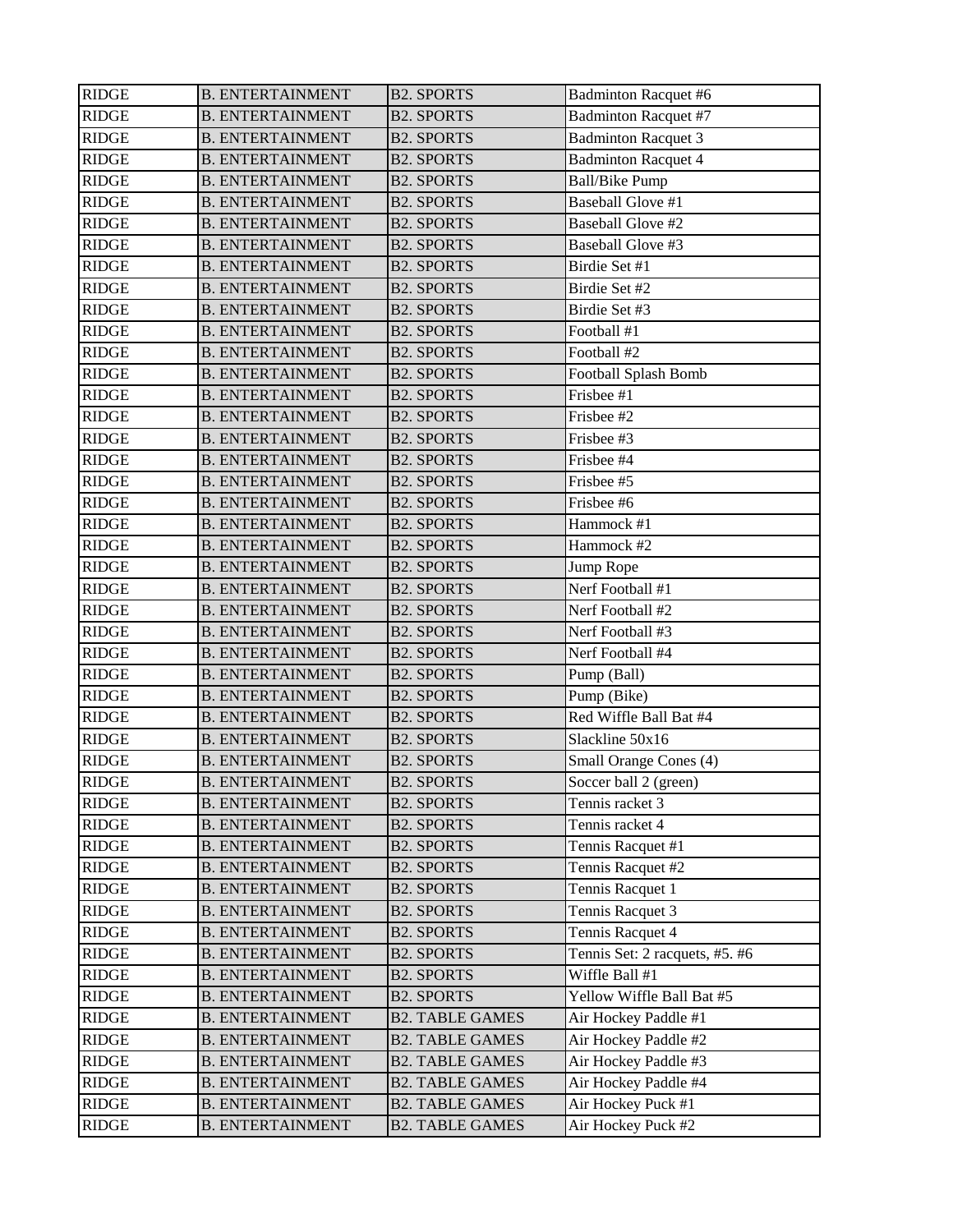| <b>RIDGE</b> | <b>B. ENTERTAINMENT</b> | <b>B2. TABLE GAMES</b> | Air Hockey Puck #3   |
|--------------|-------------------------|------------------------|----------------------|
| <b>RIDGE</b> | <b>B. ENTERTAINMENT</b> | <b>B2. TABLE GAMES</b> | Fooseball 2          |
| <b>RIDGE</b> | <b>B. ENTERTAINMENT</b> | <b>B2. TABLE GAMES</b> | Fooseball 3          |
| <b>RIDGE</b> | <b>B. ENTERTAINMENT</b> | <b>B2. TABLE GAMES</b> | Fooseball 4          |
| <b>RIDGE</b> | <b>B. ENTERTAINMENT</b> | <b>B2. TABLE GAMES</b> | Fooseball 5          |
| <b>RIDGE</b> | <b>B. ENTERTAINMENT</b> | <b>B2. TABLE GAMES</b> | Fooseball 6          |
| <b>RIDGE</b> | <b>B. ENTERTAINMENT</b> | <b>B2. TABLE GAMES</b> | Ping Pong Ball #2    |
| <b>RIDGE</b> | <b>B. ENTERTAINMENT</b> | <b>B2. TABLE GAMES</b> | Ping Pong Ball 1     |
| <b>RIDGE</b> | <b>B. ENTERTAINMENT</b> | <b>B2. TABLE GAMES</b> | Ping Pong Equiptment |
| <b>RIDGE</b> | <b>B. ENTERTAINMENT</b> | <b>B2. TABLE GAMES</b> | Ping pong paddle #4  |
| <b>RIDGE</b> | <b>B. ENTERTAINMENT</b> | <b>B2. TABLE GAMES</b> | Pool Ball Set #1     |
| <b>RIDGE</b> | <b>B. ENTERTAINMENT</b> | <b>B2. TABLE GAMES</b> | Pool Ball Set #2     |
| <b>RIDGE</b> | <b>B. ENTERTAINMENT</b> | <b>B2. TABLE GAMES</b> | Pool Ball Set #3     |
| <b>RIDGE</b> | <b>B. ENTERTAINMENT</b> | <b>B2. TABLE GAMES</b> | Pool Bridge #1       |
| <b>RIDGE</b> | <b>B. ENTERTAINMENT</b> | <b>B2. TABLE GAMES</b> | Pool Bridge #2       |
| <b>RIDGE</b> | <b>B. ENTERTAINMENT</b> | <b>B2. TABLE GAMES</b> | Pool Bridge #3       |
| <b>RIDGE</b> | <b>B. ENTERTAINMENT</b> | <b>B2. TABLE GAMES</b> | Pool Cue #1          |
| <b>RIDGE</b> | <b>B. ENTERTAINMENT</b> | <b>B2. TABLE GAMES</b> | Pool Cue #10         |
| <b>RIDGE</b> | <b>B. ENTERTAINMENT</b> | <b>B2. TABLE GAMES</b> | Pool Cue #11         |
| <b>RIDGE</b> | <b>B. ENTERTAINMENT</b> | <b>B2. TABLE GAMES</b> | Pool Cue #12         |
| <b>RIDGE</b> | <b>B. ENTERTAINMENT</b> | <b>B2. TABLE GAMES</b> | Pool Cue #13         |
| <b>RIDGE</b> | <b>B. ENTERTAINMENT</b> | <b>B2. TABLE GAMES</b> | Pool Cue #14         |
| <b>RIDGE</b> | <b>B. ENTERTAINMENT</b> | <b>B2. TABLE GAMES</b> | Pool Cue #2          |
| <b>RIDGE</b> | <b>B. ENTERTAINMENT</b> | <b>B2. TABLE GAMES</b> | Pool Cue #3          |
| <b>RIDGE</b> | <b>B. ENTERTAINMENT</b> | <b>B2. TABLE GAMES</b> | Pool Cue #4          |
| <b>RIDGE</b> | <b>B. ENTERTAINMENT</b> | <b>B2. TABLE GAMES</b> | Pool Cue #5          |
| <b>RIDGE</b> | <b>B. ENTERTAINMENT</b> | <b>B2. TABLE GAMES</b> | Pool Cue #6          |
| <b>RIDGE</b> | <b>B. ENTERTAINMENT</b> | <b>B2. TABLE GAMES</b> | Pool Cue #7          |
| <b>RIDGE</b> | <b>B. ENTERTAINMENT</b> | <b>B2. TABLE GAMES</b> | Pool Cue #8          |
| <b>RIDGE</b> | <b>B. ENTERTAINMENT</b> | <b>B2. TABLE GAMES</b> | Pool Cue #9          |
| <b>RIDGE</b> | <b>B. ENTERTAINMENT</b> | <b>B2. TABLE GAMES</b> | Triangle #1          |
| <b>RIDGE</b> | <b>B. ENTERTAINMENT</b> | <b>B2. TABLE GAMES</b> | Triangle #2          |
| <b>RIDGE</b> | <b>B. ENTERTAINMENT</b> | <b>B2. VIDEO GAMES</b> | Wii Console          |
| <b>RIDGE</b> | <b>B. ENTERTAINMENT</b> | <b>B2. VIDEO GAMES</b> | Wii "Nunchuk"        |
| <b>RIDGE</b> | <b>B. ENTERTAINMENT</b> | <b>B2. VIDEO GAMES</b> | Wii Controller (Blk) |
| <b>RIDGE</b> | <b>B. ENTERTAINMENT</b> | <b>B2. VIDEO GAMES</b> | Wii Controller (Blu) |
| <b>RIDGE</b> | <b>B. ENTERTAINMENT</b> | <b>B2. VIDEO GAMES</b> | Wii Controller (Red) |
| <b>RIDGE</b> | <b>B. ENTERTAINMENT</b> | <b>B2. VIDEO GAMES</b> | Wii Controller (Wht) |
| <b>RIDGE</b> | <b>B. ENTERTAINMENT</b> | <b>B2. VIDEO GAMES</b> | Wii Wheel            |
| <b>RIDGE</b> | <b>B. ENTERTAINMENT</b> | <b>B2. VIDEO GAMES</b> | Wii Mariokart        |
| <b>RIDGE</b> | <b>B. ENTERTAINMENT</b> | <b>B2. VIDEO GAMES</b> | Wii Super Smash Bros |
| <b>RIDGE</b> | <b>C. CLEANING</b>      | <b>C1. VACUUMS</b>     | Vacuum #11           |
| <b>RIDGE</b> | C. CLEANING             | C1. VACUUMS            | Vacuum #1            |
| <b>RIDGE</b> | C. CLEANING             | C1. VACUUMS            | Vacuum #2            |
| <b>RIDGE</b> | C. CLEANING             | C1. VACUUMS            | Vacuum #3            |
| <b>RIDGE</b> | C. CLEANING             | C1. VACUUMS            | Vacuum #4            |
| <b>RIDGE</b> | C. CLEANING             | C1. VACUUMS            | Vacuum #5            |
| <b>RIDGE</b> | C. CLEANING             | <b>C1. VACUUMS</b>     | Vacuum #6            |
| <b>RIDGE</b> | <b>C. CLEANING</b>      | <b>C1. VACUUMS</b>     | Vacuum #7            |